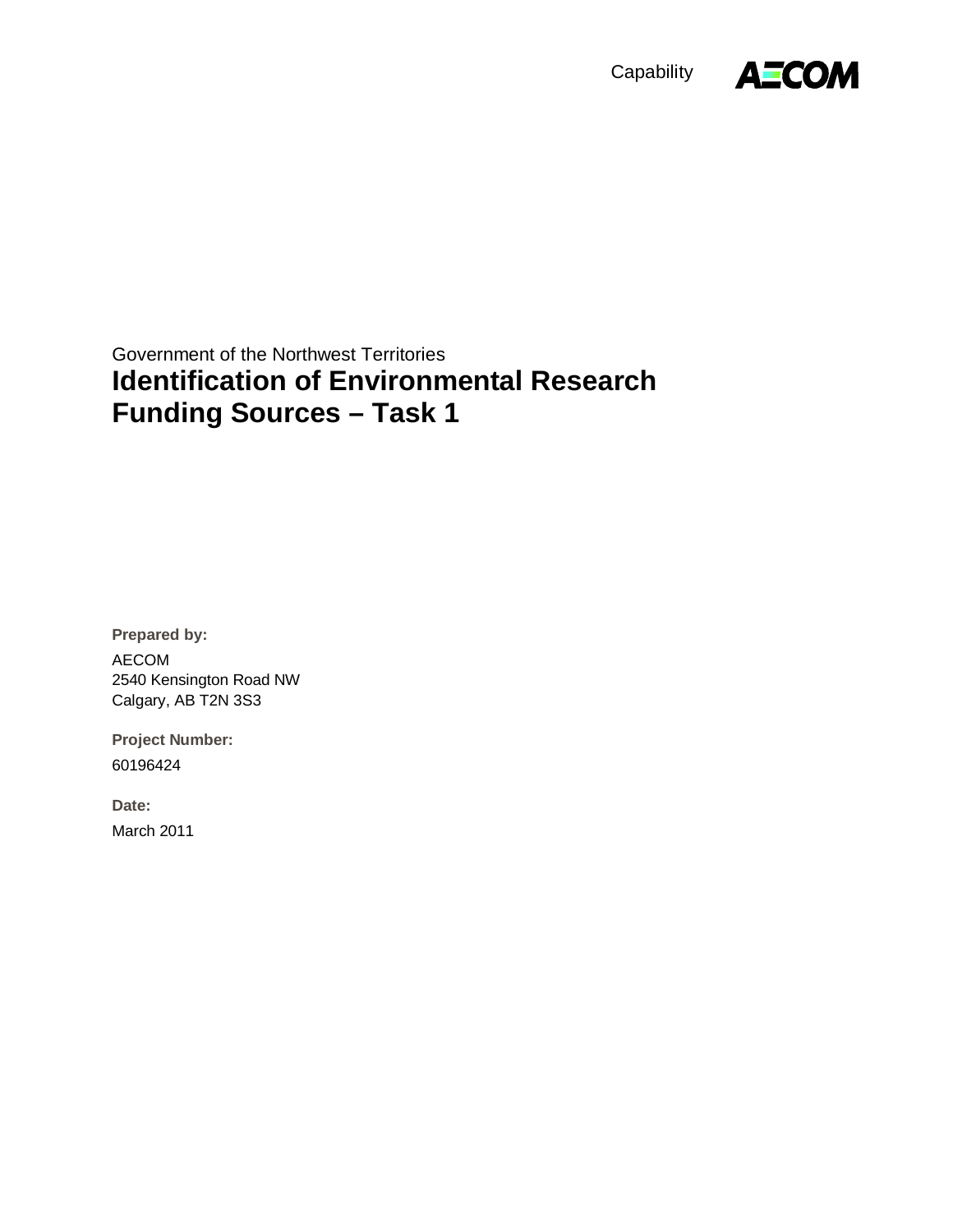# **Statement of Qualifications and Limitations**

The attached Report (the "Report") has been prepared by AECOM Canada Ltd. ("Consultant") for the benefit of the client ("Client") in accordance with the agreement between Consultant and Client, including the scope of work detailed therein (the "Agreement").

The information, data, recommendations and conclusions contained in the Report (collectively, the "Information"):

- is subject to the scope, schedule, and other constraints and limitations in the Agreement and the qualifications contained in the Report (the "Limitations")
- represents Consultant's professional judgement in light of the Limitations and industry standards for the preparation of similar reports
- may be based on information provided to Consultant which has not been independently verified
- has not been updated since the date of issuance of the Report and its accuracy is limited to the time period and circumstances in which it was collected, processed, made or issued
- must be read as a whole and sections thereof should not be read out of such context
- x was prepared for the specific purposes described in the Report and the Agreement
- in the case of subsurface, environmental or geotechnical conditions, may be based on limited testing and on the assumption that such conditions are uniform and not variable either geographically or over time

Consultant shall be entitled to rely upon the accuracy and completeness of information that was provided to it and has no obligation to update such information. Consultant accepts no responsibility for any events or circumstances that may have occurred since the date on which the Report was prepared and, in the case of subsurface, environmental or geotechnical conditions, is not responsible for any variability in such conditions, geographically or over time.

Consultant agrees that the Report represents its professional judgement as described above and that the Information has been prepared for the specific purpose and use described in the Report and the Agreement, but Consultant makes no other representations, or any guarantees or warranties whatsoever, whether express or implied, with respect to the Report, the Information or any part thereof.

The Report is to be treated as confidential and may not be used or relied upon by third parties, except:

- as agreed in writing by Consultant and Client
- $\bullet$  as required by law
- for use by governmental reviewing agencies

Consultant accepts no responsibility, and denies any liability whatsoever, to parties other than Client who may obtain access to the Report or the Information for any injury, loss or damage suffered by such parties arising from their use of, reliance upon, or decisions or actions based on the Report or any of the Information ("improper use of the Report"), except to the extent those parties have obtained the prior written consent of Consultant to use and rely upon the Report and the Information. Any damages arising from improper use of the Report or parts thereof shall be borne by the party making such use.

This Statement of Qualifications and Limitations is attached to and forms part of the Report and any use of the Report is subject to the terms hereof.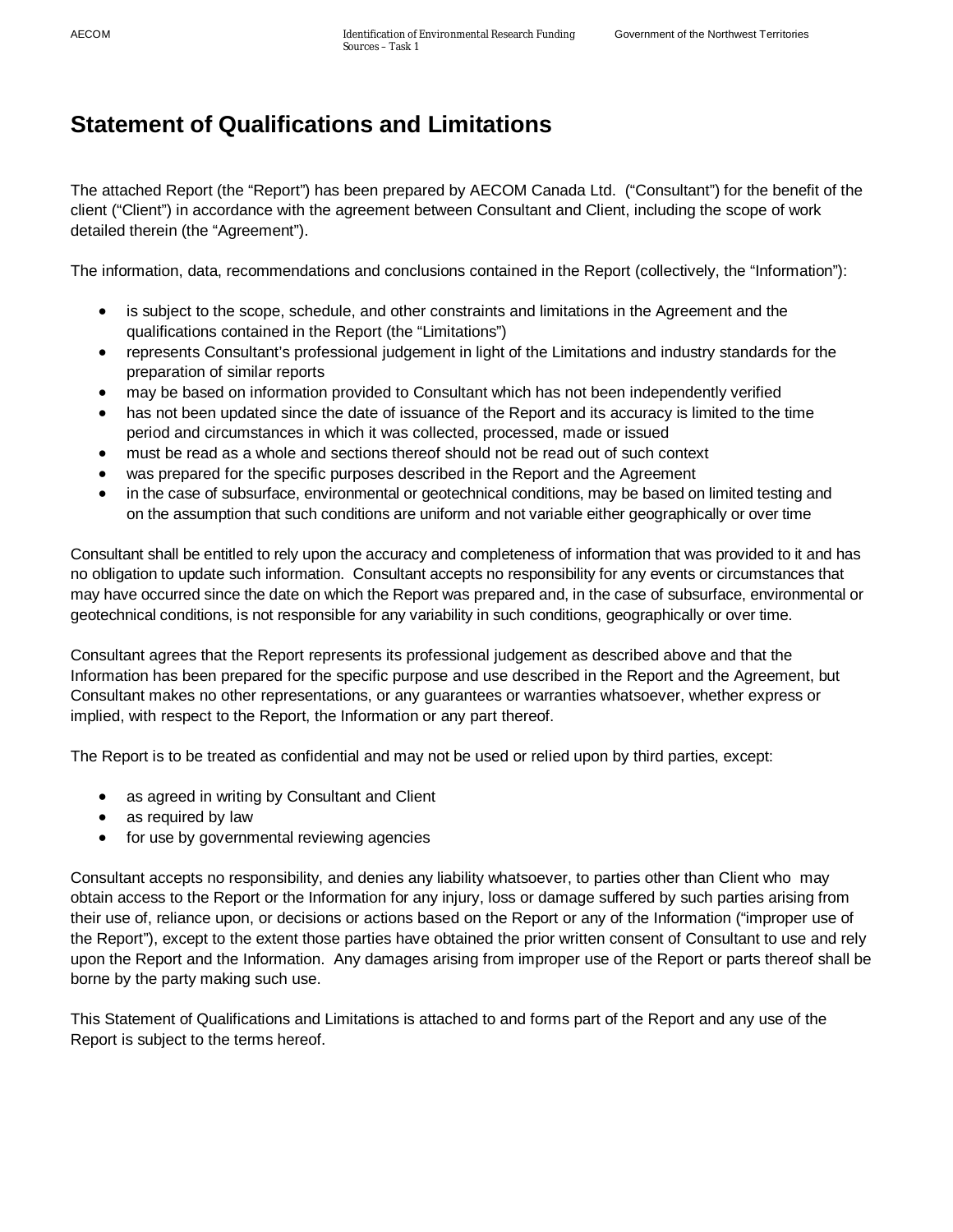March 22<sup>th</sup>, 2011

Erin Kelly, Ph.D. Acting Manager, Programs & Partnerships Land & Water Division Environment & Natural Resources Government of the Northwest Territories P.O. Box 1320 Yellowknife, NT X1A 2L9

Dear Dr. Kelly:

### **Project Number**: **60196424 Regarding: Identification of Environmental Research Funding Sources – Task 1.**

As requested, please find the updated Report – Identification of Environmental Research Funding Sources – Task 1.

If you have any questions or comments regarding the report, please contact our office at your convenience.

Sincerely, AECOM Canada Ltd.

atterns Germain

Katherine Germaine, B.Sc., P.Ag., katherine.germaine@aecom.com kg:xx Encl.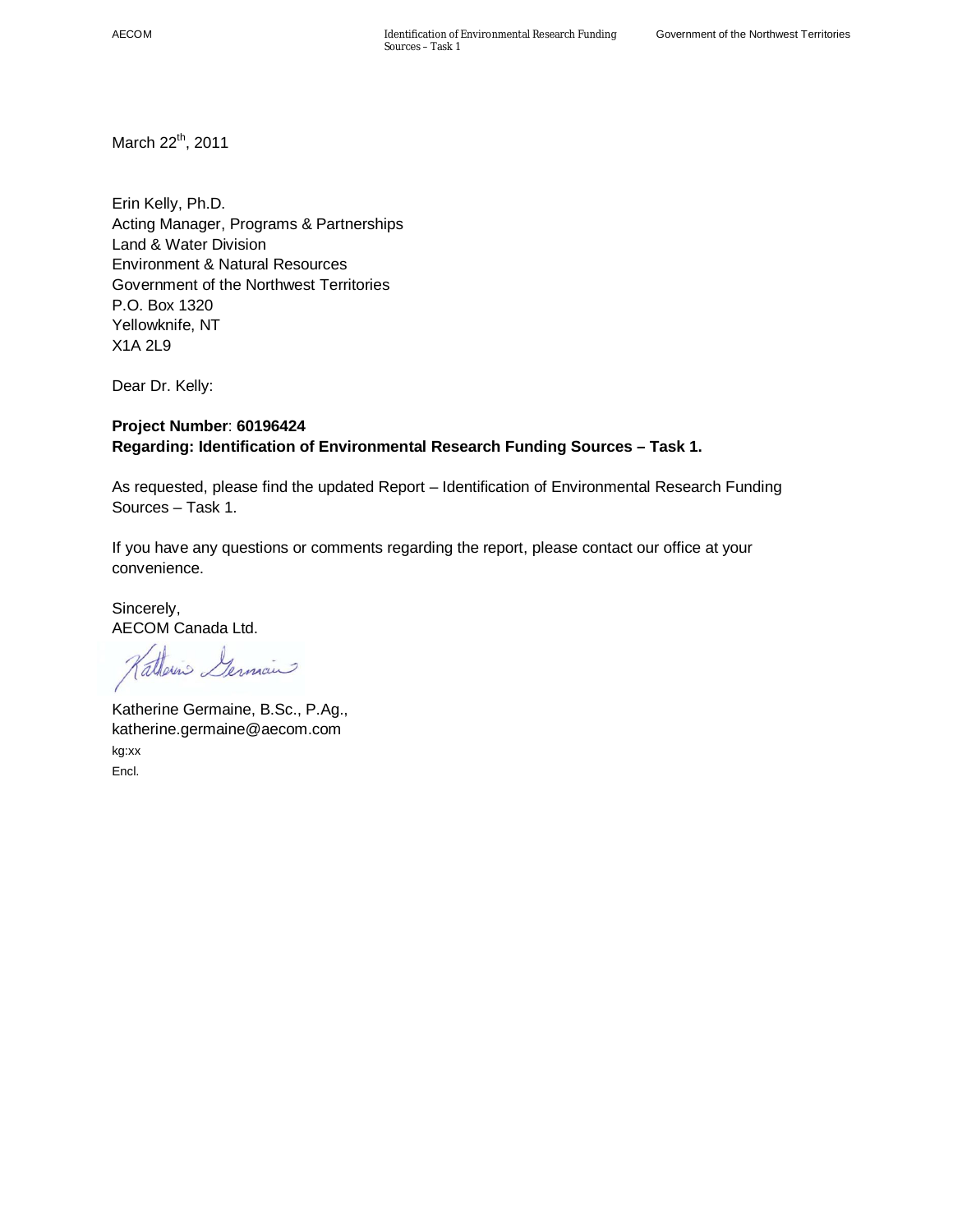# **Aboriginal – Northern Research Funding**

| <b>Name</b>                                                                                      | <b>Deadline</b>                                     | <b>Funding Available</b> | <b>Terrestrial</b><br>or Aquatic |
|--------------------------------------------------------------------------------------------------|-----------------------------------------------------|--------------------------|----------------------------------|
| TD Friends of the Environment Foundation (TD FEF) Environmental Funding                          | 3 months prior to project \$500 to \$5,000<br>start |                          | <b>Both</b>                      |
| Sahtu Renewable Resources Board Wildlife Research Funding Program                                | January 15th                                        | Limited                  | <b>Both</b>                      |
| The Royal Canadian Geographical Society Research Grants                                          | March 15th                                          | \$3,000 to \$5,000       | Both                             |
| The Northwest Territories Cumulative Impact Monitoring Program (NWT CIMP)                        | March                                               | Up to \$60,000 (2010)    | <b>Both</b>                      |
| Science Horizons Youth Internship Program                                                        | March                                               | Up to \$12,000           | <b>Both</b>                      |
| <b>Shell Environmental Fund</b>                                                                  | March                                               | \$25,000 to \$100,000    | <b>Both</b>                      |
| <b>Habitat Stewardship Program for Species at Risk</b>                                           | Fall                                                | \$30,000 to \$100,000    | <b>Both</b>                      |
| Aboriginal Funds for Species at Risk Aboriginal Capacity Building Fund (ACBF)                    | Fall                                                | \$10,000 to \$50,000     | <b>Both</b>                      |
| Aboriginal Funds for Species at Risk Aboriginal Critical Habitat Protection Fund Fall<br>(ACHPF) |                                                     | \$10,000 to \$50,000     | <b>Both</b>                      |
| <b>EcoAction Community Funding Program</b>                                                       | November 1st                                        | Up to \$100,000          | <b>Both</b>                      |
| Nunavut Wildlife Management Board (NWMB) Studies Fund                                            | November 30th                                       | Up to \$30,000           | <b>Both</b>                      |
| Gwich'in Renewable Resources Board Wildlife Studies Fund                                         | December 31st                                       | Limited                  | <b>Both</b>                      |
| <b>ArcticNet Research Funding</b>                                                                | Varies                                              | \$100,000 (Average)      | <b>Both</b>                      |
| <b>Aurora Research Institute Research Assistant Program</b>                                      | Varies                                              | Up to \$1,000            | <b>Both</b>                      |
| Aurora Research Institute Research Fellowship Program                                            | Varies                                              | Up to \$3,000            | <b>Both</b>                      |
| <b>Environmental Damages Fund</b>                                                                | Varies                                              | Varies                   | <b>Both</b>                      |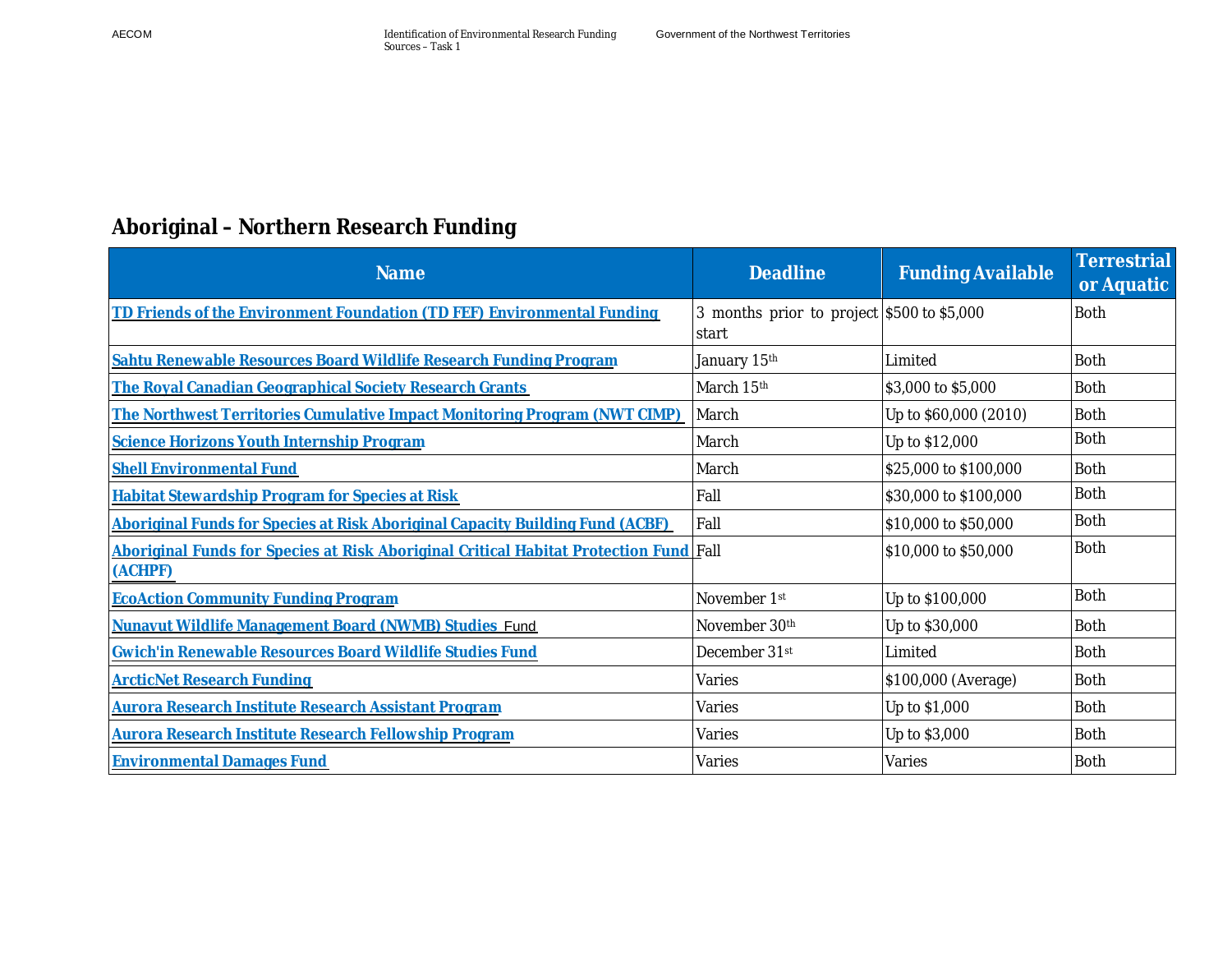# **Academic– Northern Research Funding**

| <b>Name</b>                                                                                       | <b>Deadline</b>                | <b>Funding Available</b> | Terrestrial<br>or Aquatic |
|---------------------------------------------------------------------------------------------------|--------------------------------|--------------------------|---------------------------|
| <b>Arctic Cooperatives Award</b>                                                                  | January                        | \$2,500                  | <b>Both</b>               |
| The Canadian Northern Studies Trust                                                               | January                        | \$5,000                  | <b>Both</b>               |
| <b>Canadian Polar Commission Scholarship</b>                                                      | January                        | \$10,000                 | <b>Both</b>               |
| Caribou Management Scholarship Fund                                                               | January                        | Up to \$1,500            | Terrestrial               |
| Northern Resident Award (Undergraduate)                                                           | January                        | \$5,000                  | <b>Both</b>               |
| Northern Resident Scholarship (Graduate)                                                          | January                        | \$10,000                 | <b>Both</b>               |
| Research Support Opportunity in Arctic Environmental Studies                                      | January                        | Logistical support       | <b>Both</b>               |
| W. Garfield Weston Award for Northern Research (Doctoral)                                         | January                        | \$40,000                 | <b>Both</b>               |
| W. Garfield Weston Award for Northern Research (Masters)                                          | January                        | \$15,000                 | <b>Both</b>               |
| The Wildlife Health Research Fund                                                                 | February 15th                  | \$1,000 to \$15,000      | <b>Both</b>               |
| Aurora Research Institute Research Assistant Program                                              | February                       | Up to \$1,000            | <b>Both</b>               |
| <b>Aurora Research Institute Research Fellowship Program</b>                                      | February                       | Up to \$3,000            | <b>Both</b>               |
| <b>Earthwatch Institute Field Grants</b>                                                          | February                       | \$17,000 to \$51,000     | <b>Both</b>               |
| <b>Insight Development Grants</b>                                                                 | February                       | \$7,000 to \$75,000      | <b>Both</b>               |
| <b>Silverhill Institute Grants</b>                                                                | February                       | \$500 to \$2,500         | <b>Both</b>               |
| The Canadian Wildlife Federation's Funding Program                                                | March 1st and<br>September 1st | \$3,000 to \$15,000      | <b>Both</b>               |
| The Royal Canadian Geographical Society Research Grants                                           | March 15th                     | \$3,000 to \$5,000       | <b>Both</b>               |
| James W. Bourque Studentship in Northern Geography (PhD)                                          | March 15th                     | \$5,000                  | <b>Both</b>               |
| The Royal Canadian Geographical Society Studentship in Northern Geography March 15th<br>(Masters) |                                | \$5,000                  | <b>Both</b>               |
| Science Horizons Youth Internship Program                                                         | March                          | Up to \$12,000           | <b>Both</b>               |
| Jane Glassco Arctic Fellowship Program                                                            | March                          | Up to \$25,000           | Both                      |
| The Northwest Territories Cumulative Impact Monitoring Program (NWT CIMP)                         | March                          | Up to \$60,000 (2010)    | <b>Both</b>               |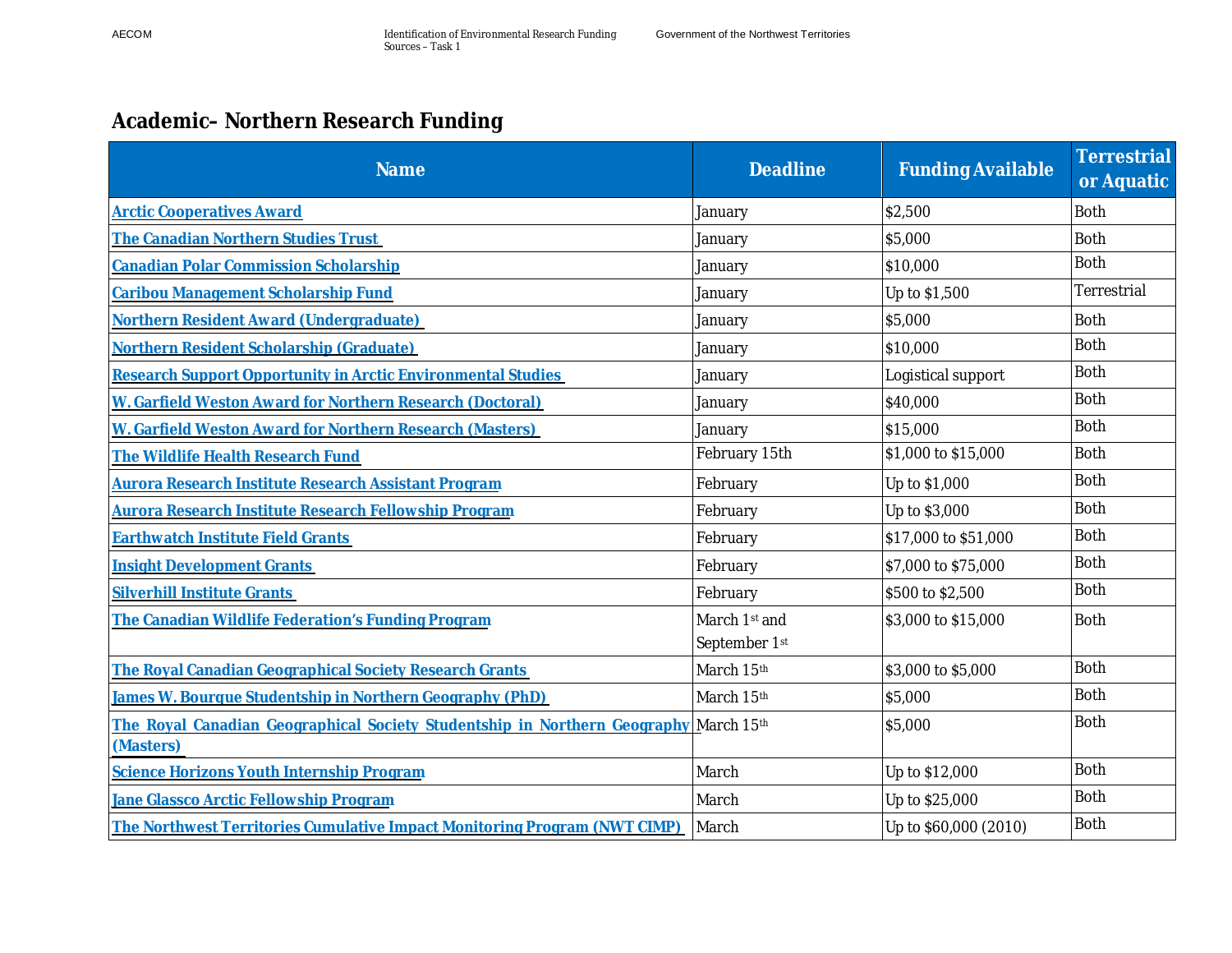| <b>Shell Environmental Fund</b>                                             | March                                                              | \$25,000 to \$100,000   | <b>Both</b> |
|-----------------------------------------------------------------------------|--------------------------------------------------------------------|-------------------------|-------------|
| <b>Strategic Project Grants</b>                                             | April 15th                                                         | Varies                  | <b>Both</b> |
| Orville Erickson Memorial Scholarship Fund                                  | May 25th                                                           | Varies                  | <b>Both</b> |
| <b>Lindbergh Grants Program</b>                                             | June                                                               | \$10,580                | <b>Both</b> |
| <b>Discovery Grants Program</b>                                             | August 1 <sup>st</sup> (notification of<br>intent)<br>November 1st |                         | <b>Both</b> |
| <b>Habitat Stewardship Program for Species at Risk</b>                      | Fall                                                               | \$30,000 to \$100,000   | <b>Both</b> |
| <b>Discovery Grants - Northern Research Supplements Program</b>             | November 1st                                                       | Up to \$10,000          | <b>Both</b> |
| Nunavut Wildlife Management Board (NWMB) Studies Fund                       | November 30th                                                      | Up to \$30,000          | <b>Both</b> |
| Ducks Unlimited Canada Graduate Research Fellowships                        | November                                                           | \$5,000 to \$17,000     | <b>Both</b> |
| Ducks Unlimited Canada Research Proposal Funding                            | November                                                           | Varies                  | <b>Both</b> |
| <b>Polar Continental Shelf Program</b>                                      | November                                                           | \$30,000 (2010 Average) | <b>Both</b> |
| <b>Northern Scientific Training Grants Program</b>                          | Set by each University                                             | \$2,500 to \$4,000      | <b>Both</b> |
| Undergraduate Student Research Awards Program                               | Set by each University                                             | \$4,500                 | <b>Both</b> |
| <b>ArcticNet Research Funding</b>                                           | Varies                                                             | \$100,000 (Average)     | <b>Both</b> |
| The Canadian Foundation for Climate and Atmospheric Science (CFCAS) Grants* | Varies                                                             | Up to \$100,000/year    | <b>Both</b> |
| <b>Environmental Damages Fund</b>                                           | Varies                                                             | Varies                  | <b>Both</b> |
| The Water Policy Fellowships*                                               |                                                                    | \$15,000                | Aquatic     |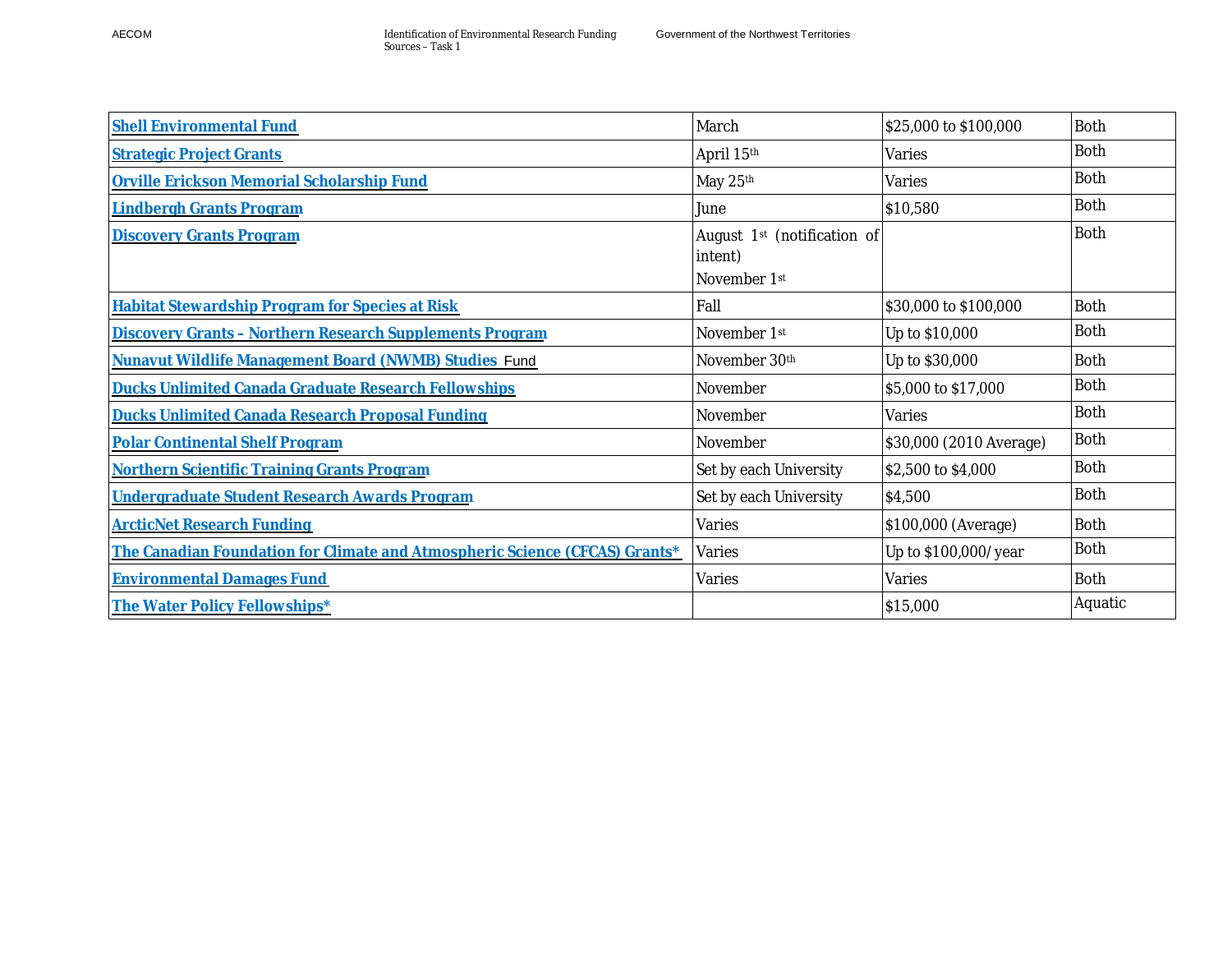# **Government – Northern Research Funding**

| <b>Name</b>                                                                 | <b>Deadline</b> | <b>Funding Available</b>    | Terrestrial<br>or Aquatic |
|-----------------------------------------------------------------------------|-----------------|-----------------------------|---------------------------|
| Nunavut Wildlife Research Trust                                             | January         | Varies                      | <b>Both</b>               |
| Northern Contaminants Program (NCP)                                         | February        | Varies                      | Both                      |
| <b>Aurora Research Institute Research Assistant Program</b>                 | February        | Up to \$1,000               | <b>Both</b>               |
| Aurora Research Institute Research Fellowship Program                       | February        | Up to \$3,000               | <b>Both</b>               |
| The Royal Canadian Geographical Society Research Grants                     | March 15th      | \$3,000 to \$5,000          | <b>Both</b>               |
| The Northwest Territories Cumulative Impact Monitoring Program (NWT CIMP)   | March           | Up to \$60,000 (2010)       | <b>Both</b>               |
| Science Horizons Youth Internship Program                                   | March           | Up to \$12,000              | <b>Both</b>               |
| <b>Interdepartmental Recovery Fund</b>                                      | Fall            | Varies                      | <b>Both</b>               |
| <b>Habitat Stewardship Program for Species at Risk</b>                      | Fall            | \$30,000 to \$100,000       | <b>Both</b>               |
| <b>Polar Continental Shelf Program</b>                                      | November        | \$30,000 (2010 Average)     | <b>Both</b>               |
| Wildlife Management Advisory Council (NWT) Research Project Funding         | December        | \$1,000,000 Total each year | Both                      |
| Wildlife Management Advisory Council (North Slope) Research Project Funding | December        | \$175,000 Total each year   | <b>Both</b>               |
| <b>Environmental Damages Fund</b>                                           | Varies          | Varies                      | <b>Both</b>               |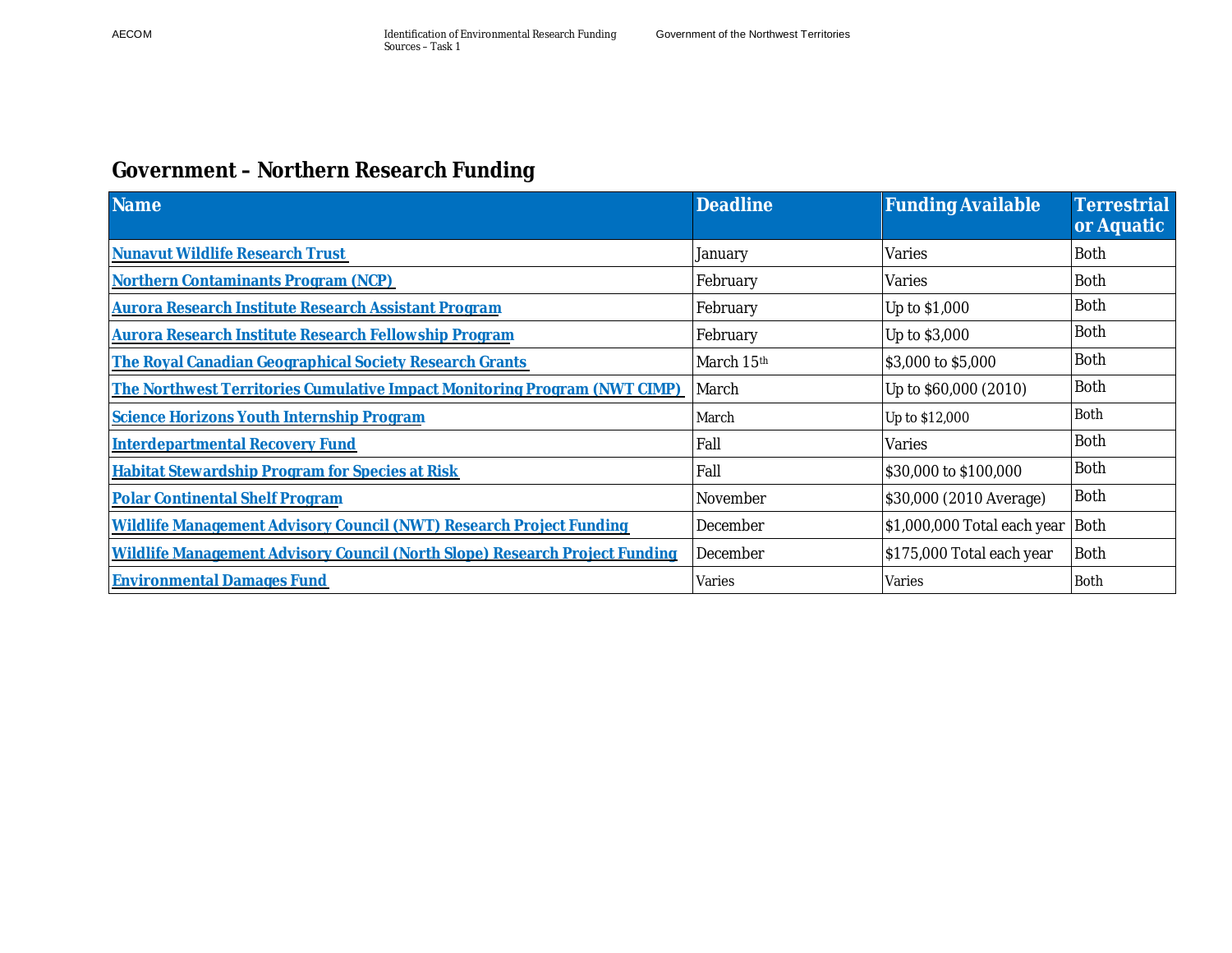# **Communities and Organizations – Northern Research Funding**

| <b>Name</b>                                                               | <b>Deadline</b>                                        | <b>Funding Available</b>    | <b>Terrestrial</b><br>or Aquatic |
|---------------------------------------------------------------------------|--------------------------------------------------------|-----------------------------|----------------------------------|
| Royal Bank of Canada Blue Water Project Community Action Grant            | Applications accepted year \$1,000 to \$5,000<br>round |                             | <b>Both</b>                      |
| TD Friends of the Environment Foundation (TD FEF) Environmental Funding   | 3 months prior to project \$500 to \$5,000<br>start    |                             | <b>Both</b>                      |
| <b>Aurora Research Institute Research Assistant Program</b>               | February                                               | Up to \$1,000               | <b>Both</b>                      |
| Aurora Research Institute Research Fellowship Program                     | February                                               | Up to \$3,000               | <b>Both</b>                      |
| The Canadian Wildlife Federation's Funding Program                        | March 1st and<br>September 1st                         | \$3,000 to \$15,000         | <b>Both</b>                      |
| Mountain Equipment Co-op Research Grants                                  | March 10th and<br>September 10th                       | \$5,000 to \$20,000         | <b>Both</b>                      |
| The Northwest Territories Cumulative Impact Monitoring Program (NWT CIMP) | March                                                  | Up to \$60,000 (2010)       | <b>Both</b>                      |
| Royal Bank of Canada Blue Water Project Leadership Grants                 | March                                                  | \$25,000 to \$500,000       | Aquatic                          |
| Science Horizons Youth Internship Program                                 | March                                                  | Up to \$12,000              | <b>Both</b>                      |
| <b>Shell Environmental Fund</b>                                           | March                                                  | \$25,000 to \$100,000       | <b>Both</b>                      |
| Wildlife Habitat Canada Conservation Grants                               | November 1st                                           | \$46,000 (2010 Average)     | <b>Both</b>                      |
| <b>EcoAction Community Funding Program</b>                                | November 1st                                           | Up to \$100,000             | <b>Both</b>                      |
| <b>Habitat Stewardship Program for Species at Risk</b>                    | Fall                                                   | \$30,000 to \$100,000       | <b>Both</b>                      |
| The Canadian Shield Foundation Project Funding                            | Varies                                                 | Up to \$10,000              | <b>Both</b>                      |
| <b>Environmental Damages Fund</b>                                         | Varies                                                 | Varies                      | <b>Both</b>                      |
| <b>McLean Foundation Funding</b>                                          | Varies                                                 | \$1,000 to \$17,000 (2009)  | <b>Both</b>                      |
| The Salamander Foundation Grants                                          | Varies                                                 | \$15,000 to \$60,000 (2011) | Both                             |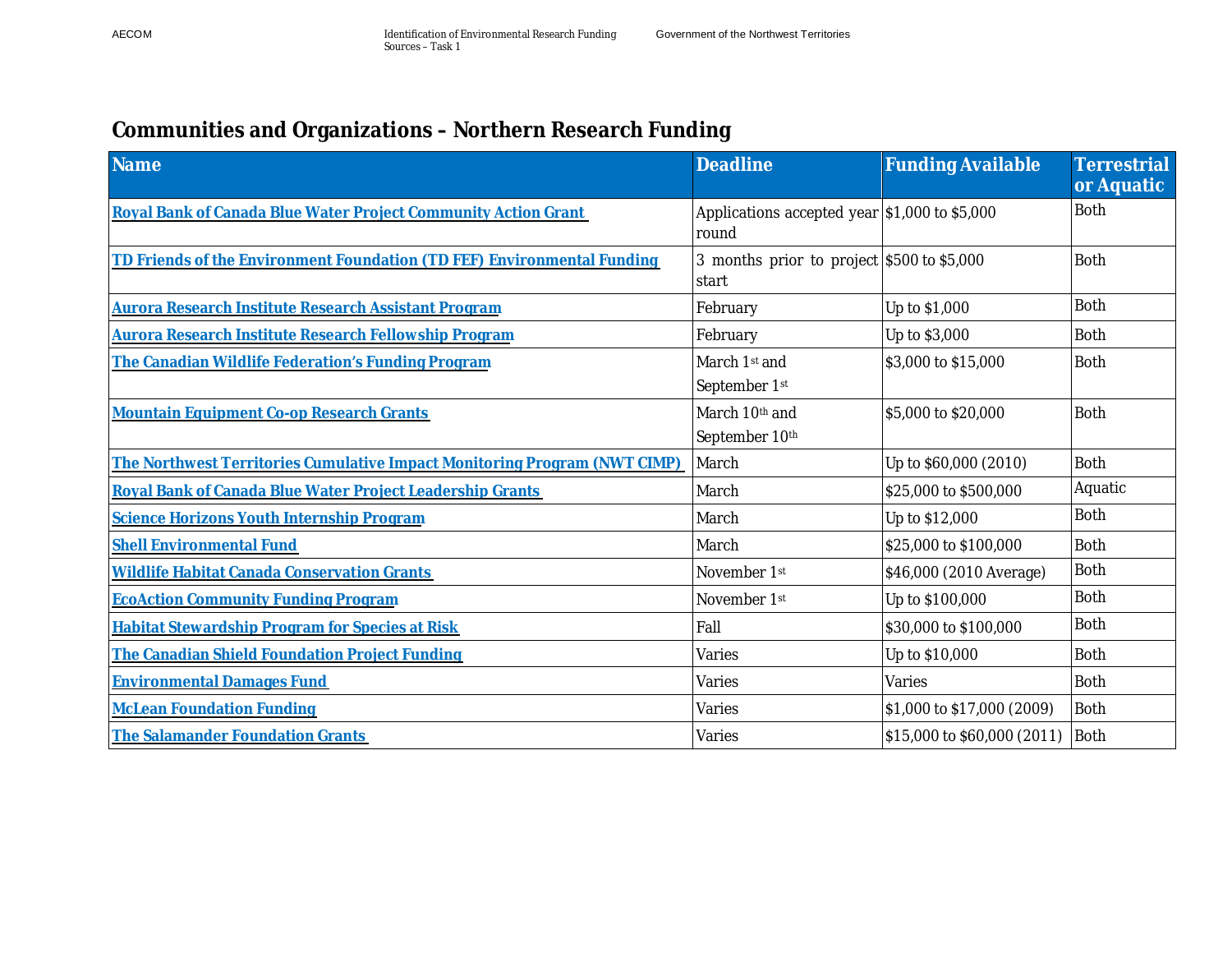# **Table of Contents**

| Aboriginal Funds for Species at Risk Aboriginal Critical Habitat Protection Fund (ACHPF) ………………………………………………………                                                                                                                |                |
|-------------------------------------------------------------------------------------------------------------------------------------------------------------------------------------------------------------------------------|----------------|
|                                                                                                                                                                                                                               |                |
|                                                                                                                                                                                                                               |                |
|                                                                                                                                                                                                                               |                |
|                                                                                                                                                                                                                               |                |
|                                                                                                                                                                                                                               |                |
|                                                                                                                                                                                                                               |                |
|                                                                                                                                                                                                                               |                |
| the control of the control of the control of the control of the control of the control of the control of the control of the control of the control of the control of the control of the control of the control of the control |                |
|                                                                                                                                                                                                                               |                |
|                                                                                                                                                                                                                               |                |
| the control of the control of the control of the control of the control of the control of                                                                                                                                     |                |
|                                                                                                                                                                                                                               |                |
|                                                                                                                                                                                                                               |                |
|                                                                                                                                                                                                                               |                |
|                                                                                                                                                                                                                               |                |
|                                                                                                                                                                                                                               |                |
|                                                                                                                                                                                                                               |                |
|                                                                                                                                                                                                                               |                |
|                                                                                                                                                                                                                               |                |
|                                                                                                                                                                                                                               |                |
|                                                                                                                                                                                                                               | $\frac{1}{34}$ |
|                                                                                                                                                                                                                               |                |
|                                                                                                                                                                                                                               |                |
|                                                                                                                                                                                                                               |                |
|                                                                                                                                                                                                                               |                |
|                                                                                                                                                                                                                               |                |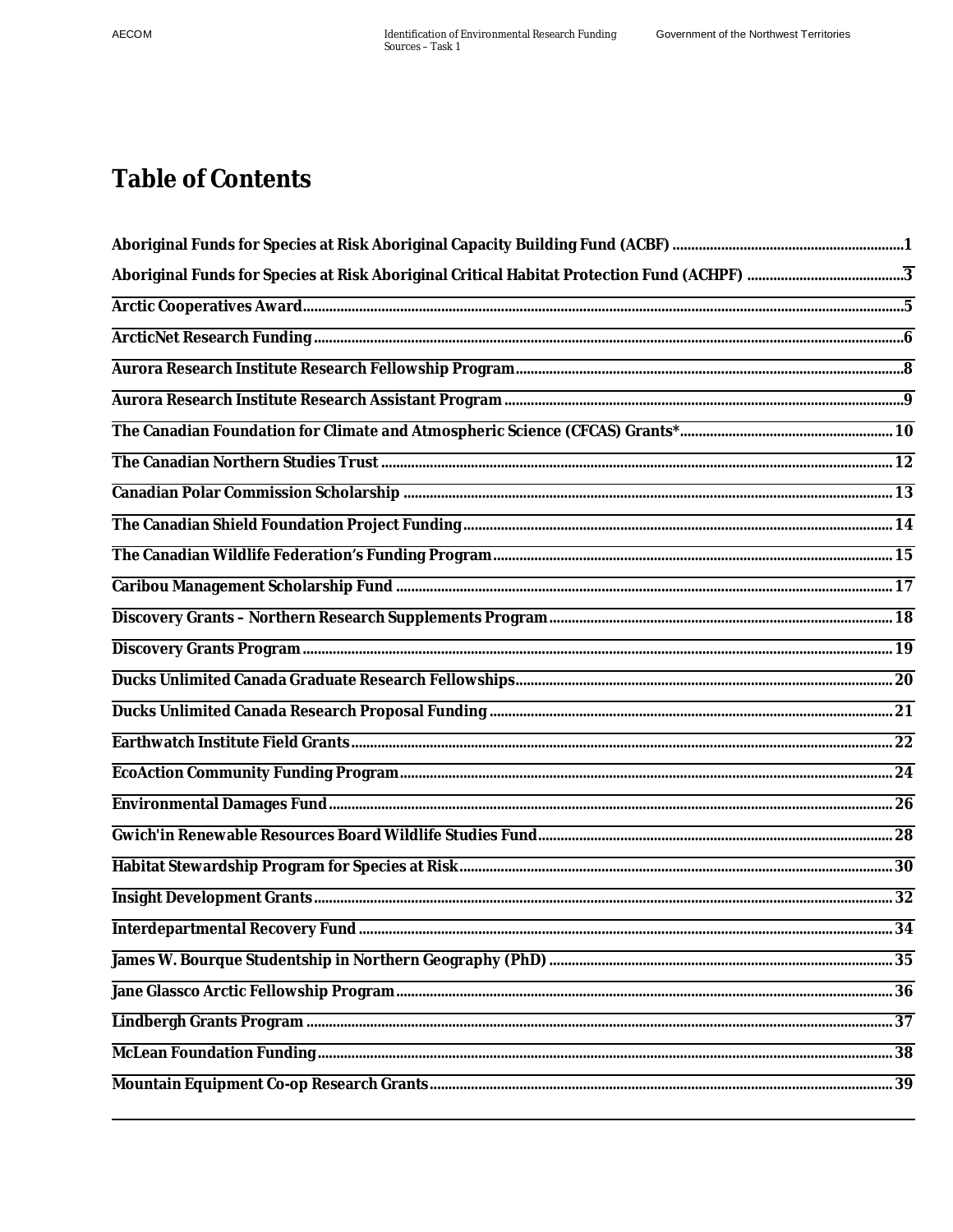| 69 |
|----|
|    |
|    |
|    |
|    |
|    |
|    |
|    |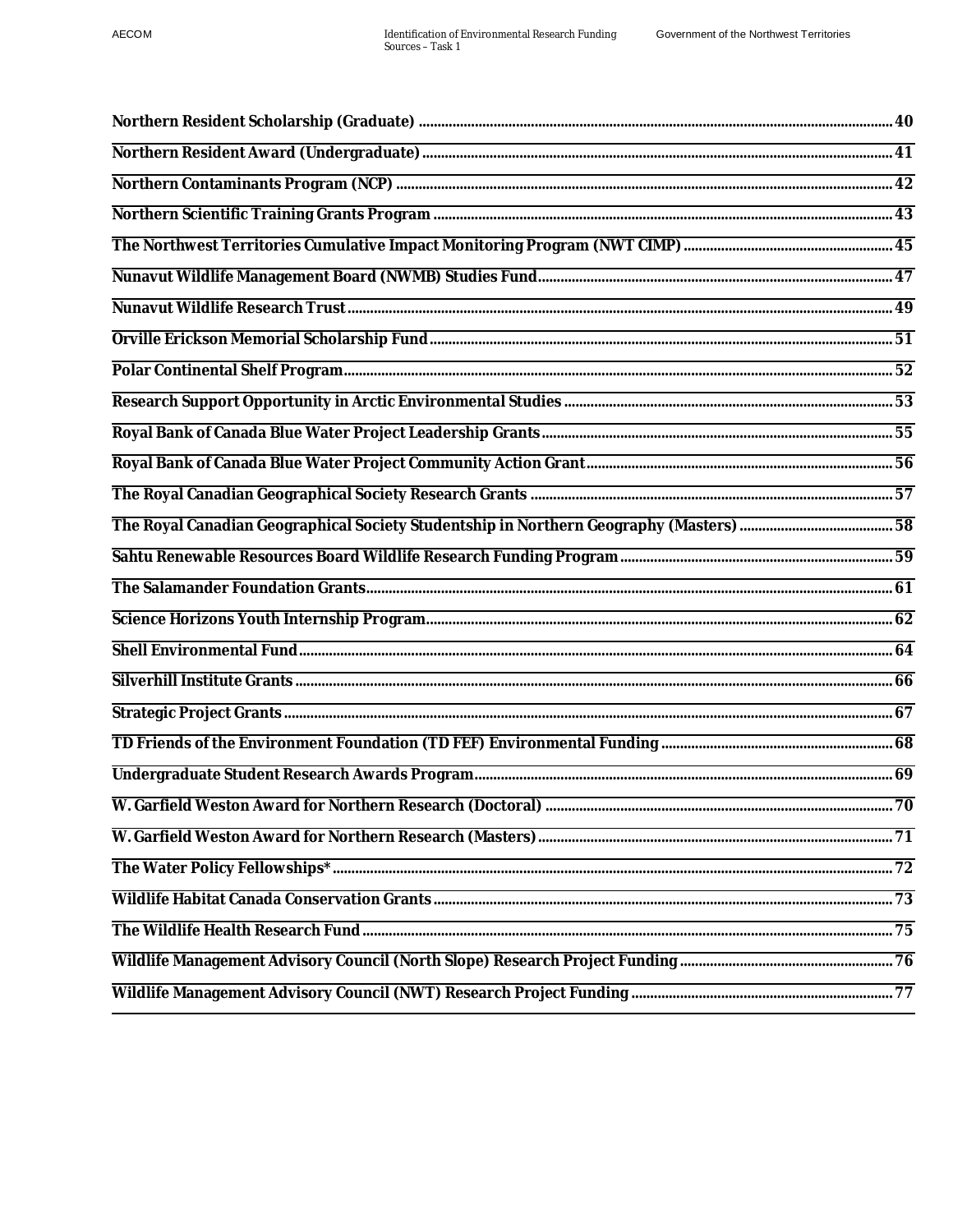# <span id="page-10-0"></span>**Aboriginal Funds for Species at Risk Aboriginal Capacity Building Fund (ACBF)**

### **Program Sponsor**

Environment Canada. The Aboriginal Capacity Building Fund (ACBF) is co-managed by Environment Canada, Fisheries and Oceans Canada, and the Parks Canada Agency with the support of Indian and Northern Affairs Canada and the guidance of national aboriginal organizations.

### **Description**

The ACBF is designed to help Aboriginal organizations and communities across Canada build capacity to enable them to participate actively in the conservation and recovery of species protected under the *Species at Risk Act* (SARA) and species at risk designated by the Committee on the Status of Endangered Wildlife in Canada (COSEWIC). The ACBF enables Aboriginal organizations and communities to acquire, develop, and use knowledge and skills so that they can play an active role in the implementation of the SARA. Capacity building includes skill development (education, training, learning), tool development (systems or mechanisms), and information management (data).

### **Focus**

To help Aboriginal organizations and communities build capacity to enable them to play an active role in the implementation of SARA.

### **Who Can Apply**

Communities and organizations actively involved in the management of Aboriginal lands are eligible for funding, including:

- Aboriginal associations/organizations
- territorially-based Aboriginal groups
- $\bullet$  district councils / Chief and council
- traditional appointed advisory committees
- corporations
- $\bullet$  tribal councils
- partnerships and groups
- school authorities
- cultural education centres
- Aboriginal land/resource management authorities
- co-operatives
- societies
- boards and commissions
- x other organizations (Aboriginal and non-Aboriginal) if mandated by eligible recipients

### **Funding**

Funding varies and has ranged in the past from \$5,000 to \$500,000

**Submission Deadline** 

The call for proposal submissions takes place in the fall.

### **Additional Information**

Information on procedures to follow in order to apply to the ACBF is available through Environment Canada regional offices.

**Website** 

[http://www.sararegistry.gc.ca/involved/funding/asrp\\_e.cfm](http://www.sararegistry.gc.ca/involved/funding/asrp_e.cfm)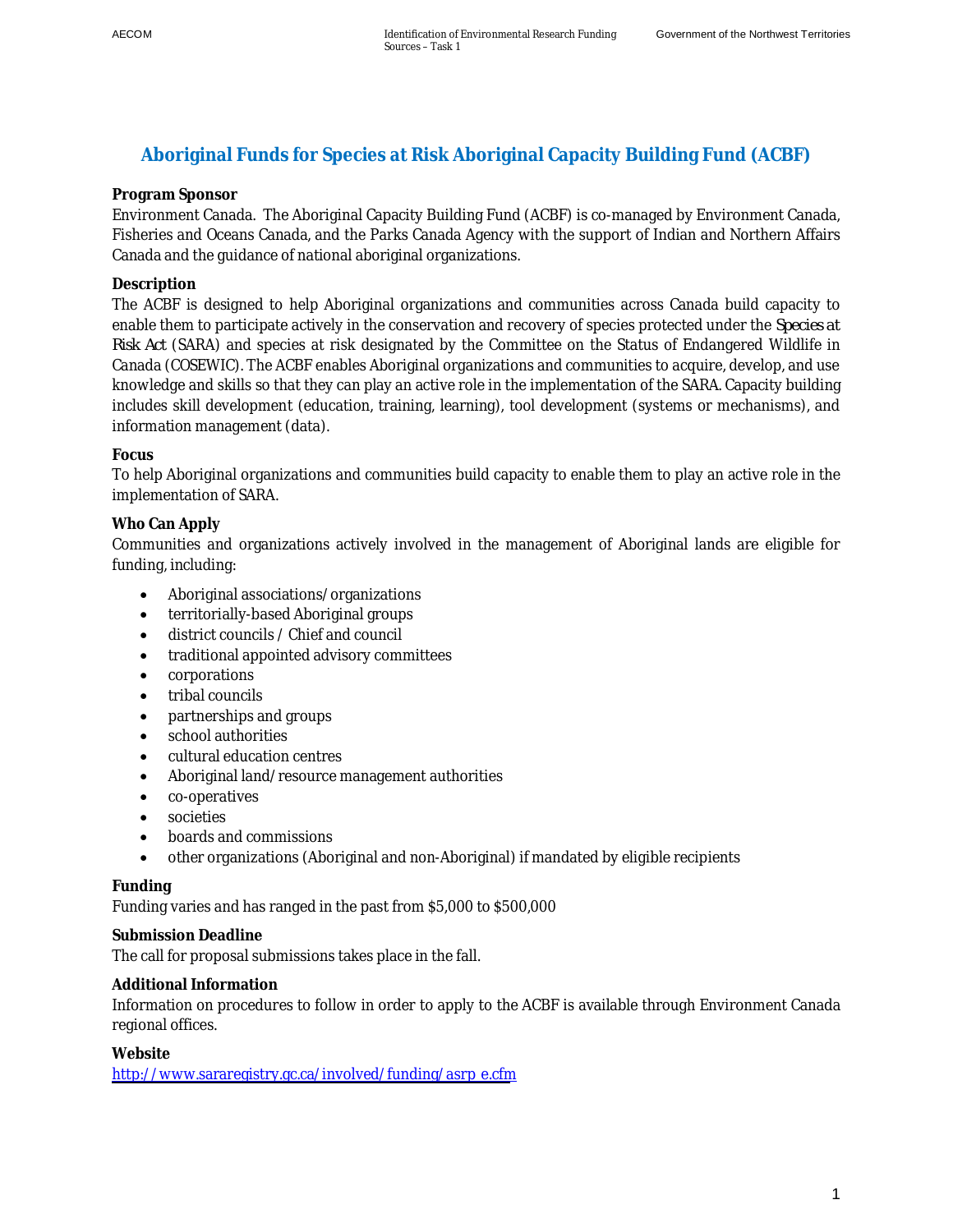### **Contact Information**

**Terrestrial Projects**  Northwest Territories Donna Mulders Environment Canada Canadian Wildlife Service Prairie and Northern Region 5204 - 50th Avenue, Suite 301 Yellowknife, NT X1A 1E2 Donna.Mulders@ec.gc.ca (867) 669-4783

**Aquatic Projects**  Central & Arctic Andries Blouw Fisheries and Oceans Canada Species at Risk Program 501 University Crescent Winnipeg, MB R3T 2N6 Tel: (204) 983-5051 Fax: (204) 983-5192 Andries.Blouw@dfo-mpo.gc.ca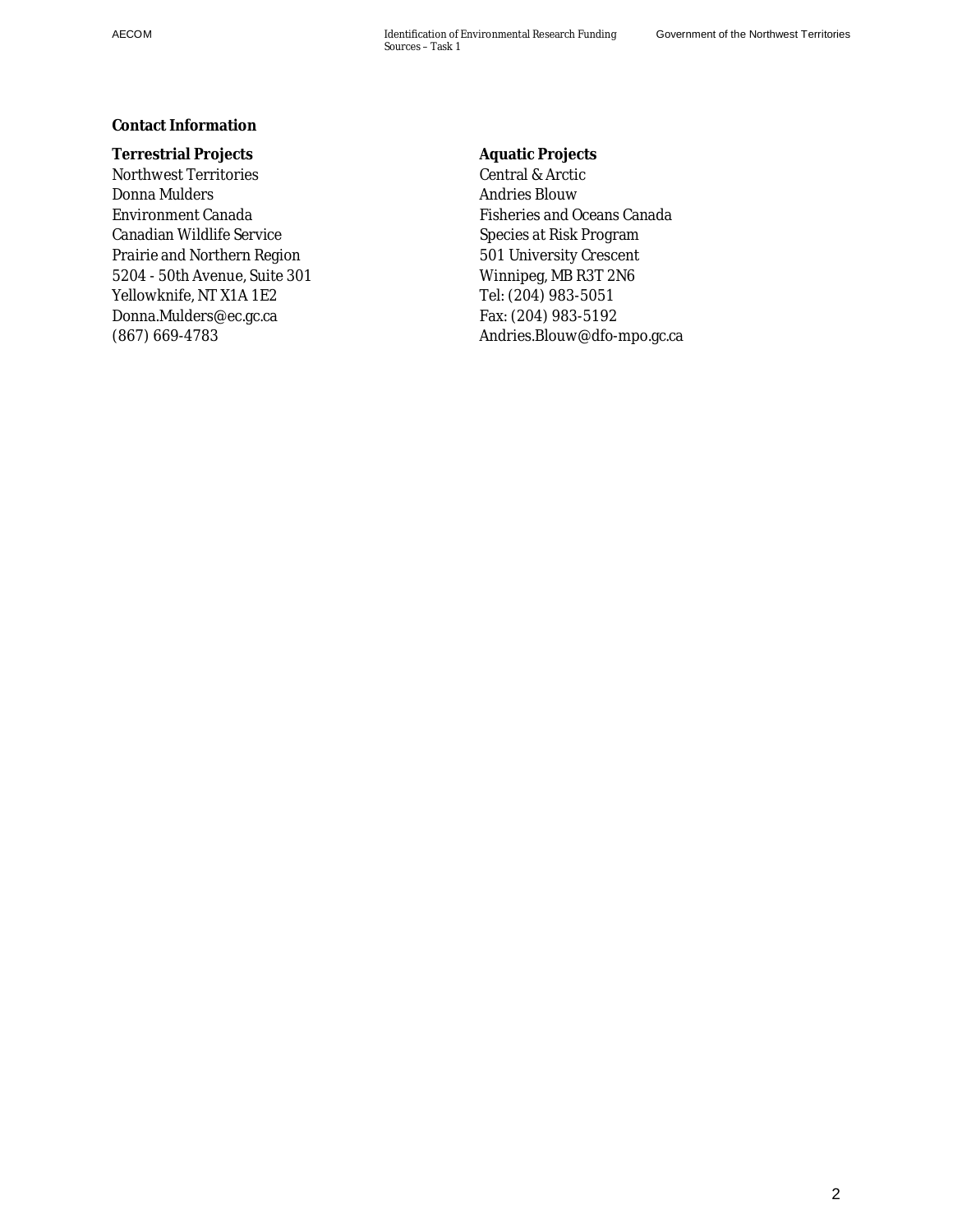### <span id="page-12-0"></span>**Aboriginal Funds for Species at Risk Aboriginal Critical Habitat Protection Fund (ACHPF)**

### **Program Sponsor**

Environment Canada. The Aboriginal Critical Habitat Protection Fund (ACHPF) is co-managed by Environment Canada, Fisheries and Oceans Canada, and the Parks Canada Agency with the support of Indian and Northern Affairs Canada and the guidance of national aboriginal organizations.

### **Description**

The ACHPF supports regional and local Aboriginal organizations and communities to protect critical habitat or important habitat anticipated to be designated as critical habitat under the *Species at Risk Act* (SARA). First priority is given to species protected under SARA (SARA Schedule 1 species); second priority is given to species at risk designated by COSEWIC (Endangered and Threatened species). The fund can support a number of activities related to the identification, protection, and recovery of species at risk and their habitat. Critical habitat protection can take place on reserves, lands set apart for the use and benefit of Aboriginal people under the *Indian Act*, other lands directly controlled by Aboriginal people, federal lands and waters to which SARA prohibitions can apply, and lands and waters where traditional activities are carried out.

### **Focus**

Identification, protection, and recovery of species at risk and their habitat.

### **Who Can Apply**

Communities and organizations actively involved in the management of Aboriginal lands are eligible for funding, including:

- Aboriginal associations/organizations
- territorially based Aboriginal groups
- district councils / Chief and council
- traditional appointed advisory committees
- corporations
- $\bullet$  tribal councils
- partnerships and groups
- school authorities
- cultural education centres
- Aboriginal land/resource management authorities
- co-operatives
- x societies
- boards and commissions
- x other organizations (Aboriginal and non-Aboriginal) if mandated by eligible recipients

### **Funding**

Funding varies and has ranged in the past from \$5,000 to \$500,000

### **Submission Deadline**

The call for proposal submissions takes place in the fall.

### **Additional Information**

Information on procedures to follow in order to apply to the ACHPF is available through Environment Canada regional offices.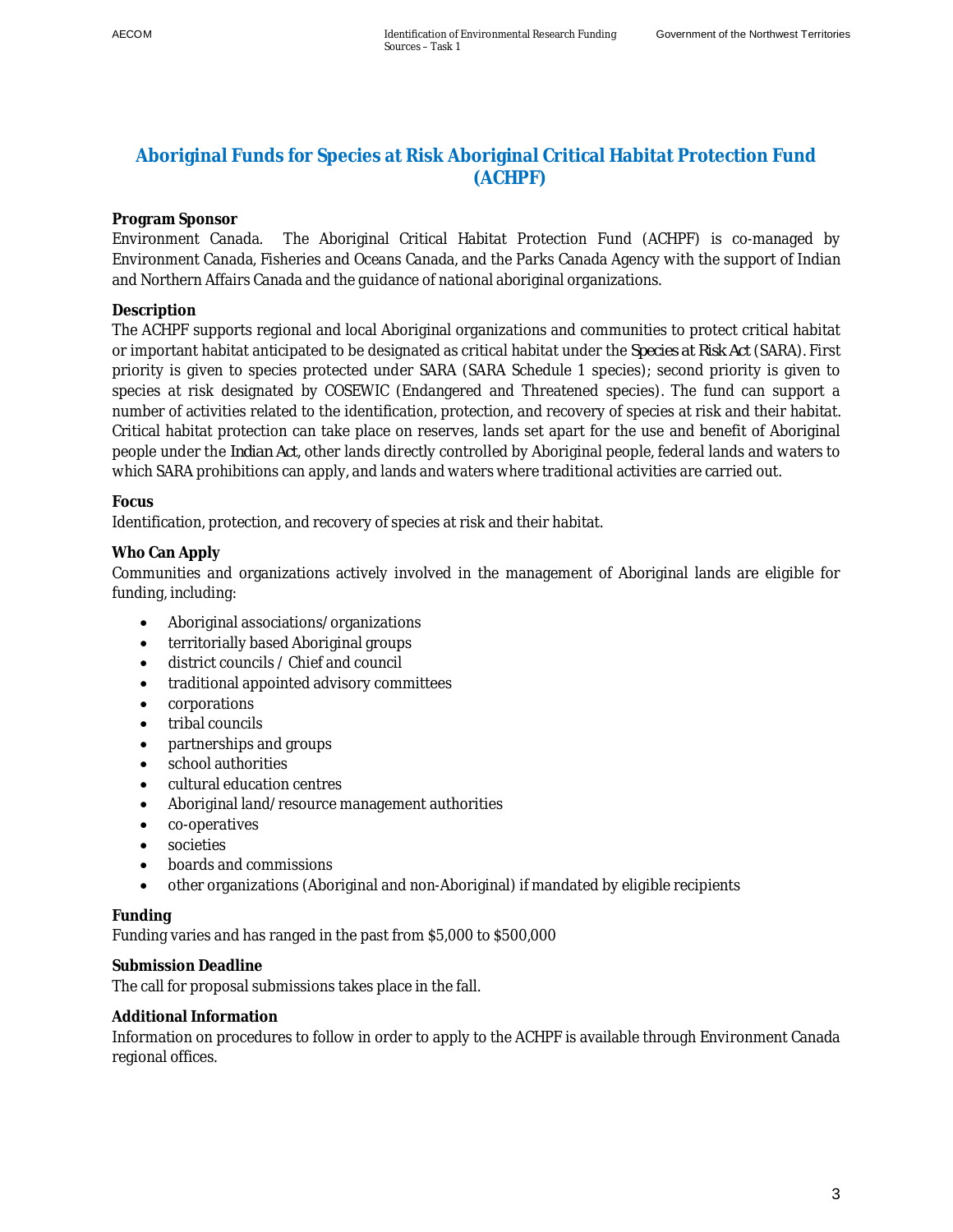**Website**  [http://www.sararegistry.gc.ca/involved/funding/asrp\\_e.cfm](http://www.sararegistry.gc.ca/involved/funding/asrp_e.cfm)

**Contact Information**

**Terrestrial Projects**  Northwest Territories Donna Mulders Environment Canada Canadian Wildlife Service Prairie and Northern Region 5204 - 50th Avenue, Suite 301 Yellowknife, NT X1A 1E2 Donna.Mulders@ec.gc.ca (867) 669-4783

**Aquatic Projects**  Central & Arctic Andries Blouw Fisheries and Oceans Canada Species at Risk Program 501 University Crescent Winnipeg, MB R3T 2N6 Tel: (204) 983-5051 Fax: (204) 983-5192 Andries.Blouw@dfo-mpo.gc.ca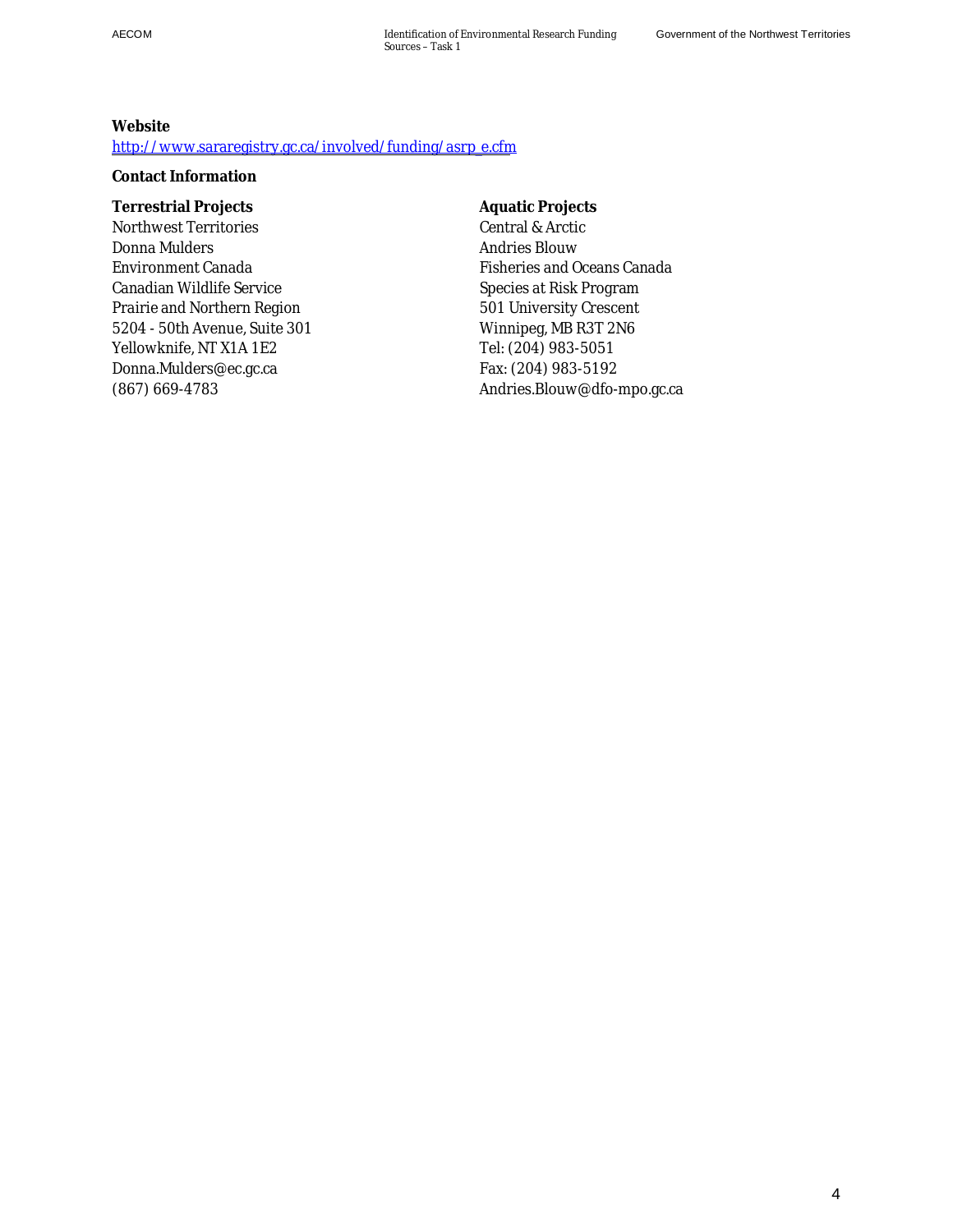### <span id="page-14-0"></span>**Arctic Cooperatives Award**

**Program Sponsor**  ACUNS Awards Program Canadian Northern Studies Trust Sponsored by Arctic Co-Operatives Limited and the Arctic Co-Operative Development Fund

### **Description**

Arctic Co-operatives Limited is a service federation that is owned and controlled by 31 community-based Cooperative business enterprises that are located in Nunavut and Northwest Territories. The purpose of the award is to assist students enrolled full time in college or university pursue studies that contribute to the understanding and development of the Arctic Co-operatives in Nunavut, the Northwest Territories and/or northern Manitoba.

### **Focus**

Northern fieldwork or experience based research relating to the operation of the Arctic Co-operatives. For more information on the Arctic Co-operatives visit the following URL http://www.arcticco-op.com/index.htm

### **Who Can Apply**

Offered to Canadian citizens or permanent residents of Canada enrolled fulltime in college or university pursuing studies that contribute to the understanding and development of the Arctic Co-operatives in Nunavut, the Northwest Territories, and/or northern Manitoba.

**Funding**  \$2,500

**Submission Deadline**  Normally January 31st

### **Additional Information**

Proposals are invited from candidates who (a) engage in research culminating in a thesis or other such document (b) include direct northern field work or experience as part of their studies, and (c) whose study has relevance to the operation of all or one of the Arctic Co-operatives in Nunavut, the Northwest Territories, and/or northern Manitoba. Preference will be given to northern residents of Canada. Other considerations will be the quality of the application, potential benefit of the research, and the letters of reference.

The research must involve a northern fieldwork component that is conducted between May (in the year the award is granted) and the following March. ACUNS defines northern Canada as on or above the line indicated on the Northern Boundary Map http://acuns.ca/website/awards/northern-boundary-map/

**Website**  http://acuns.ca/website/awards/

**Contact Information**  CNST Awards Program c/o Association of Canadian Universities for Northern Studies 17 York Street, Suite 405 Ottawa, ON K1N 9J6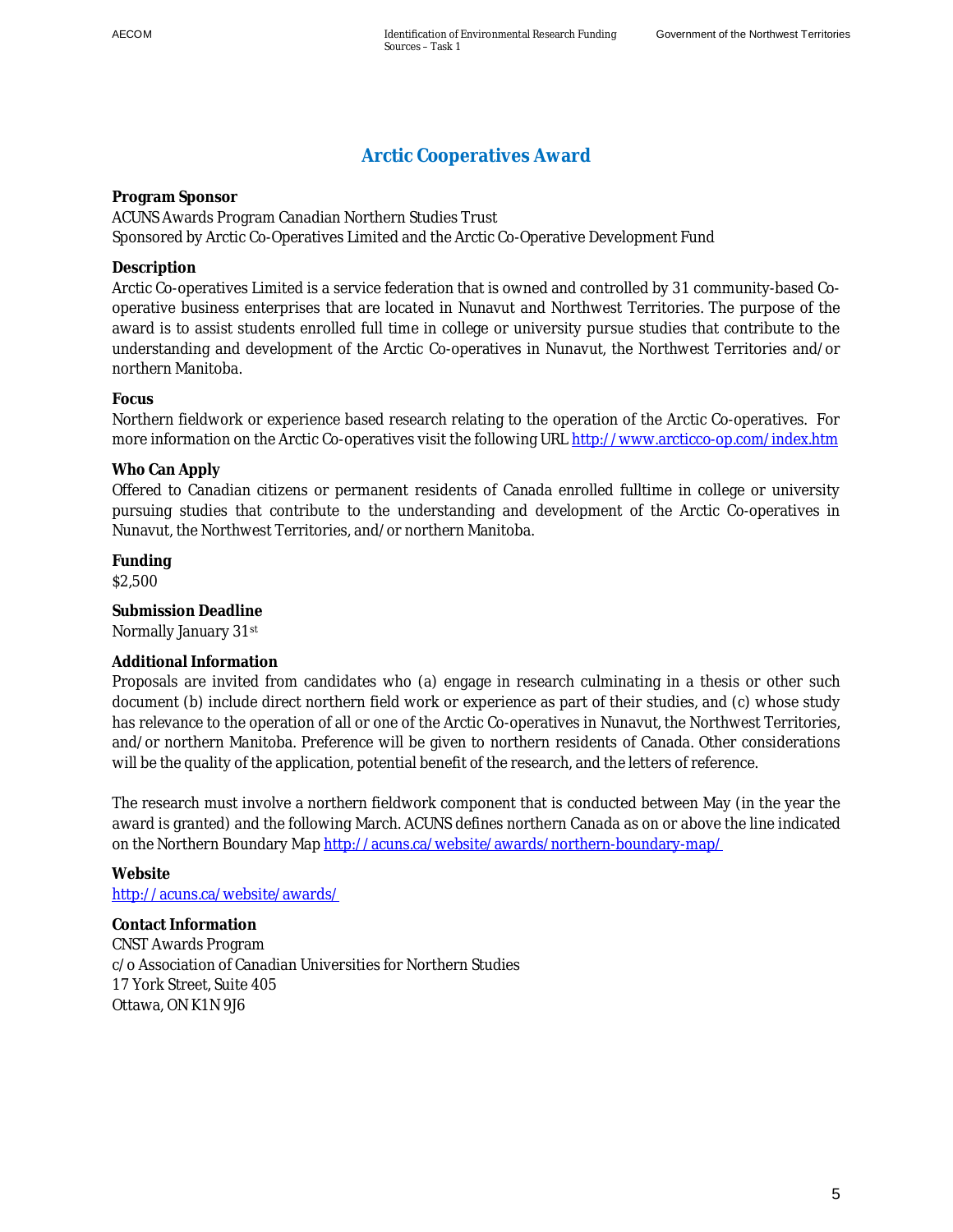## <span id="page-15-0"></span>**ArcticNet Research Funding**

**Program Sponsor**  ArcticNet

**Description** 

ArcticNet is a Network of Centres of Excellence of Canada that brings together scientists and managers in the natural, human health and social sciences with their partners from Inuit organizations, northern communities, federal and provincial agencies and the private sector to study the impacts of climate change in the coastal Canadian Arctic. Research projects funded by ArcticNet are supported on three or four year cycles while the network itself is funded for seven years.

**Focus** 

Focuses on four main themes:

- coastal marine ecosystems
- coastal terrestrial ecosystems
- Inuit health and adaptation
- industrial development in the North

### **Who Can Apply**

Researchers and organizations requesting ArcticNet funding must meet the requirements of the Canadian Research Granting Councils (NSERC, SSHRC, and CIHR). Research projects must be relevant to ArcticNet's mandate, objectives and research program, and must meet the criteria established by ArcticNet and the Networks of Centres of Excellence Program as stated in the ArcticNet Research Project Review Guidelines.

**Funding** 

Varies (average \$100,000)

#### **Submission Deadline**

Varies as the call for proposals comes out as funding becomes available. The call for proposals is announced through the Network website and university Research Offices and is distributed to the Arctic research community.

#### **Additional Information**

Priority will be given to projects undertaken in the context of a multidisciplinary research team with appropriate partners. Researchers are encouraged to apply as a group working on a specific theme. ArcticNet does not support projects conducted by individual researchers or labs. Integration of Northern and/or Inuit partners in designing and conducting the research is strongly recommended. Priority will be given to projects able to supplement NCE funding through cash and in-kind contributions from partners and other sources. Contributions from partners must be reflected in Letters of Support. Once funded, research projects and associated budgets are assessed annually through in-depth progress reviews

**Website** 

http://www.arcticnet.ulaval.ca/index.php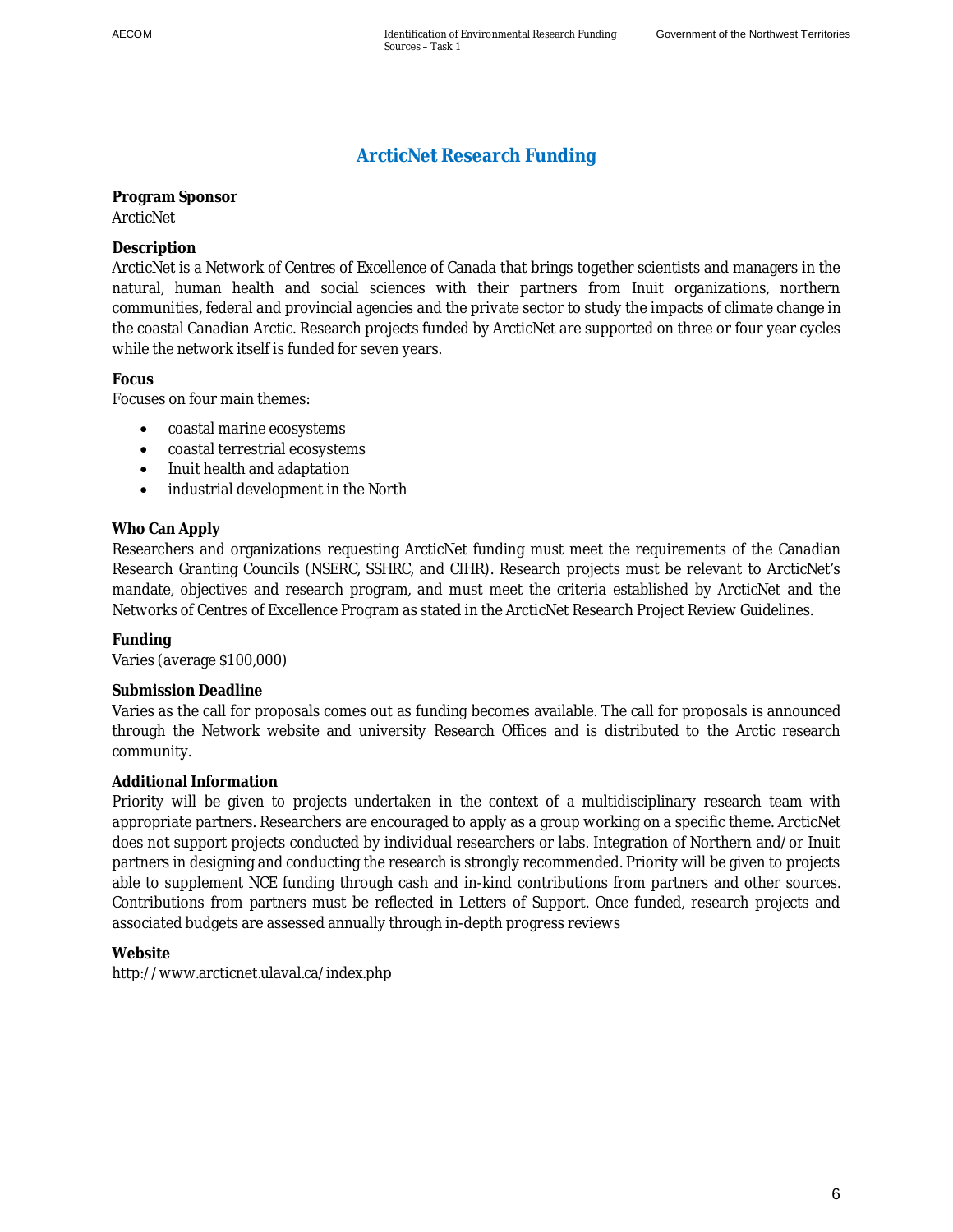**Contact Information**  ArcticNet Inc. Pavillon Alexandre-Vachon, Room 4081 1045, avenue de la Médecine, Laval University Quebec City (Québec) G1V 0A6 T: (418) 656-5830 F: (418) 656-2334 E: arcticnet@arcticnet.ulaval.ca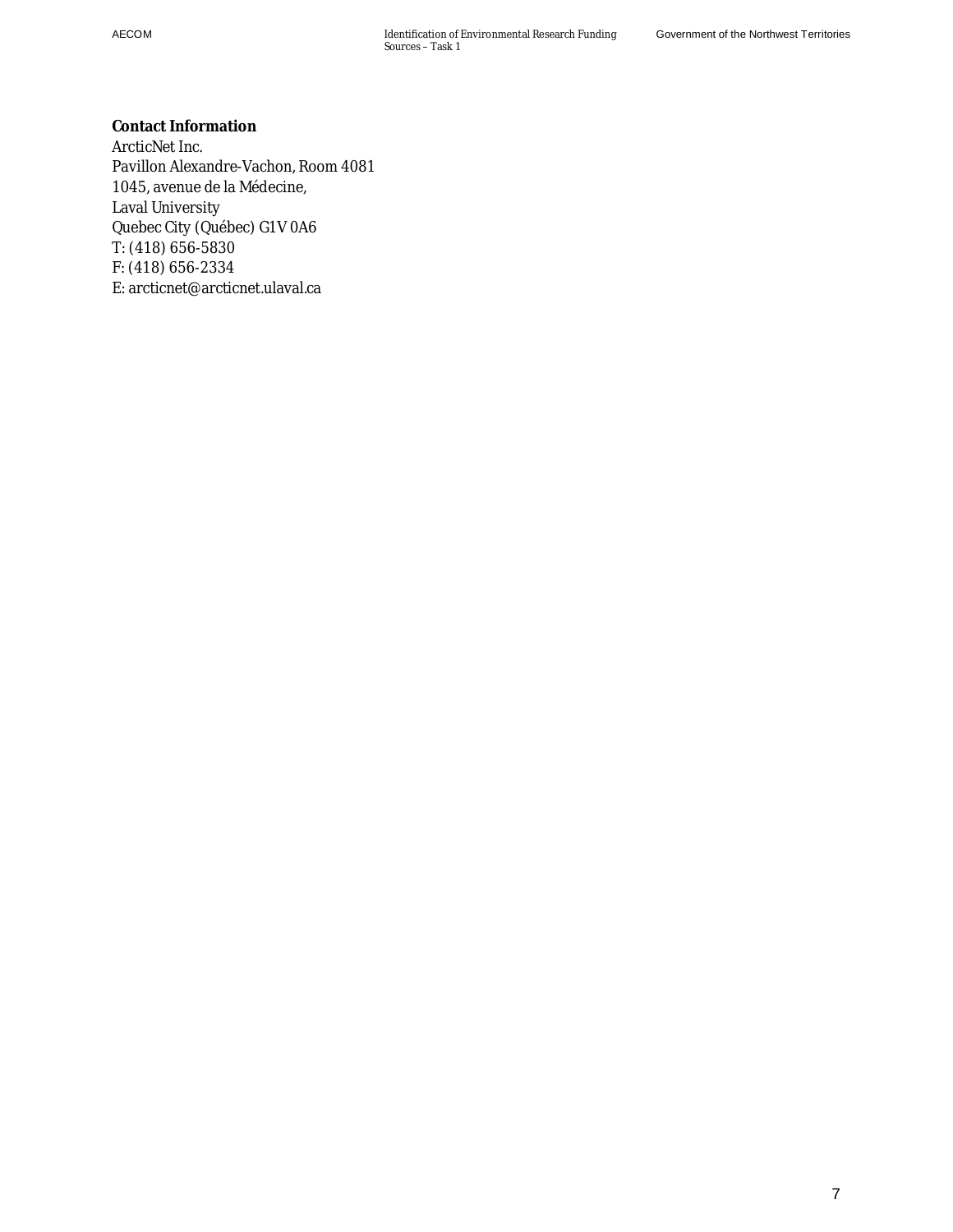## <span id="page-17-0"></span>**Aurora Research Institute Research Fellowship Program**

### **Source**

Aurora Research Institute

### **Description**

Promote and develop research which directly contributes to the social, cultural, and economic well-being of the people of the Northwest Territories (NT) and builds the research capacity of the NT. Encourage and develop partnerships between the Aurora Research Institute/College staff and students and researchers which are mutually beneficial.

### **Focus**

Northwest Territories-based research in the social, applied, physical and natural sciences.

### **Who Can Apply**

Researchers in the social, applied, physical and natural sciences. Community-initiated research is encouraged.

### **Funding**

Up to \$3,000 for expenses associated with research based in the Northwest Territories.

**Submission Deadline**  Normally February

### **Additional Information**

Applicants must demonstrate that the proposed research under this program will involve full participation of ARI/College faculty/staff, students or citizens of the Northwest Territories in meaningful collaboration and that the research will contribute to the development of the northern-based capacity to conduct research. The research proposal must be well-defined and achievable within the proposed methodology, budget, time frame, and personnel resources.

**Website** 

http://www.nwtresearch.com/education/raf.aspx

**Contact Information**  Manager, Scientific Services Aurora Research Institute P.O. Box 1450 Inuvik, NT X0E 0T0 Phone: (867) 777-3298 Ext. 32 Fax: (867) 777-4264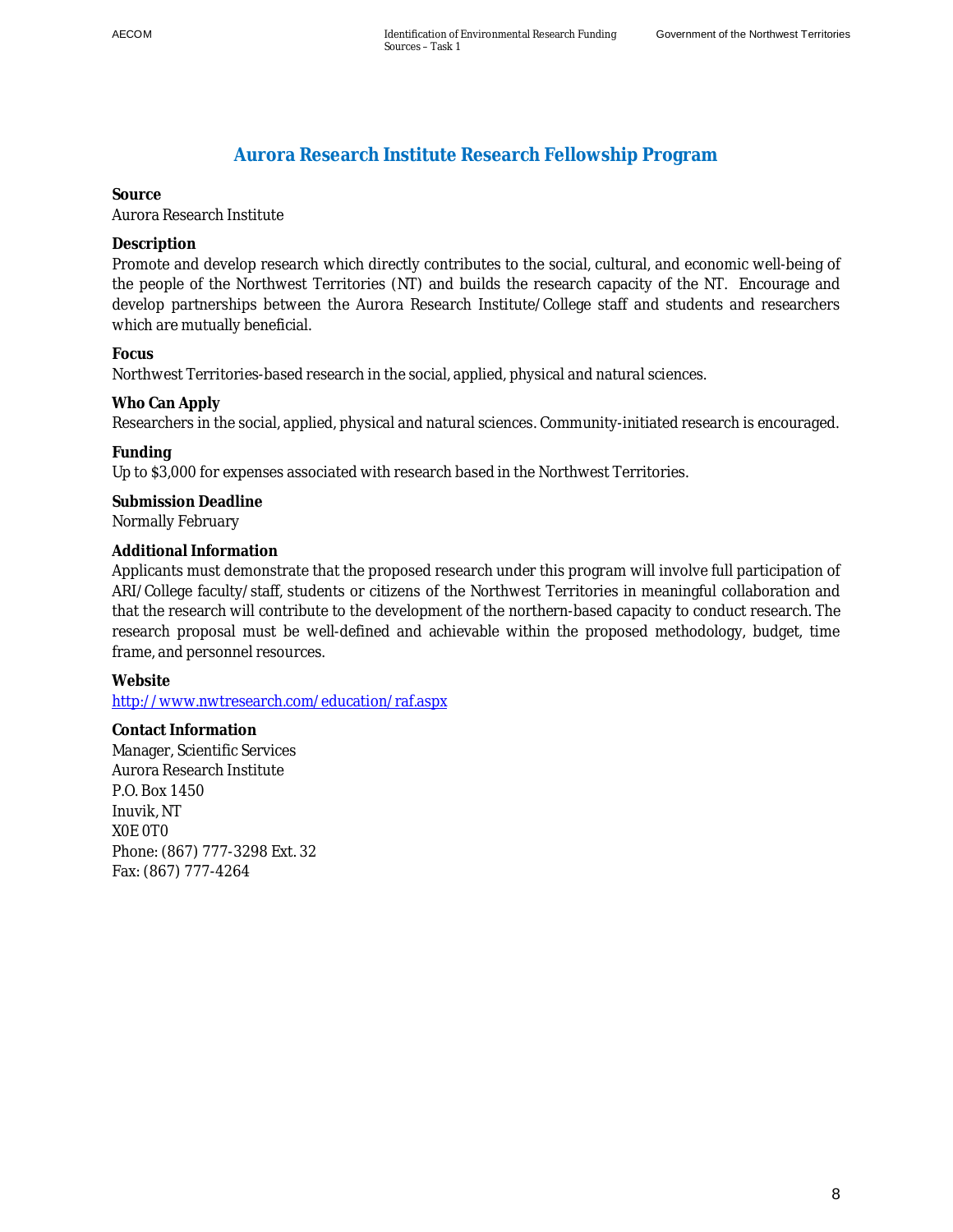## <span id="page-18-0"></span>**Aurora Research Institute Research Assistant Program**

### **Program Sponsor**  Aurora Research Institute

### **Description**

The purpose of the Research Assistant Program is to provide up to \$1,000 towards wages for hiring northern residents as research assistants while working in the Northwest Territories (NT). Employment provided must be meaningful and all applications must demonstrate that the assistants will be employed in work which will contribute to the development of northern-based research.

### **Focus**

Northwest Territories-based research in the in social, applied, physical and natural sciences. Communityinitiated research is encouraged.

### **Who Can Apply**

Researchers from the social, applied, physical and natural sciences. Examples of individuals who may wish to apply for funding under this program include universities, government, non-profit agencies and industry researchers.

**Funding**  Up to \$1,000 towards wages for hiring northern residents as research assistants.

**Submission Deadline**  Normally February

### **Additional Information**

To qualify for financial support, the applicant must hire at least one research assistant who has lived more than one-half of his/her life in the Northwest Territories. The research proposal must be well-defined, achievable within the proposed methodology, budget, timeframe and personnel resources. Applicants must demonstrate that the proposed research will involve meaningful participation of the Research Assistant(s), and that the research will contribute to the development of northern-based research capability.

**Website** 

http://www.nwtresearch.com/educational/rap.aspx

**Contact Information**  Manager, Scientific Services Aurora Research Institute P.O. Box 1450 Inuvik, NT X0E 0T0 Phone: (867) 777-3298 Ext. 32 Fax: (867) 777-4264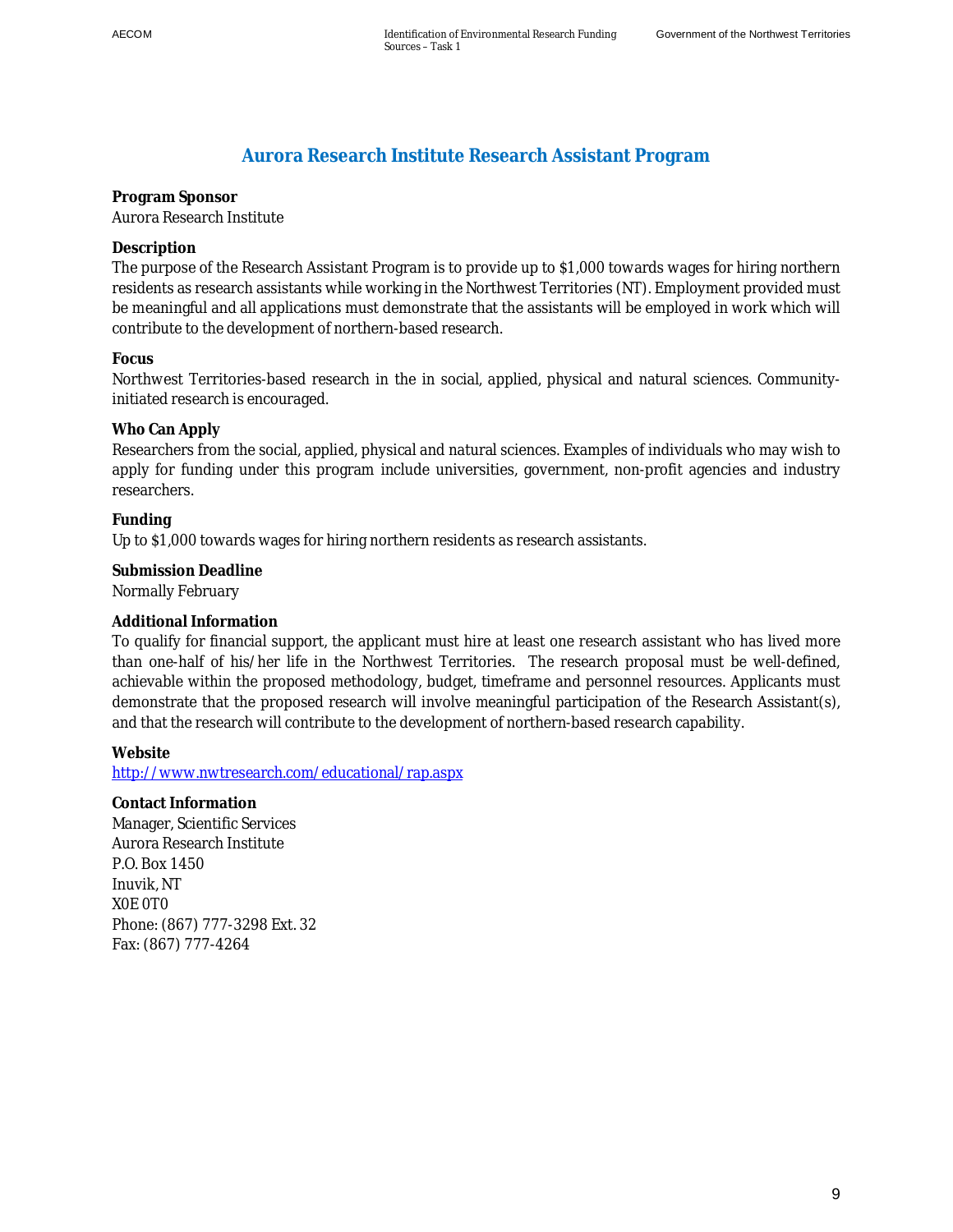# <span id="page-19-0"></span>**The Canadian Foundation for Climate and Atmospheric Science (CFCAS) Grants\***

**\*NOTE: this program may close in 2012 due to lack of funding. No grants will be issued in 2011.** 

### **Program Sponsor**

The Canadian Foundation for Climate and Atmospheric Science

### **Description**

The Canadian Foundation for Climate and Atmospheric Sciences (CFCAS) is the main funding body for university-based research on climate, atmospheric and related oceanic work in Canada. It was established in 2000 as an autonomous Foundation, and in 2001 attained charitable status. As of December, 2009, the Foundation had invested over \$117 million in university-based research related to climate and atmospheric sciences, in 24 collaborative networks, 2 major initiatives, and 158 projects.

### **Focus**

CFCAS funding is focused on the following four broad themes:

- Climate change
- $\bullet$  Air quality
- Extreme weather
- Marine environmental prediction

### **Who Can Apply**

Eligible Recipients include:

- Individual researchers and collaborative networks of researchers affiliated with Canadian universities and other degree granting institutions
- Not-for-profit organizations that have demonstrated their capabilities to support and conduct research will be considered if they are part of a collaborative network with one or more universities

### **Funding**

The Foundation offers two types of awards:

1. CFCAS Major Initiative Grants, requesting over \$300,000 for a total duration of up to 5 years. These incorporate networks awards and major collaborative projects.

2. CFCAS Project Grants, requesting a total of up to \$300,000 over 3 years.

**Submission Deadline** 

Varies based on fund availability.

For Major Initiatives Grants - applicants must first submit a Letter of Intent (LOI). The Board of Trustees reviews all LOIs: selected applicants are then invited to submit a full proposal.

### **Additional Information**

**Website**  <http://www.cfcas.org/>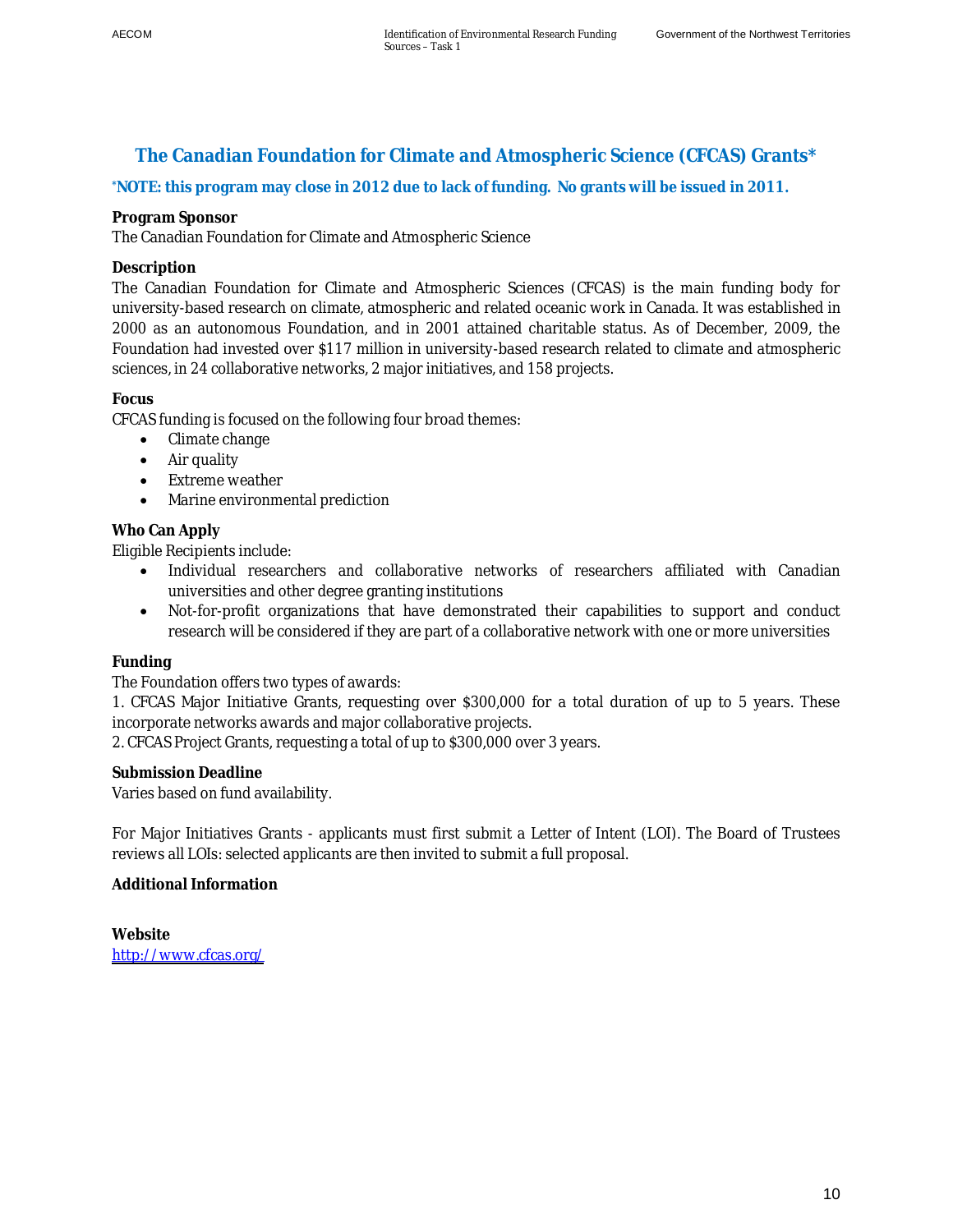AECOM Identification of Environmental Research Funding Sources – Task 1

**Contact Information**  CFCAS Suite 901, 350 Sparks Street Ottawa, Ontario K1R 7S8 Telephone: (613) 238-2223 Facsimile: (613) 238-2227 [http://www.cfcas.org](http://www.cfcas.org/)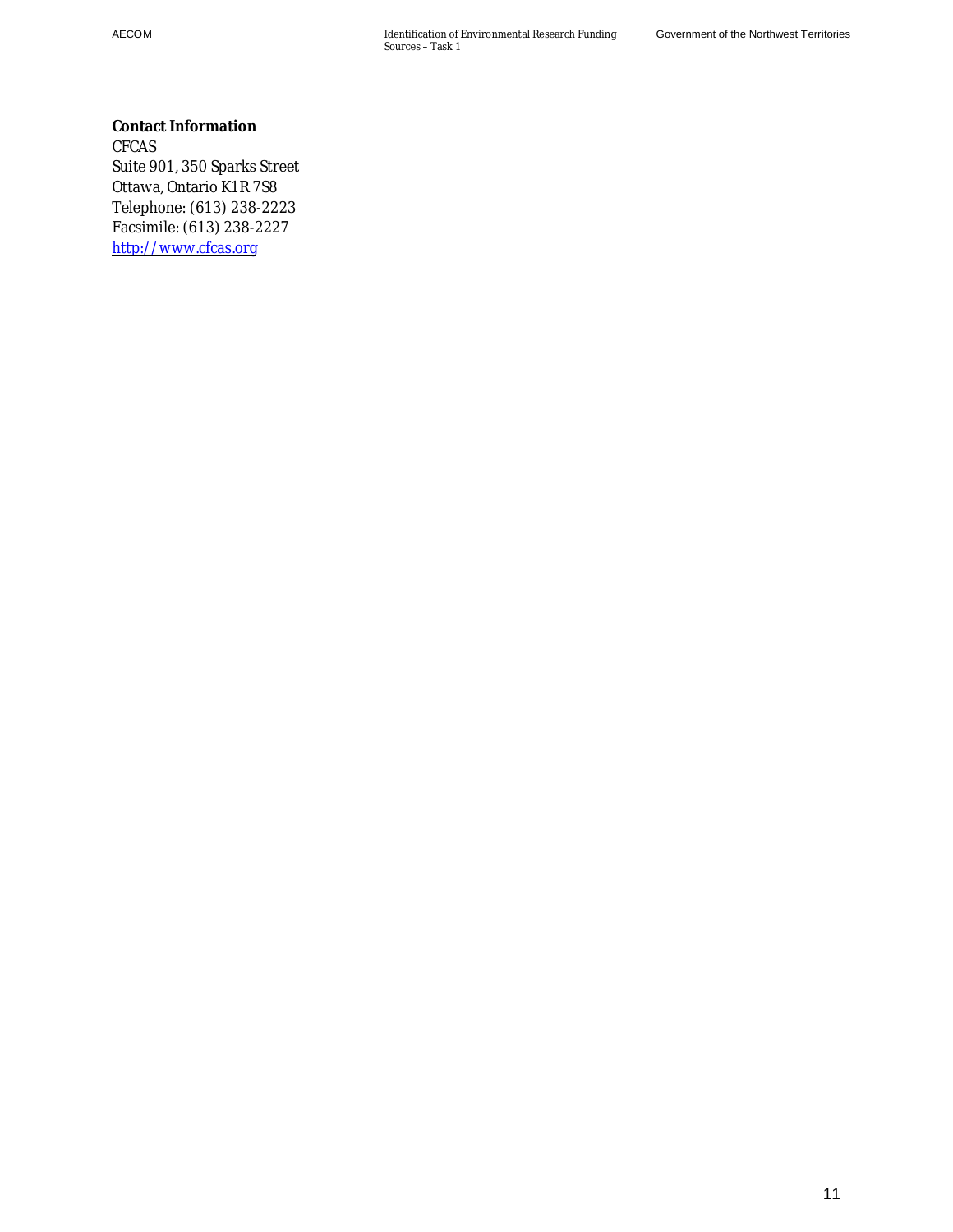## <span id="page-21-0"></span>**The Canadian Northern Studies Trust**

**Program Sponsor** 

Association of Canadian Universities for Northern Studies (ACUNS) Awards Program

**Description** 

The Canadian Northern Studies Trust (CNST) is the student awards program of the Association of Canadian Universities for Northern Studies (ACUNS). It was established in 1982 to further the Association's mandate to advance knowledge and understanding of Canada's North by offering student awards for exceptional northern-based research. The purpose of the CNST is to foster scholars and scientists with northern experience and at the same time to enhance educational opportunities available for northern residents to obtain post-secondary education at Canadian colleges and universities.

**Focus**  Northern challenges or issues

**Who Can Apply**  Students who are citizens or permanent residents of Canada presently enrolled in a doctoral program at a Canadian university.

**Funding**  \$5,000

**Submission Deadline**  Normally January 31st

### **Additional Information**

Applications are invited from candidates from all subject areas including interdisciplinary and comparative studies who (a) engage in research culminating in a thesis or other such document, (b) include direct northern field research or experience as part of their studies, and (c) whose programs are relevant to northern challenges or issues. The research must involve a northern fieldwork component that is conducted between May (in the year the award is granted) and the following March.

**Website**  http://acuns.ca/website/awards/

**Contact Information**  CNST Awards Program c/o Association of Canadian Universities for Northern Studies 17 York Street, Suite 405 Ottawa, ON K1N 9J6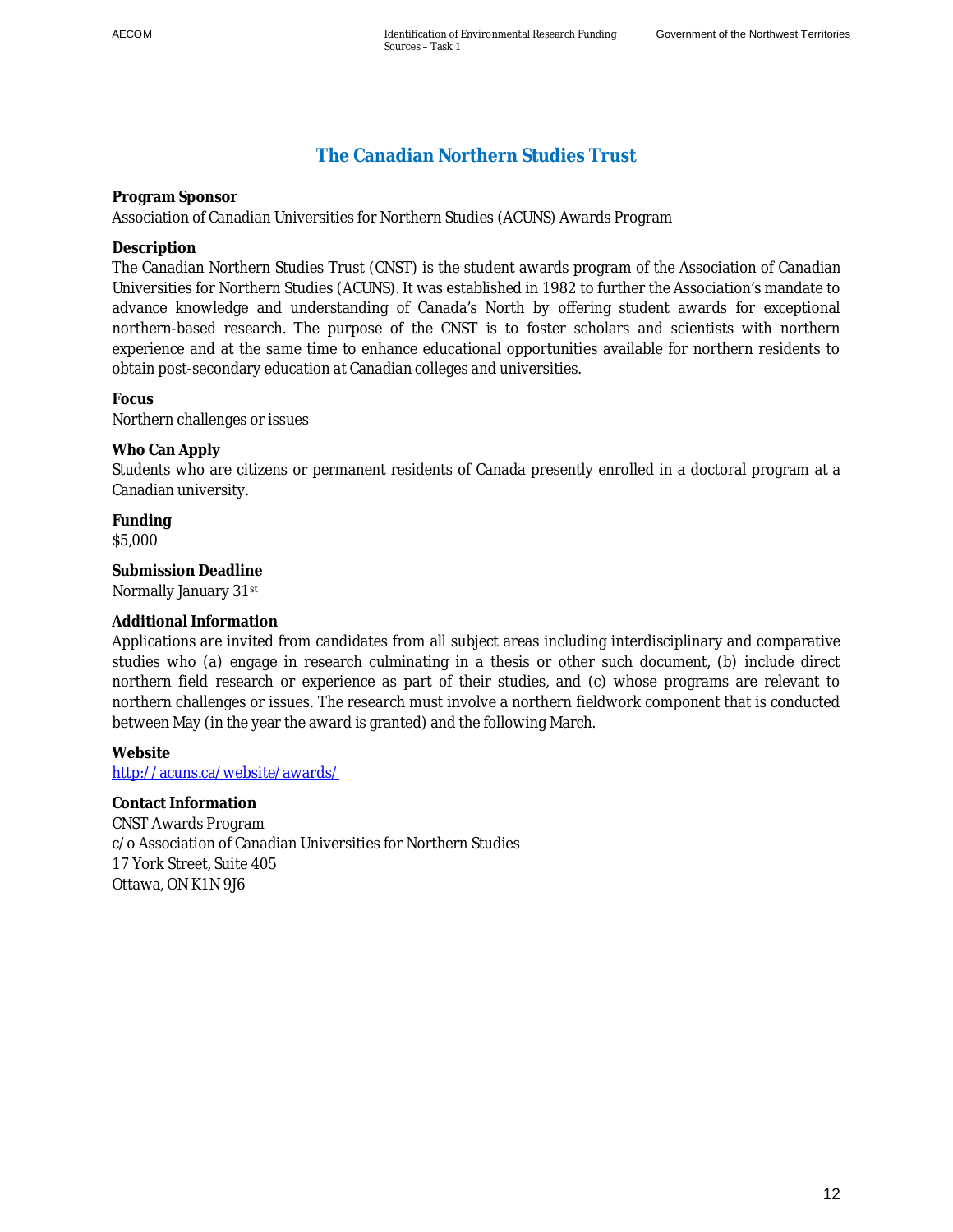# <span id="page-22-0"></span>**Canadian Polar Commission Scholarship**

**Program Sponsor**  The Canadian Polar Commission Delivered by ACUNS Awards Program Canadian Northern Studies Trust

**Description** 

The Canadian Polar Commission has responsibility for: monitoring, promoting, and disseminating knowledge of the polar regions; contributing to public awareness of the importance of polar science to Canada; enhancing Canada's international profile as a circumpolar nation; and recommending polar science policy direction to government. The purpose of the scholarship is to assist students enrolled in a doctoral program related to polar studies.

**Focus**  Polar studies research

**Who Can Apply**  Available to students who are Canadian citizens or permanent residents of Canada presently enrolled in a doctoral program at a Canadian university.

**Funding**  \$10,000

**Submission Deadline**  Normally January 31st

### **Additional Information**

Proposals are invited from candidates who (a) engage in research culminating in a thesis or other such document, (b) have an interdisciplinary emphasis to their research, (c) demonstrate excellence in Polar studies and, (d) are willing to communicate results in a major national or Northern forum.

The research must involve a northern fieldwork component that is conducted between May (in the year the award is granted) and the following March. ACUNS defines northern Canada as on or above the line indicated on the Northern Boundary Map http://acuns.ca/website/awards/northern-boundary-map/

**Website**  http://acuns.ca/website/awards/

**Contact Information**  CNST Awards Program c/o Association of Canadian Universities for Northern Studies 17 York Street, Suite 405 Ottawa, ON K1N 9J6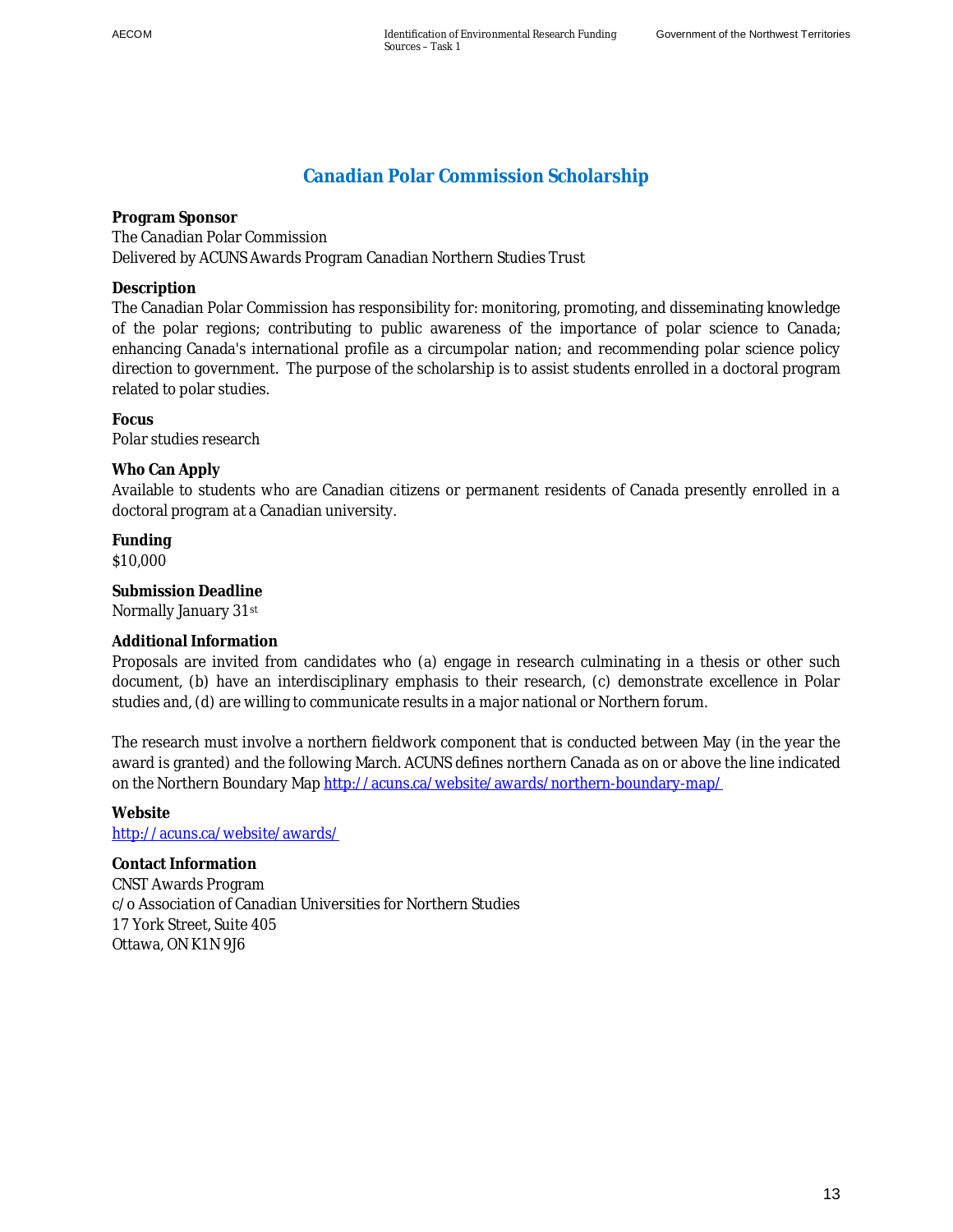# <span id="page-23-0"></span>**The Canadian Shield Foundation Project Funding**

**Program Sponsor**  The Canadian Shield Foundation

**Description** 

The Canadian Shield Foundation supports field research relating to the ecology (flora, fauna etc.) of the Precambrian Shield region of Canada.

**Focus**  Precambrian (Laurentian Shield) ecology

**Who Can Apply**  Volunteer and not for profit organizations promoting renewable energy and the conservation ethic

**Funding**  Up to \$10,000

**Submission Deadline**  Varies

**Additional Information**  Practical and applied research projects relating to the challenges of resource use and non-sustainability of fossil fuels are also eligible for grant support depending on funds available.

**Website**  http://www.canadianshieldfoundation.ca/

**Contact Information**  Address: 250 Wellington Crescent - Unit 401 Winnipeg, MB, Canada R3M 0B3 Canadian Charity Registration: 119 219 905 RR0001 canadianshieldfoundation@shaw.ca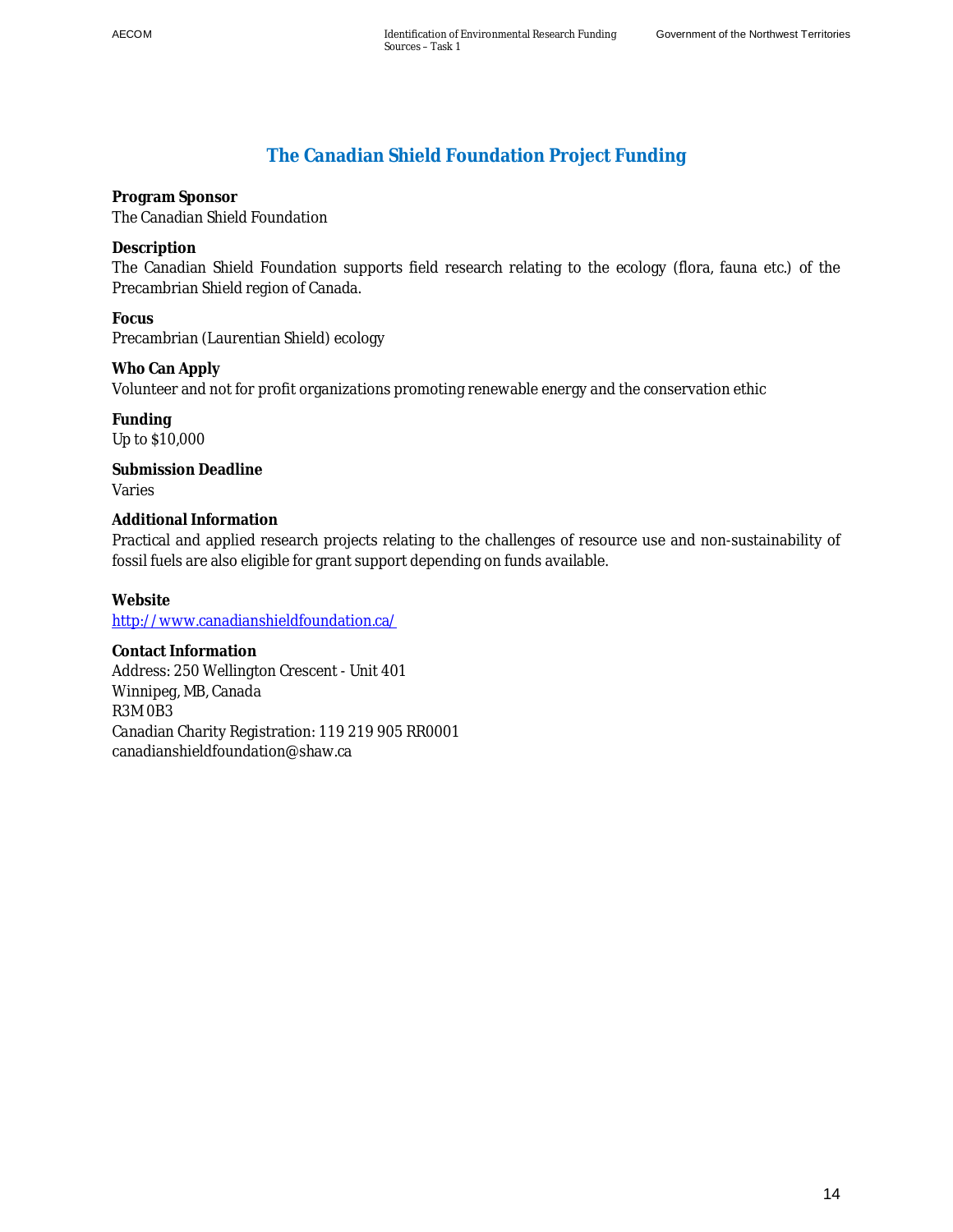# <span id="page-24-0"></span>**The Canadian Wildlife Federation's Funding Program**

# **Program Sponsor**

The Canadian Wildlife Federation

### **Description**

The Canadian Wildlife Foundation's Funding Program exists to promote the conservation of wildlife habitat and the sustainable use of wildlife resources in Canada.

### **Focus**

Funding requests received by the Canadian Wildlife Foundation must fulfill three or more of the following objectives, as applicable:

- To be demonstrably beneficial to wildlife conservation, management, education, or research.
- To achieve direct conservation benefits for a species or habitat
- To address an important threat to or fill an important gap in our knowledge of a species or habitat
- To increase public knowledge of, or respect for, nature
- To provide benefits to and opportunities for the promotion of CWF

To receive funding, projects must be consistent with the objectives of the Canadian Wildlife Foundation. For example, the Foundation will consider applications for financial support of scientific or other research, conservation action programs or environmental education programs.

### **Who Can Apply**

Applications for funding assistance will be considered from registered charitable non-profit organizations. Students submitting applications must provide the charitable registration number of the university that they are affiliated with.

### **Funding**

\$3,000 to \$15,000. Financial assistance will be allocated for a maximum of a one-year period. Renewals for financial assistance will be considered annually on a case-by-case basis.

**Submission Deadline**  March 1<sup>st</sup> and September 1<sup>st</sup> each year

### **Additional Information**

The application for funding must contain the applicant's name, affiliation, charitable registration number, date of application, and the amount of money being requested. Applications must also include the following information:

- a brief, clear statement of the purpose of the project
- a statement of anticipated benefits of the proposed project
- a detailed budget
- a statement of funding from other sources
- a curriculum vitae from individual applicants or a statement of aims and objectives from organizations

**Website**  http://www.cwf-fcf.org/en/action/funding-awards/grants/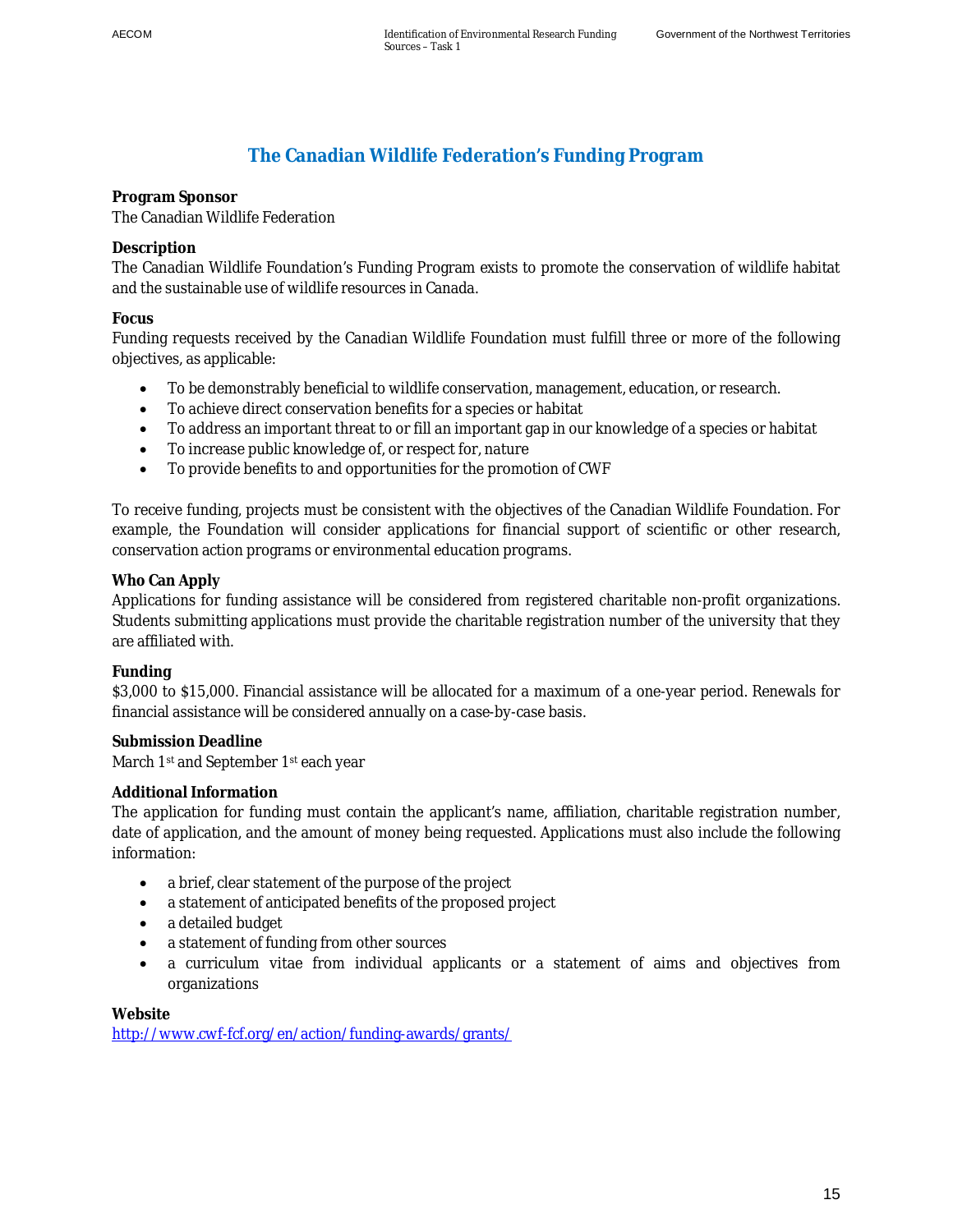**Contact Information**  Cathy Hurd Funding Program Officer Canadian Wildlife Foundation 350 Michael Cowpland Drive Kanata, Ontario K2M 2W1 cathyh@cwf-fcf.org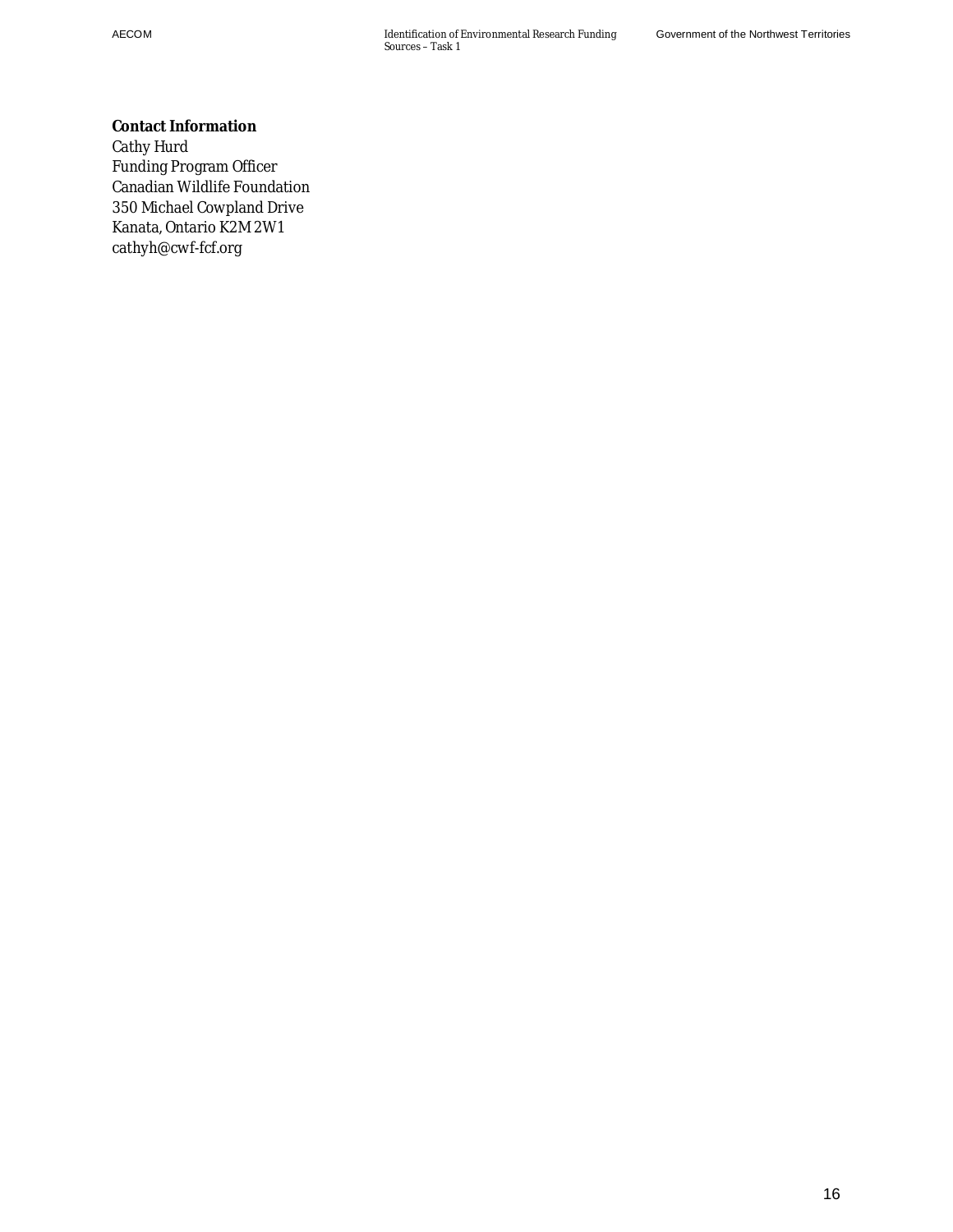## <span id="page-26-0"></span>**Caribou Management Scholarship Fund**

**Program Sponsor**  Beverly and Qamanirjuaq Caribou Management Board Delivered by the ACUNS Awards Program Canadian Northern Studies Trust

**Description** 

To assist post-secondary students learn more about the management and conservation of barren-ground caribou and their habitat.

**Focus**  Barren-ground caribou and their habitat

### **Who Can Apply**

Canadian citizens or permanent residents of Canada enrolled in college or university pursuing studies that contribute to the understanding of barren-ground caribou and their habitat, or that would have application to caribou conservation and management. Preference will be given to students who normally reside in the communities of the Beverly and Qamanirjuaq range.

**Funding**  up to \$1,500

**Submission Deadline**  January 31st each year

### **Additional Information**

The research must involve a northern fieldwork component that is conducted between May (in the year the award is granted) and the following March. Preference will be given to research conducted on the range of the Beverly and Qamanirjuaq barren-ground caribou herds.

**Website** 

<http://www.arctic-caribou.com/scholarship.html>and <http://acuns.ca/website/awards/awards-2/>

**Contact Information**  CNST Awards Program c/o Association of Canadian Universities for Northern Studies 17 York Street, Suite 405 Ottawa, ON K1N 9J6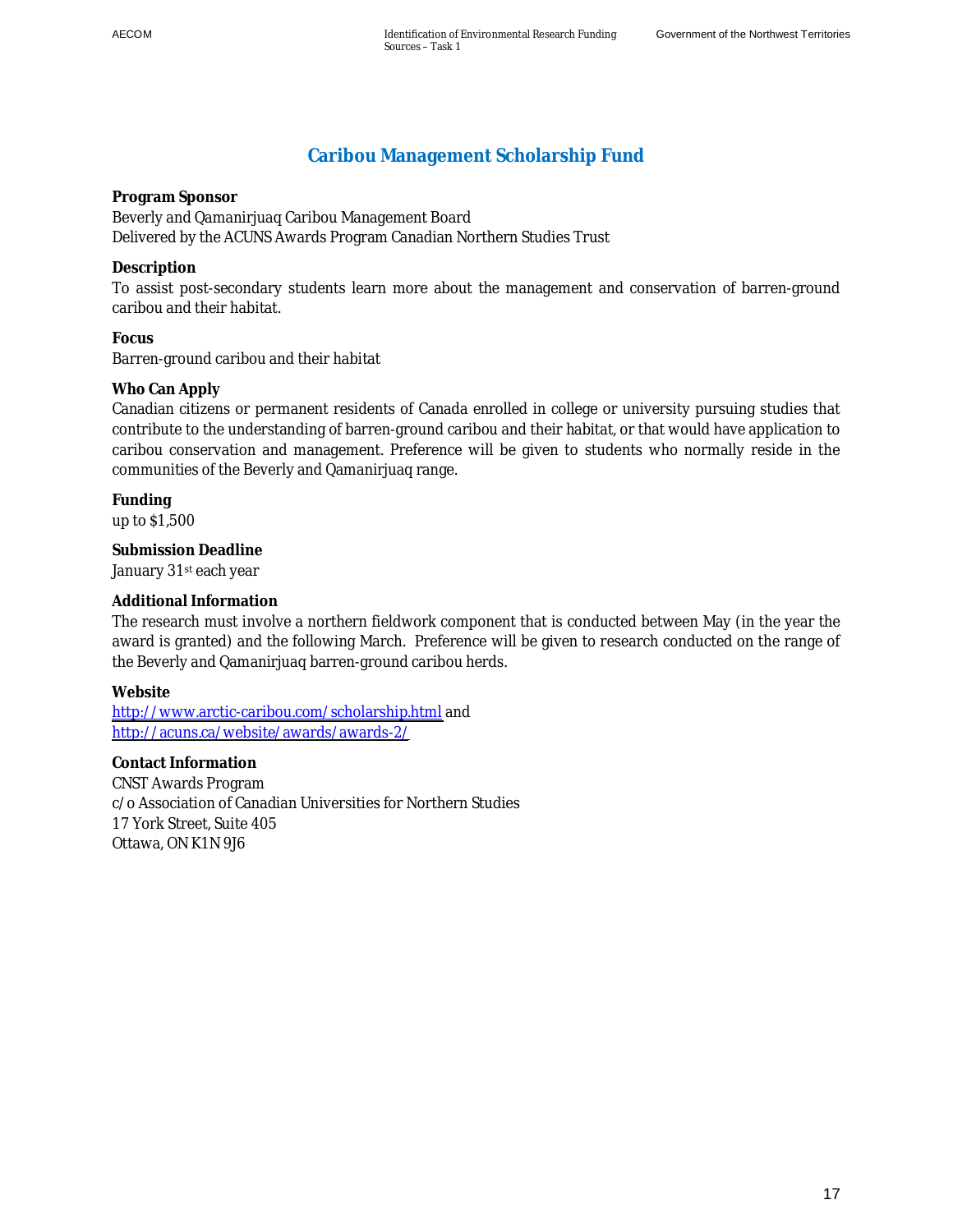### <span id="page-27-0"></span>**Discovery Grants – Northern Research Supplements Program**

### **Program Sponsor**

Natural Sciences and Engineering Research Council of Canada (NSERC)

### **Description**

The Discovery Grants Northern Research Supplements (NRS) Program has been established to help augment and promote Canadian university-based northern research and training. The main purpose of the NRS Program is to recognize the added logistical costs unique to conducting research in the Canadian North. The NRS Program is to help offset the cost for NSERC-funded researchers who intend to conduct research in Canada's North. An NRS must be applied for at the same time as an NSERC Discovery Grant. Applications will be accepted only from researchers who are applying for a Discovery Grant at the same time.

### **Focus**

Northern research and training

### **Who Can Apply**

University and college NSERC-funded researchers who intend to conduct research in Canada's North.

### **Funding**

Up to \$10,000 per year as a supplement to the NSERC Discovery Grant, for the duration of the Discovery Grant, to supplement logistical costs associated with research in the Canadian North. Renewal of the supplement will be considered at the time of your Discovery Grant renewal.

# **Submission Deadline**

November 1st each year

### **Additional Information**

Your application must explain how your research program addresses the following points:

- Northern Canadian location Define the location where you plan to conduct your research. Give the names of surrounding towns or specific communities, or the latitudes and longitudes.
- Need for funding Provide an outline of the logistical expenses that you expect to incur due to the high costs of undertaking your research in the North. This outline should be in the form of a budget.

#### **Website**

http://www.nserc-crsng.gc.ca/Professors-Professeurs/Grants-Subs/DGNRS-SDSRN\_eng.asp

**Contact Information NSERC** 350 Albert Street Ottawa, Ontario K1A 1H5 Program Officer Tel: 613-996-4148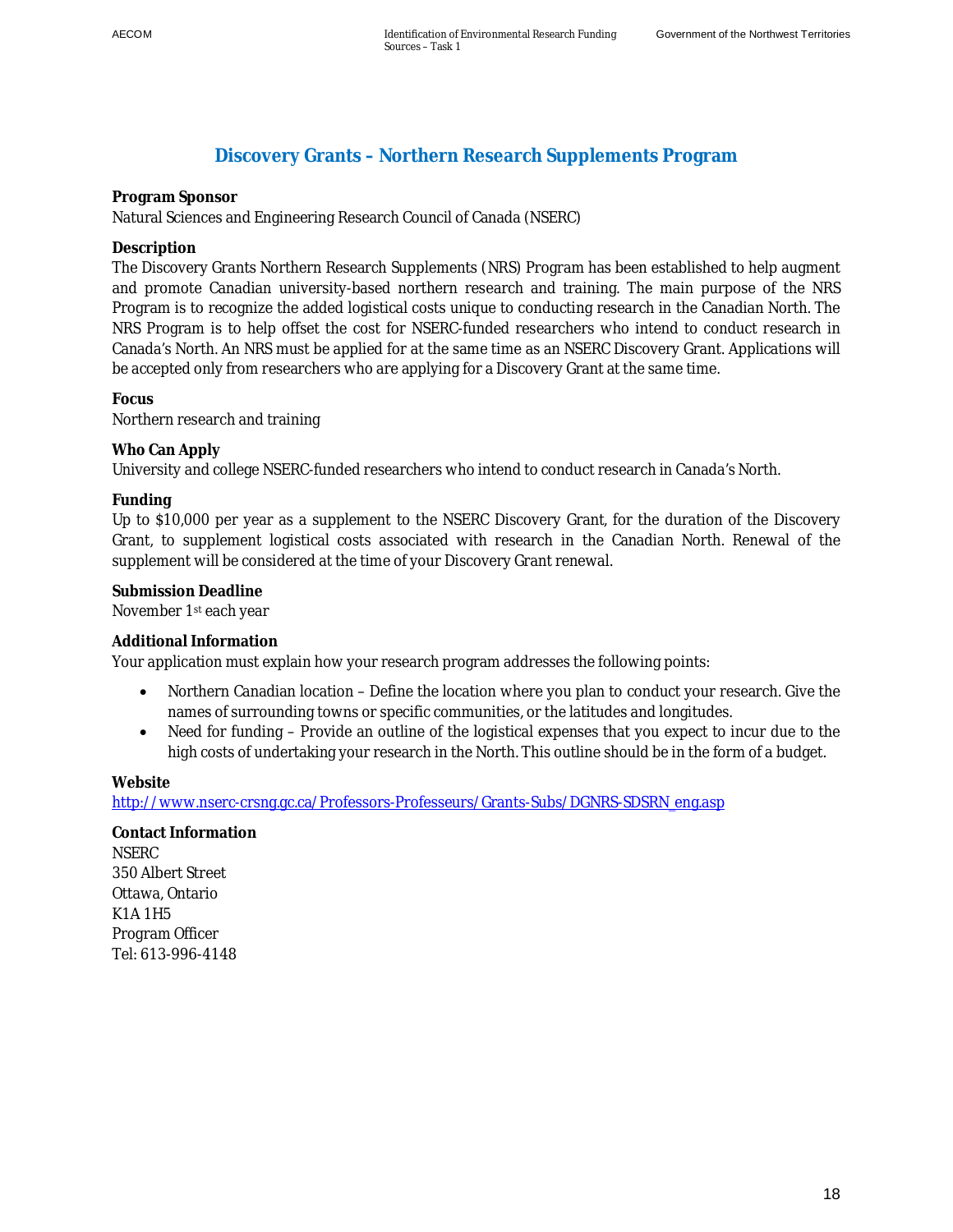## <span id="page-28-0"></span>**Discovery Grants Program**

**Source** 

Natural Sciences and Engineering Research Council of Canada (NSERC)

### **Description**

The Discovery Grants Program supports ongoing programs of research (with long-term goals) rather than a single short-term project or collection of projects. Researchers are free to work in the mode most appropriate for the research area. Recipients of Discovery Grants are not restricted to the specific activities described in the application, but may pursue new research interests, provided they are within NSERC's mandate.

**Focus** 

Any topic relating to natural science and engineering.

### **Who Can Apply**

To be eligible as an applicant or co-applicant, you must hold or have a firm offer of an academic appointment at an eligible Canadian university at the time of application. The appointment can be:

- a tenured, tenure-track or lifetime professor emeritus position or
- a term or contract position of no less than three years

**Funding**  Varies, up to five years

**Submission Deadline**  August 1st - Notification of Intent November 1st - Application

**Additional Information** 

**Website**  http://www.nserc-crsnq.qc.ca/Professors-Professeurs/Grants-Subs/DGIGP-PSIGP\_eng.asp

**Contact Information**  Tel: 613-995-2694 resgrant@nserc-crsng.gc.ca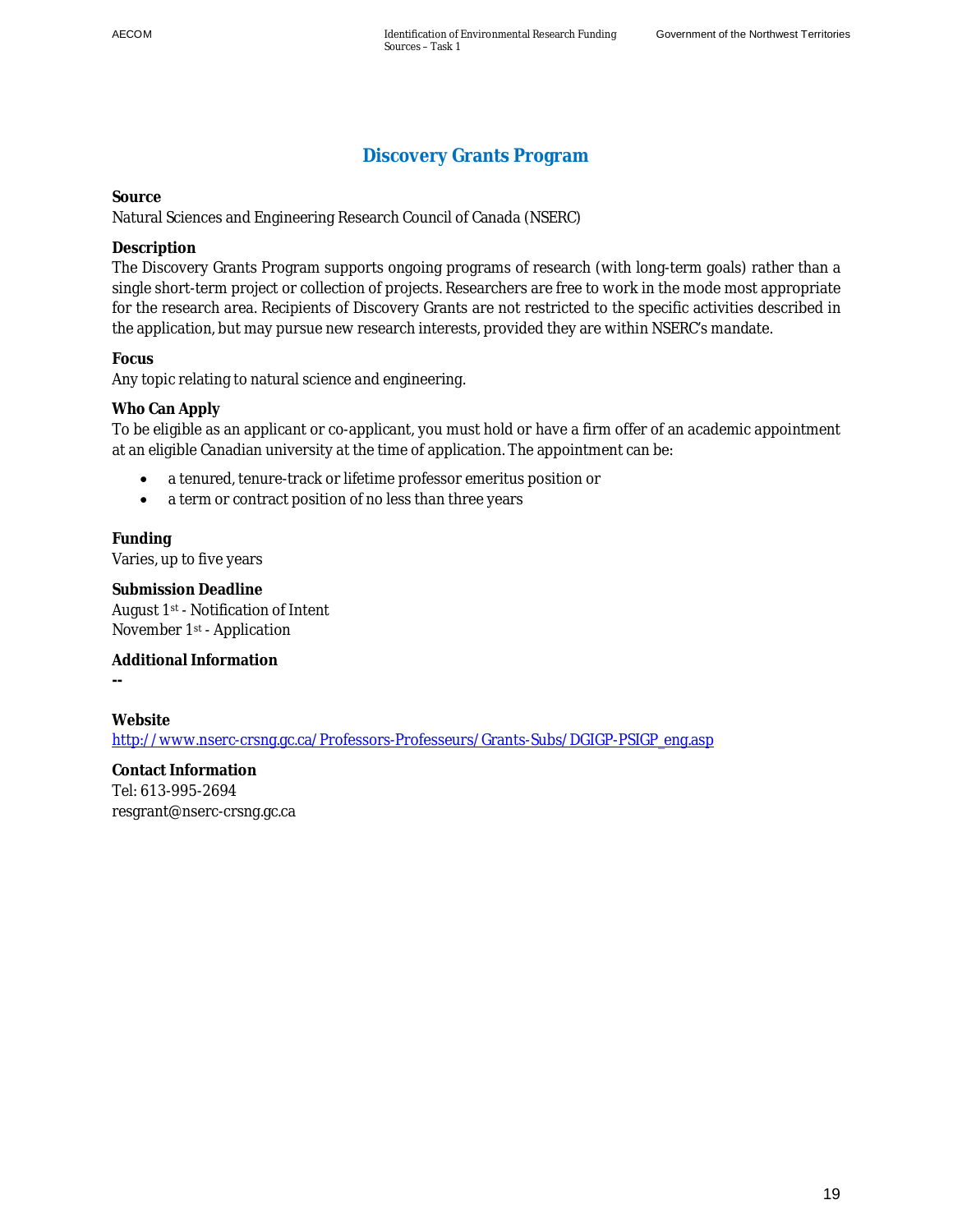## <span id="page-29-0"></span>**Ducks Unlimited Canada Graduate Research Fellowships**

**Program Sponsor**  Ducks Unlimited Canada (DUC)

**Description** 

The Institute for Wetland and Waterfowl Research (IWWR) is the scientific research arm of DUC. The IWWR works with DUC regional staff and university partners to conduct research that will guide, adapt, and evaluate DUC's conservation programs.

**Focus**

Conservation of wetlands and wetland wildlife, and to advance scientific understanding of the biology of waterfowl and wetlands in Canada.

**Who Can Apply** Graduate students based at any North American university

**Funding**  \$5, 000 to \$17,000 per year depending on the fellowship

**Submission Deadline**  Normally November

### **Additional Information**

Fellowships will be awarded based on the qualifications of the applicant, the scientific soundness of the student's research proposal, originality and creativity in study design, expected contributions of the research to furthering waterfowl conservation, and the achievability of the work. Applicants automatically will be considered for any fellowship for which they are qualified. Thus, a single application will suffice.

**Website** 

<http://www.ducks.ca/conserve/research/proposals/index.html>

**Contact Information**  Dr. David W. Howerter Institute for Wetland and Waterfowl Research Ducks Unlimited Canada P.O. Box 1160, Stonewall, Manitoba, Canada, R0C 2Z0 Phone (204) 467-3292 Fax (204) 467-3410 E-mail: iwwr@ducks.ca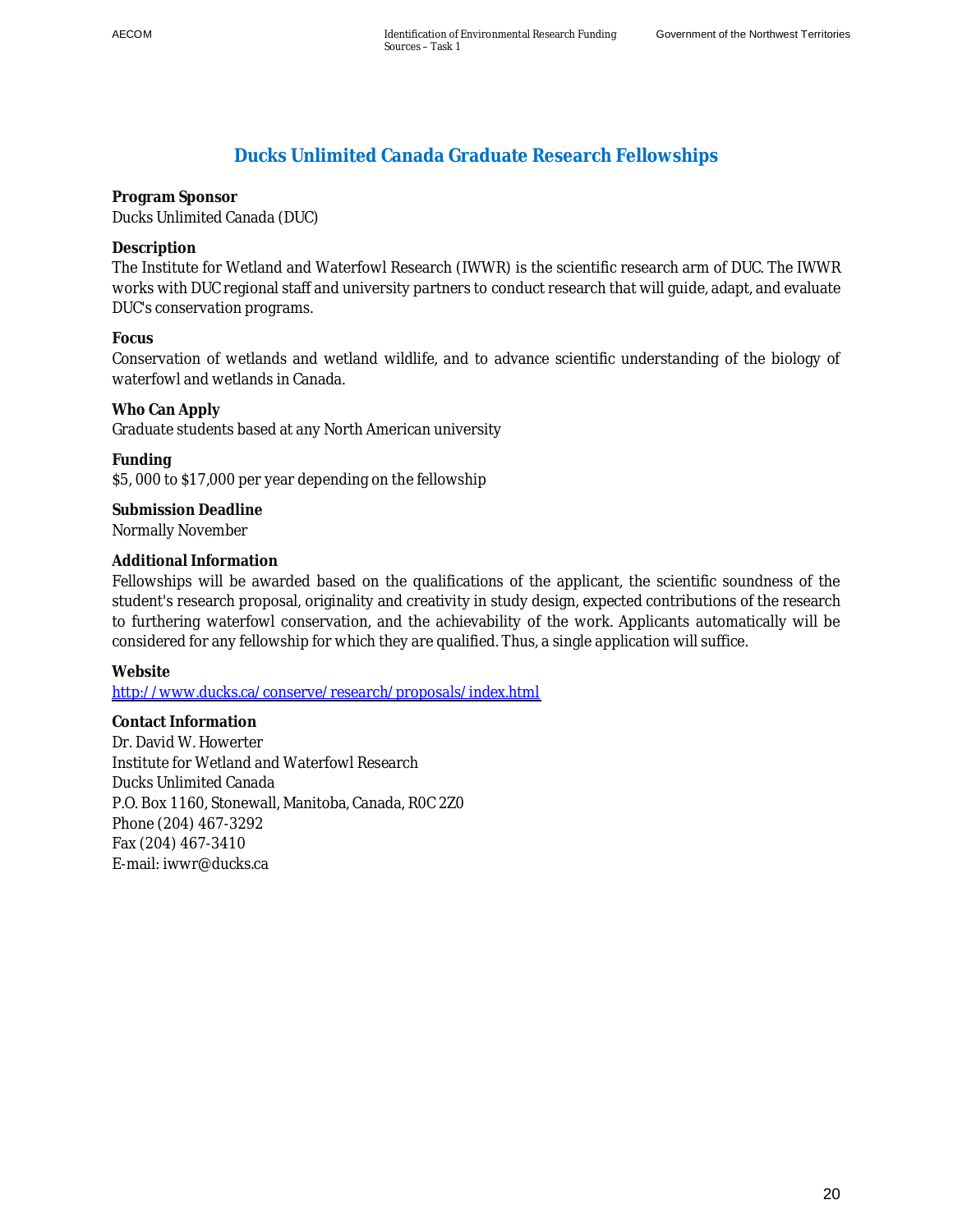## <span id="page-30-0"></span>**Ducks Unlimited Canada Research Proposal Funding**

**Program Sponsor**  Ducks Unlimited Canada (DUC)

**Description** 

The Institute for Wetland and Waterfowl Research (IWWR) is the scientific research arm of DUC. The IWWR works with DUC regional staff and university partners to conduct research that will guide, adapt, and evaluate DUC's conservation programs.

**Focus** 

Conservation of wetlands and wetland wildlife, and to advance scientific understanding of the biology of waterfowl and wetlands in Canada.

### **Who Can Apply**

Graduate students based at any North American university and scientific colleagues within the scientific community.

**Funding** 

Limited discretionary funds or, usually, with new funds raised by IWWR and the principal investigator after the project is approved in concept. This might mean providing partial support with discretionary funds, or most likely, assisting with joint funding requests to potential private sponsors.

**Submission Deadline**  Normally November

**Additional Information** 

No more than 10 pages in length, should describe the basic research idea, rationalize its importance, suggest how it will be accomplished, and provide an estimate of the resources the project will require. See website for more details.

**Website** 

<http://www.ducks.ca/conserve/research/proposals/index.html>

**Contact Information**  Dr. David W. Howerter Institute for Wetland and Waterfowl Research Ducks Unlimited Canada P.O. Box 1160, Stonewall, Manitoba, Canada, R0C 2Z0 Phone (204) 467-3292 Fax (204) 467-3410 E-mail: iwwr@ducks.ca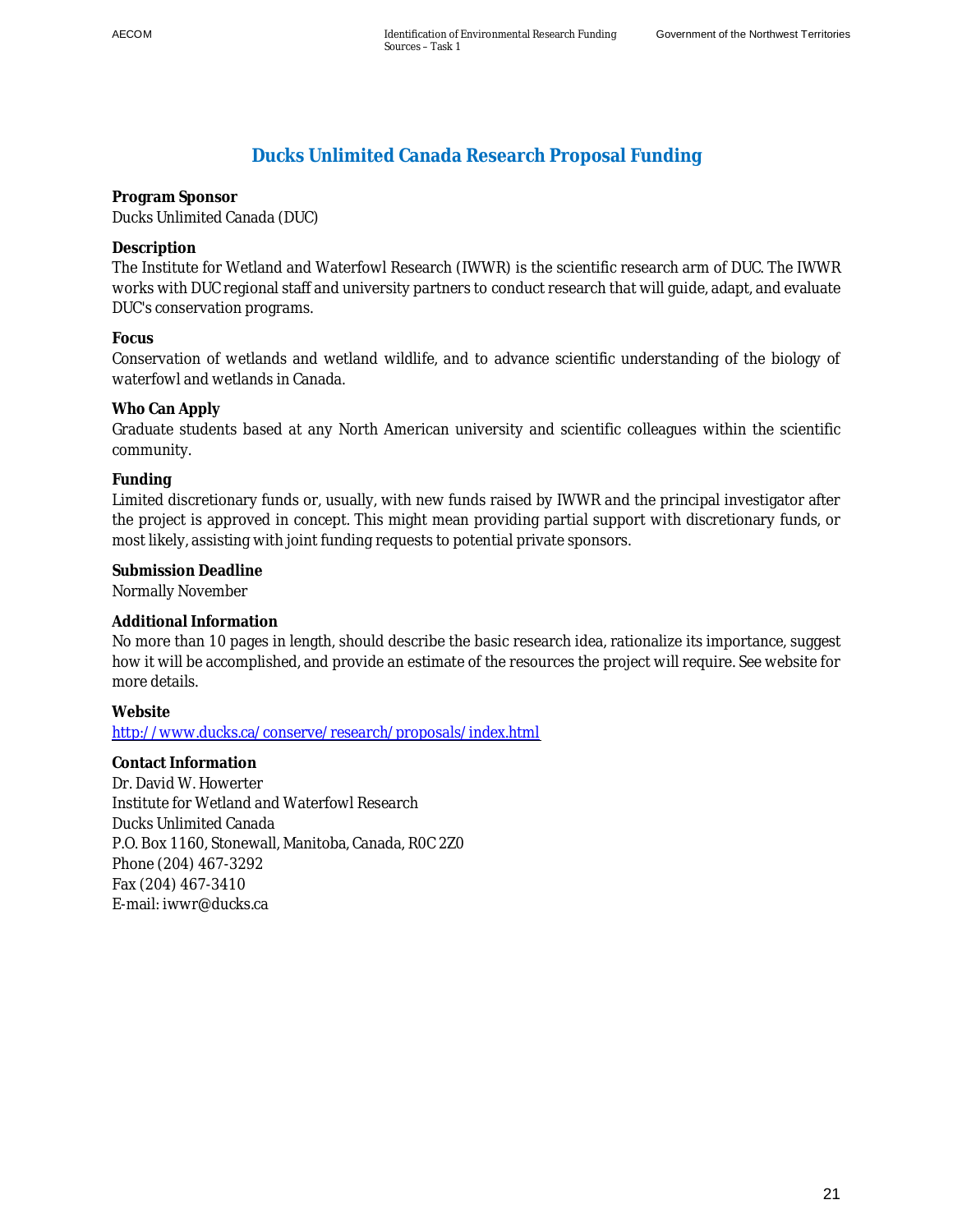# <span id="page-31-0"></span>**Earthwatch Institute Field Grants**

**Program Sponsor**  Earthwatch Institute

### **Description**

Earthwatch Institute is an international non-profit organization with the mission to "engage people worldwide in scientific field research and education to promote the understanding and action necessary for a sustainable environment." Earthwatch Institute supports scholarly research worldwide in the biological, physical, social, and cultural sciences.

**Focus** 

Four Research Areas (RAs).

- Ecosystem Services
- Climate Change
- Oceans
- Cultural Heritage

### **Who Can Apply**

Doctoral and post-doctoral researchers, or researchers with equivalent scholarship or commensurate life experience. Earthwatch welcomes proposals from advanced scholars and professionals of any nationality, covering any geographic region.

**Funding** 

Between \$17,000 and \$51,000 for one full field season

#### **Submission Deadline**

A Concept Note along with a CV must be submitted by February each year. If the Concept Note raises interest, you will then be invited to submit a Research Proposal. Invitations for full Research Proposals will be communicated in late March.

#### **Additional Information**

Earthwatch will only consider proposals for field research that have a strong rationale for requiring involvement of non-specialists (Earthwatch volunteers) in data collection, scientific observation, or a variety of research tasks. Earthwatch volunteers are highly motivated citizens from around the world who are dedicated to improving environmental understanding. A typical project would employ 6 to 12 volunteers each on 4 to 8 teams per fielding season.

Each grant can be renewed annually, contingent on staff evaluations of the project's scientific, logistical, and budgetary success in the field. They encourage long-term research projects and request that principal investigators indicate their projected research term.

**Website**  <http://www.earthwatch.org/aboutus/research/scientistopps/>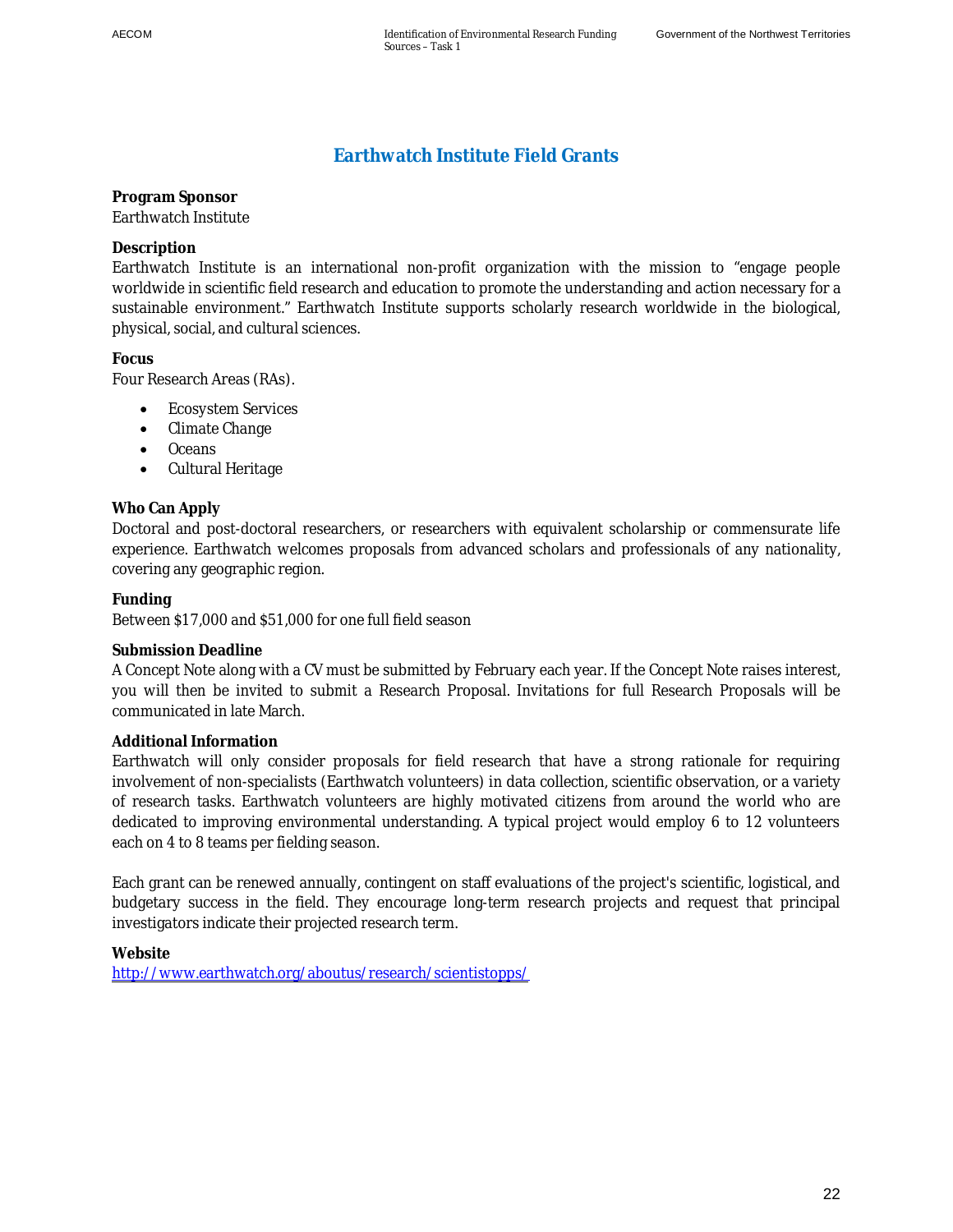AECOM Identification of Environmental Research Funding Sources – Task 1

**Contact Information**  [research@earthwatch.org](mailto:research@earthwatch.org) 114 Western Ave, Boston, MA 02134 U.S.A. Phone: 1-800-776-0188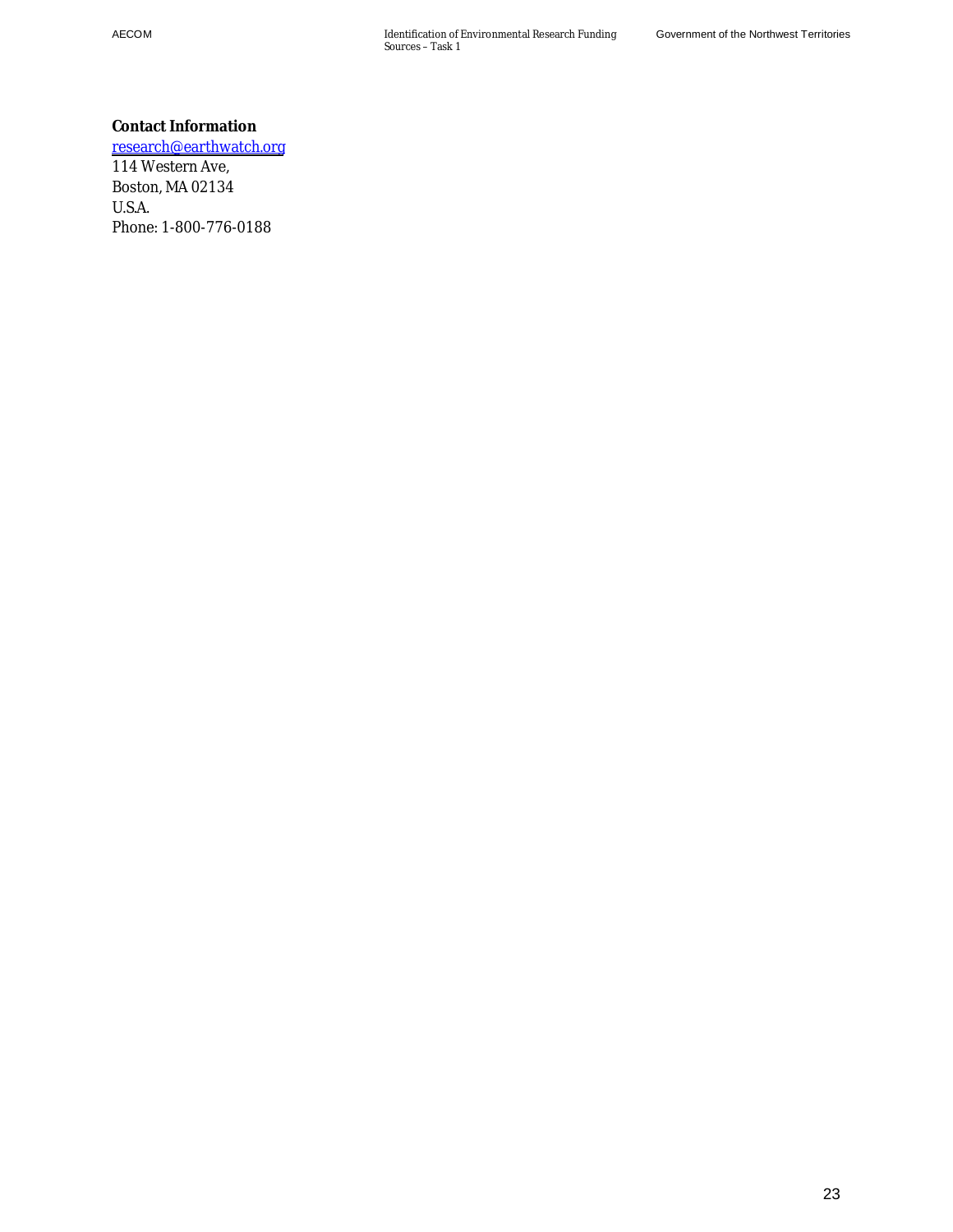# <span id="page-33-0"></span>**EcoAction Community Funding Program**

**Program Sponsor**  Environment Canada

**Description** 

The EcoAction Community Funding Program provides financial support to community groups for projects that have measurable, positive impacts on the environment. Funded projects promote the participation of local communities to address clean air, climate change, clean water, and nature to protect, rehabilitate or enhance the natural environment. The program also supports projects that build the capacity of communities to increase knowledge and skills as well as changes attitudes and behaviours so that these activities may be sustained into the future.

### **Focus**

Projects that promote clean air, climate change, clean water, and nature to protect, rehabilitate or enhance the natural environment

### **Who Can Apply**

Non-profit groups and organizations are eligible to receive funding through the EcoAction Community Funding Program. Examples of eligible groups include:

- environmental groups
- community groups
- youth and seniors groups
- community-based associations
- $\bullet$  service clubs
- Aboriginal organizations

The following groups are not eligible but are encouraged to partner with non-profit organizations to support a project proposal:

- businesses
- x educational institutions
- $\bullet$  individuals
- municipal, provincial, territorial, federal governments

### **Funding**

A maximum of \$100,000 per project is available. Project duration may be up to 3 years.

**Submission Deadline**  November 1 each year

**Additional Information**  Projects may be located anywhere in Canada.

**Website**  <http://www.ec.gc.ca/ecoaction/default.asp?lang=En&n=FA475FEB-1>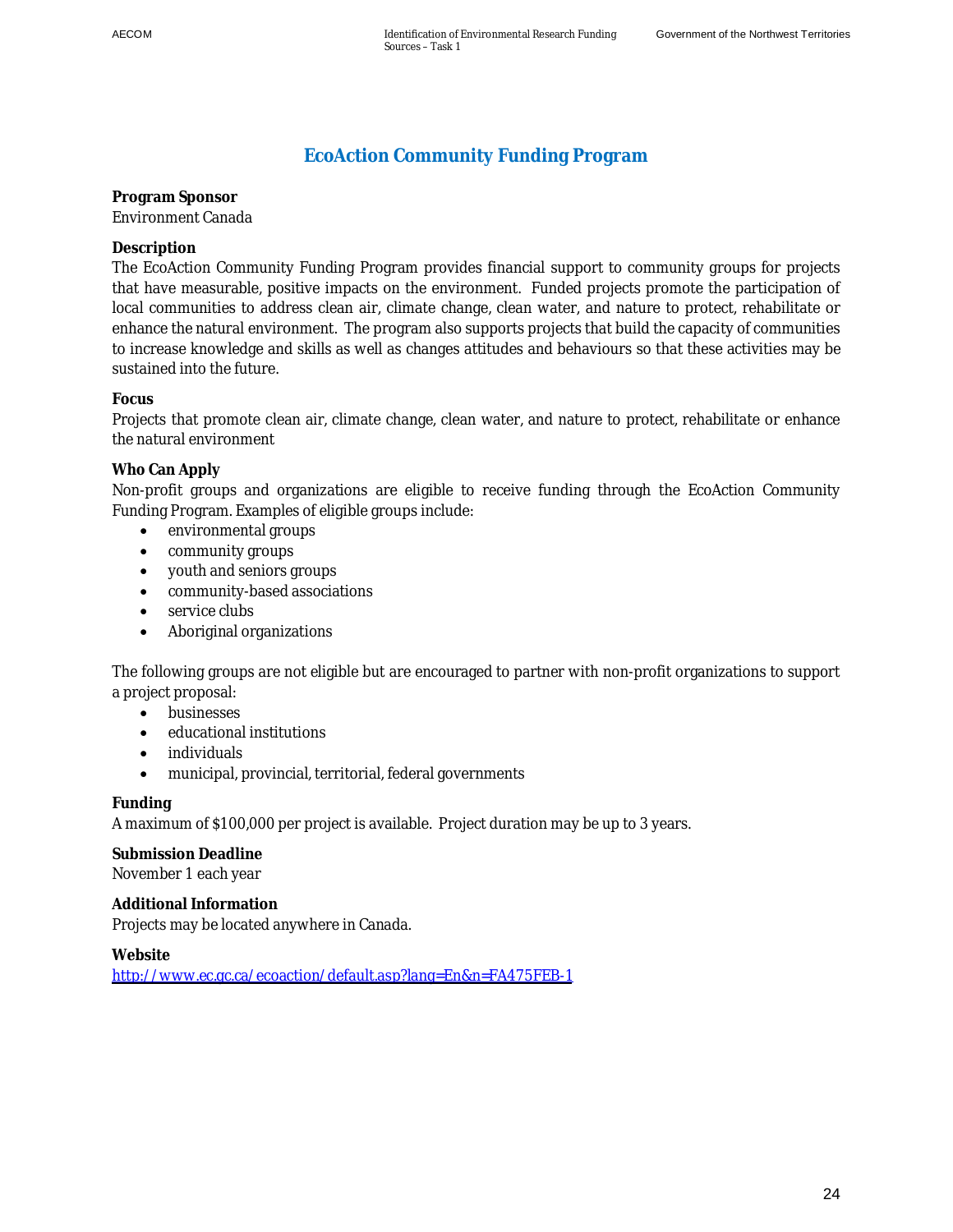**Contact Information**  *Alberta, Northwest Territories and Nunavut*  4999-98th Avenue Twin Atria #2, Room 200 Edmonton, Alberta T6B 2X3 Phone: 780-951-8763 or 1-800-567-1570 (toll-free) Fax: 780-495-4367 E-mail: ecoaction.pnr@ec.gc.ca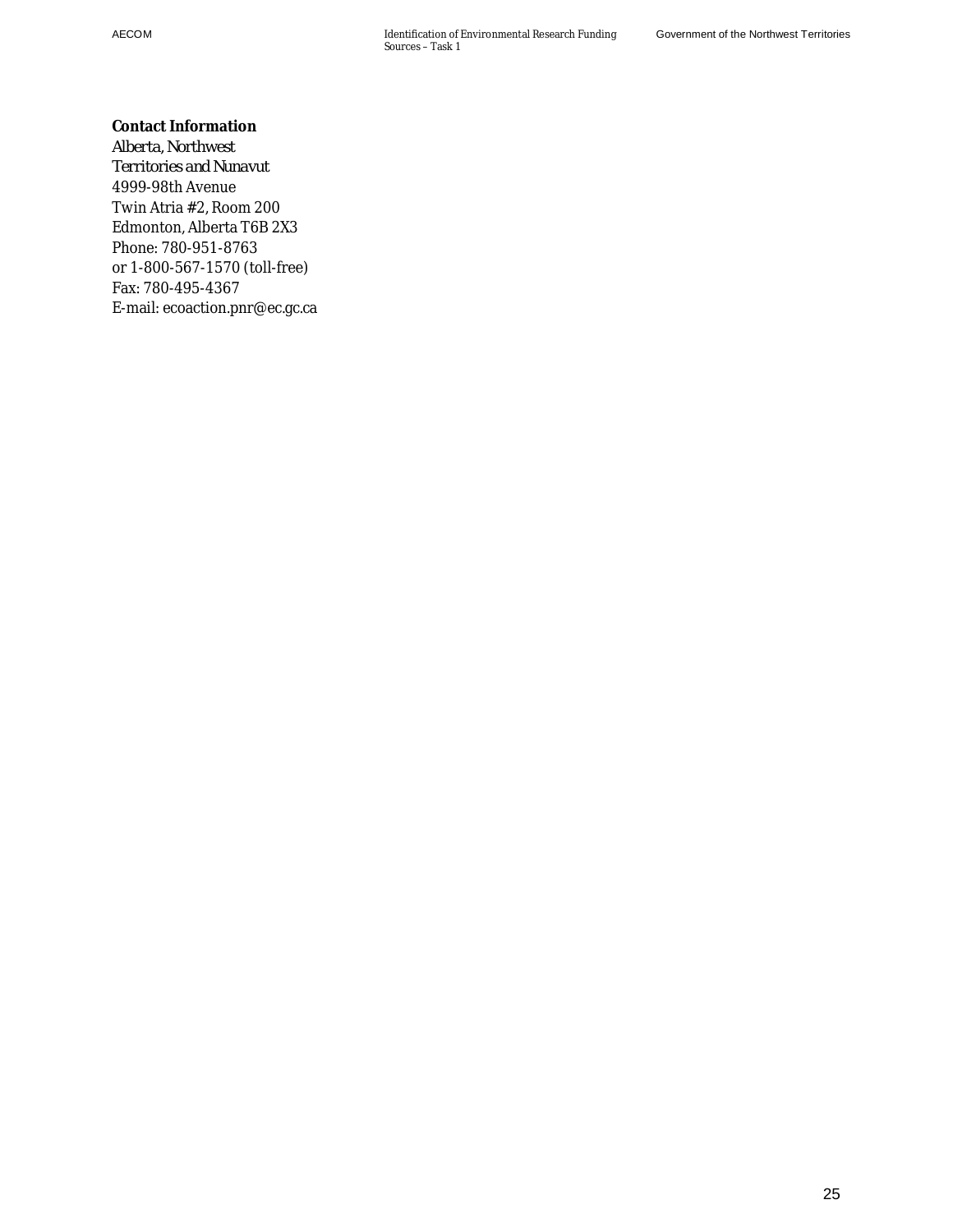### <span id="page-35-0"></span>**Environmental Damages Fund**

**Program Sponsor**  Environment Canada

### **Description**

The Environmental Damages Fund (EDF) is a specified purpose account, administered by Environment Canada, to provide a mechanism for directing funds received as a result of fines, court orders, and voluntary payments to priority projects that will benefit our natural environment.

### **Focus**

Must address one or more of the following EDF categories:

- Restoration (highest funding priority)
- Environmental Quality Improvement
- Research and Development
- Education and Awareness

### **Who Can Apply**

Eligible groups include:

- Non-governmental organizations
- Universities and academic institutions
- Aboriginal groups
- Provincial, territorial and municipal governments

Ineligible groups are encouraged to partner with eligible groups to apply for funding. Ineligible groups include:

- Individuals
- **Businesses**
- Federal governments and agencies

### **Funding**

Varies from year to year based on the amount of funds procured. See website for information on current funding available.

#### **Submission Deadline**

When funds become available, Environment Canada regional offices solicit project proposals through calls for proposals from eligible groups.

### **Additional Information**

Priority funding is given to projects that restore the natural environment and conserve wildlife in the geographic region where the original incident occurred. To be eligible, projects must be delivered in a costeffective, technically feasible and scientifically sound manner.

#### **Website**

<http://www.ec.gc.ca/edf-fde/default.asp?Lang=En&n=BD1220D8-1>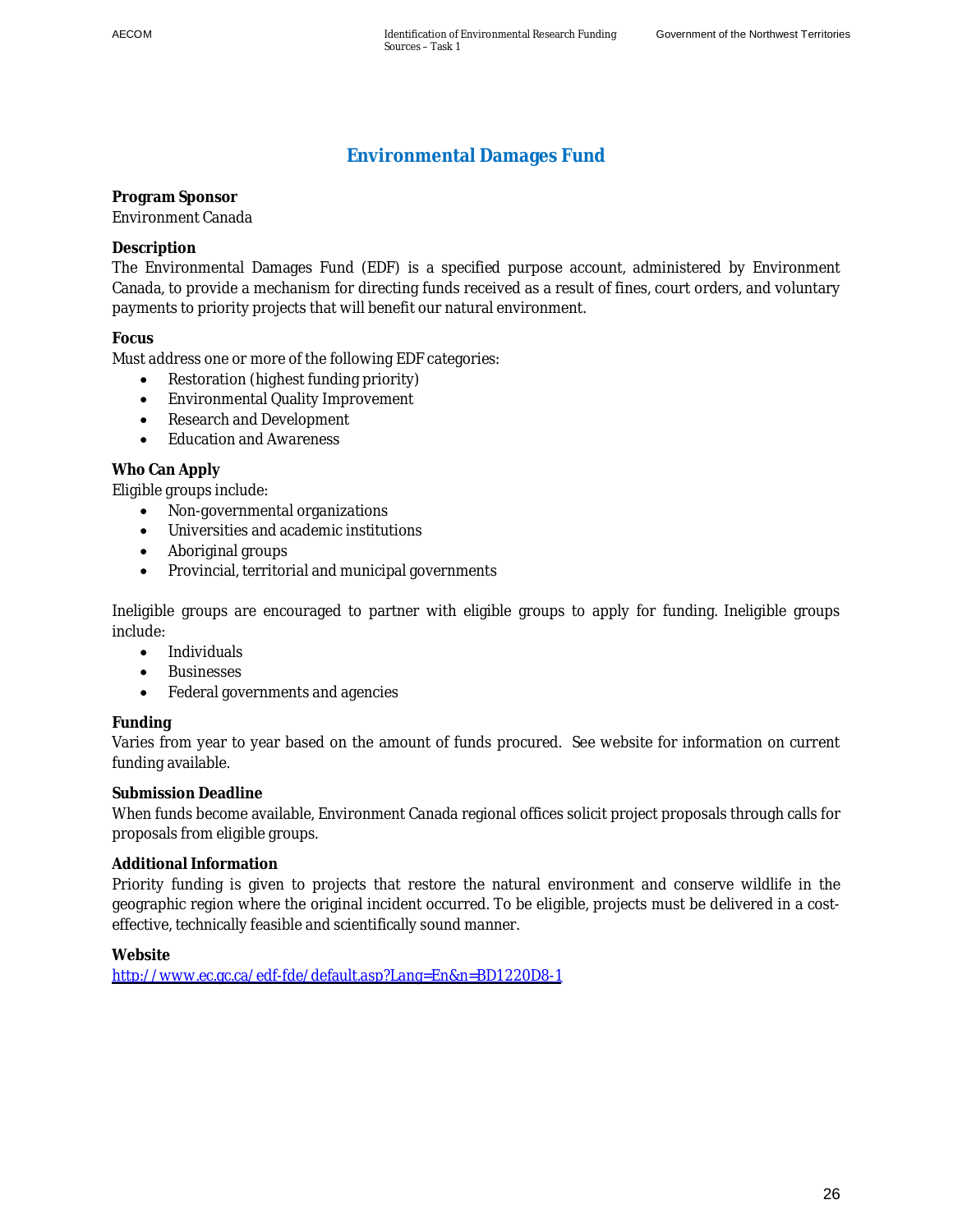**Contact Information**  *Alberta, Northwest Territories and Nunavut*  4999-98th Avenue Twin Atria #2, Room 200 Edmonton, Alberta T6B 2X3 Phone: (780) 951-8763 or 1-800-567-1570 (toll-free) E-mail: [edf-fde.pnr@ec.gc.ca](mailto:edf-fde.pnr@ec.gc.ca)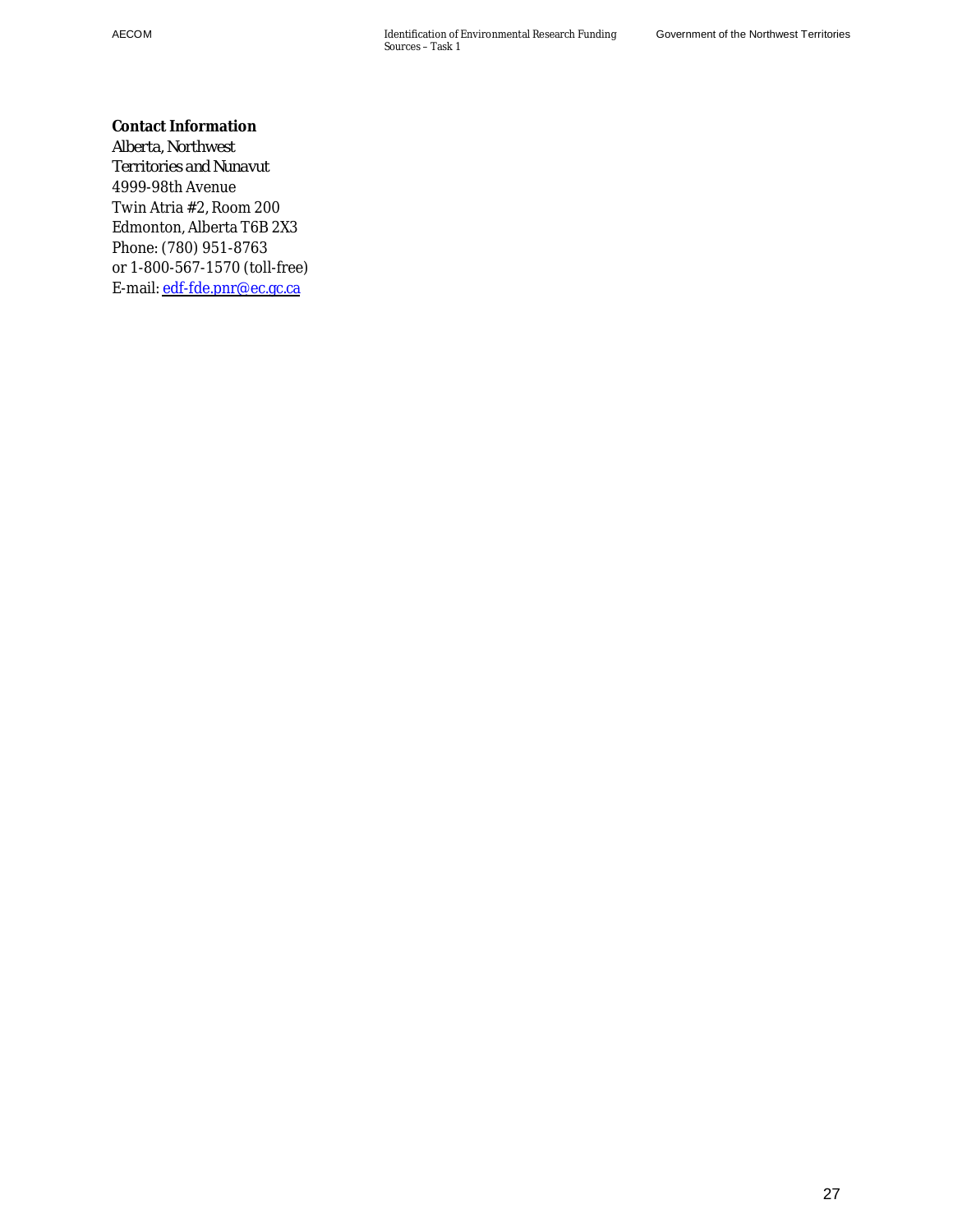## **Gwich'in Renewable Resources Board Wildlife Studies Fund**

**Program Sponsor**  Gwich'in Renewable Resources Board (GRRB)

**Description** 

The GRRB provides funding to various organizations to conduct projects that will assist with renewable resources management in the Gwich'in Settlement Area (GSA). In addition to funding, the GRRB may also provide in-kind support (e.g., office space, office support, vehicles).

**Focus** 

The GRRB supports projects that focus on renewable resources in the GSA, particularly those that address GRRB priorities. Priority funding will be given to projects that involve communities, youth, and have substantial co-funding from other partners.

**Who Can Apply**  Contact the office for more details.

**Funding**  Limited

**Submission Deadline**  December 31st each year

## **Additional Information**

The GRRB has a process in place for identifying research priorities and potential researchers are encouraged to contact the office for more details. Funding proposals and applications must be sent to each affected Renewable Resource Council (RRC) for their approval before submitting it to the GRRB. Provide your application to the RRCs well in advance as they meet only once per month. Applications should completely describe the proposed research using non-technical language. Applicants are responsible for ensuring that they have obtained all of the required permits, licences, and approvals.

**Website** 

http://www.grrb.nt.ca/wildlifestudiesfund.htm

**Contact Information**  Gwich'in Renewable Resources Board P.O. Box 2240 2nd Floor, Alex Moses Greenland Building 105 Veterans' Way (formerly Distributor Street) Inuvik, NT X0E 0T0 Phone: (867) 777-6600 Fax: (867) 777-6601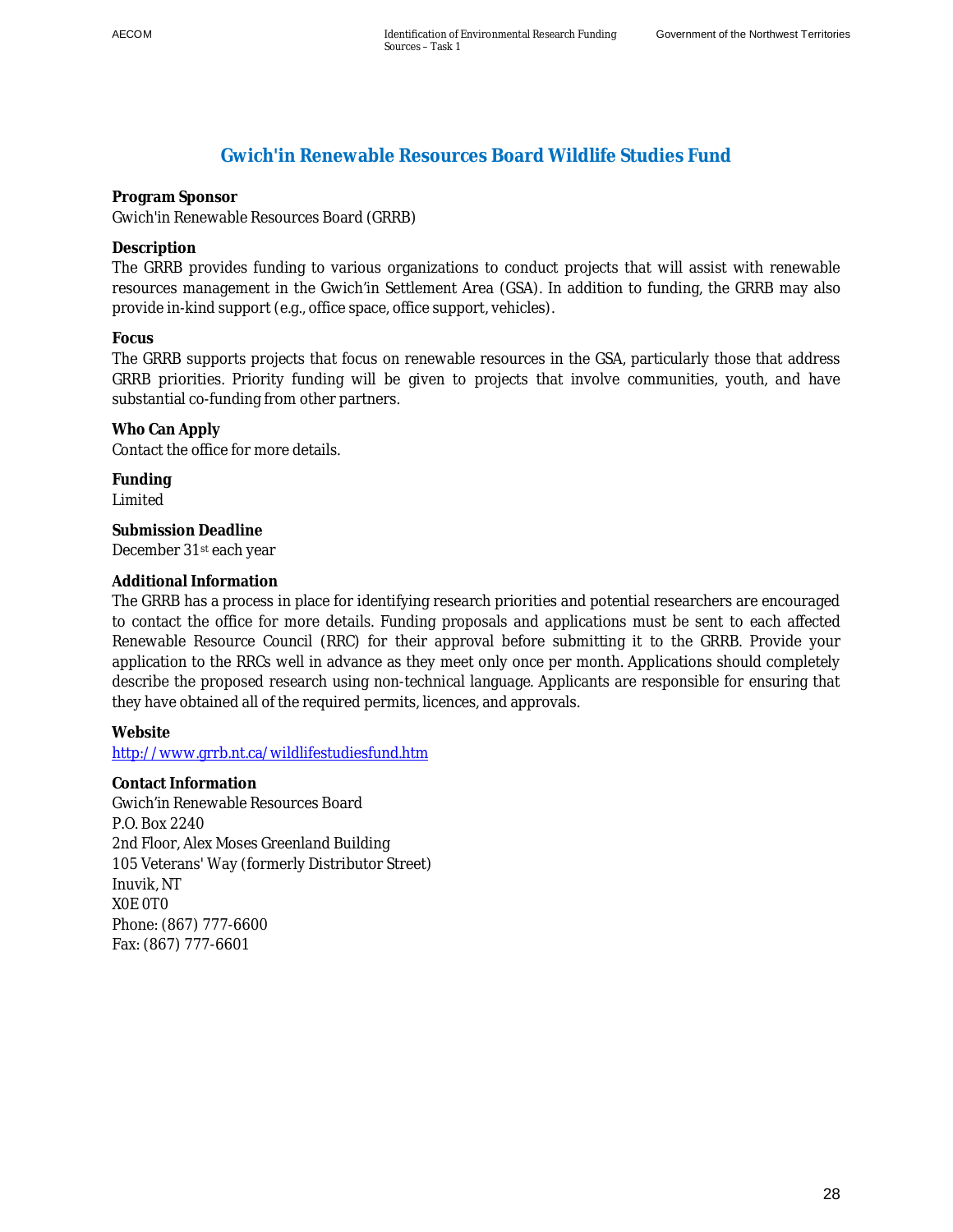**Renewable Resource Councils**  Aklavik: Ehdiitat Renewable Resource Council Attention: Renewable Resource Council Coordinator P.O. Box 118 Aklavik, NT X0E 0A0 Phone: (867) 978-2336 Fax: (867) 978-2937

Tsiigehtchic: Gwichya Gwich'in Renewable Resource Council Attention: Renewable Resource Council Coordinator General Delivery Tsiigehtchic, NT X0E 0B0 Phone: (867) 953-3608 Fax: (867) 953-3603 (Attention: RRC)

Fort McPherson: Tetlit Gwich'in Renewable Resource Council Attention: Renewable Resource Council Coordinator P.O. Box 86 Fort McPherson, NT X0E 0J0 Phone: (867) 952-2330 (Band office: ask for coordinator) Fax: (867) 952-2212

Inuvik: Nihtat Gwich'in Renewable Resource Council Attention: Renewable Resource Council Coordinator P.O. Box 2570 Inuvik, NT X0E 0T0 Phone: (867) 777-6652 Fax: (867) 777-6651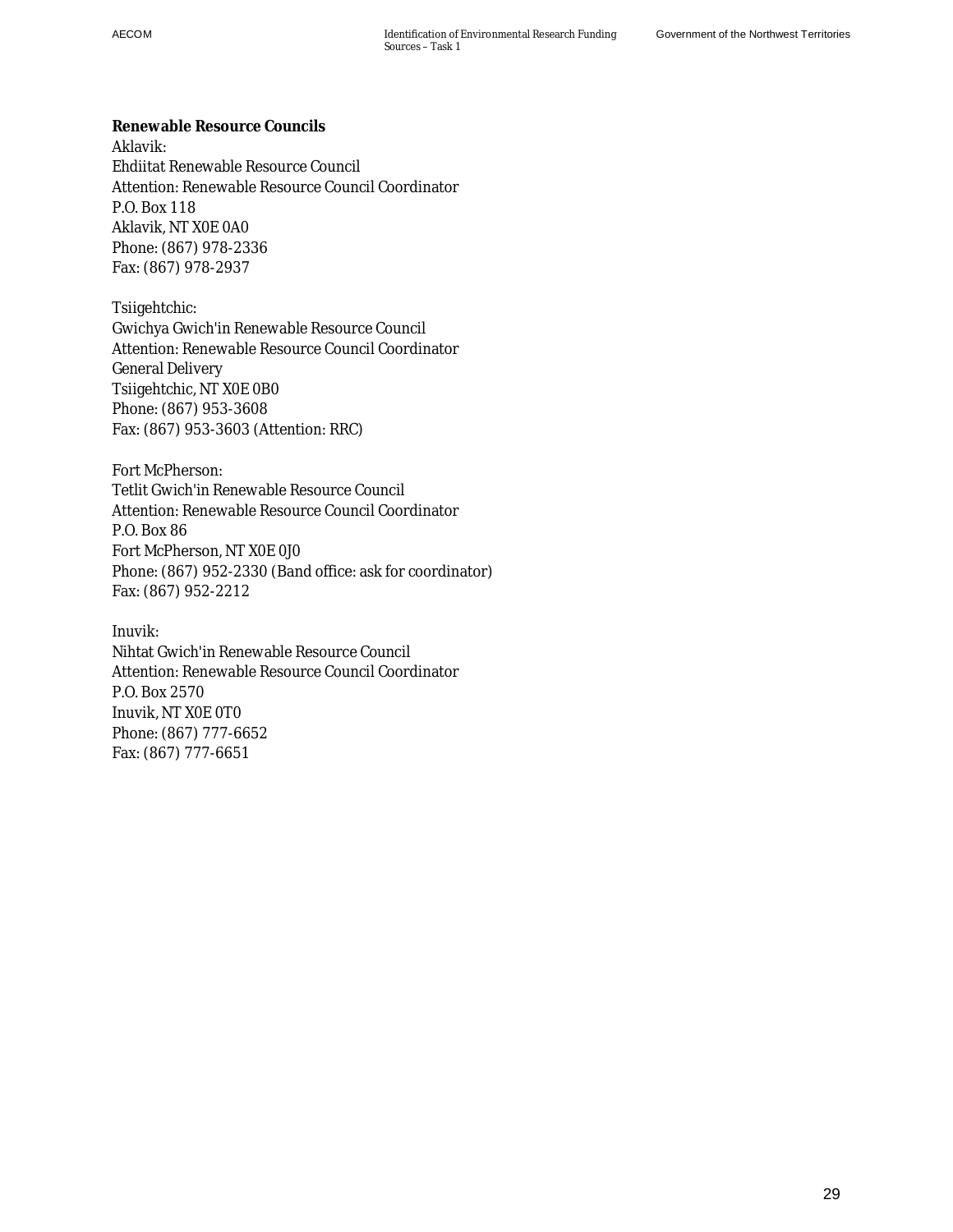# **Habitat Stewardship Program for Species at Risk**

## **Program Sponsor**  Environment Canada

## **Description**

The Habitat Stewardship Program allocates funds to projects that conserve and protect species at risk and their habitats and help to preserve biodiversity. These funds promote the participation of local communities to help with the recovery of species at risk and prevent other species from becoming a conservation concern. The Habitat Stewardship Program is administered by Environment Canada and managed cooperatively with Fisheries and Oceans Canada and the Parks Canada Agency.

## **Focus**

Selected projects protect or conserve habitats for species listed as "at risk" (endangered, threatened, or of special concern), under the *Species at Risk Act*. These activities must take place on private lands, provincial Crown lands, Aboriginal lands, or in aquatic and marine areas across Canada. The program focuses on results in three main areas:

- 1. Securing or protecting important habitat to protect species at risk and support their recovery.
- 2. Mitigating threats to species at risk caused by human activities.
- 3. Supporting the implementation of other priority activities in recovery strategies or action plans, where these are in place or under development.

## **Who Can Apply**

Non-governmental organizations, aboriginal organizations and communities, individuals, private corporations, as well as provincial, territorial and municipal governments and provincial Crown corporations are eligible for funding.

### **Funding**

Funding varies and has ranged in the past from \$5,000 to \$500,000. The program aims to achieve 2:1 leveraging on funds that it invests, so that for every \$1 provided by the HSP, \$2 is raised by project recipients. This leveraging can take the form of either financial or in-kind resources (volunteered labour, products, or services). Partner funding and other support broaden the scope of projects, improve on-the-ground results, and strengthen the public and private collaboration that is essential to involving all Canadians in stewardship activities for species at risk.

### **Submission Deadline**

The call for proposal submissions takes place in the fall.

### **Additional Information**

The program helps implement the *Species at Risk Act* and therefore gives higher priority to activities that support species listed under the act as endangered and threatened than it does to those that aid species listed as of special concern.

### **Website**

<http://www.ec.gc.ca/hsp-pih/default.asp?lang=En&n=59BF488F-1>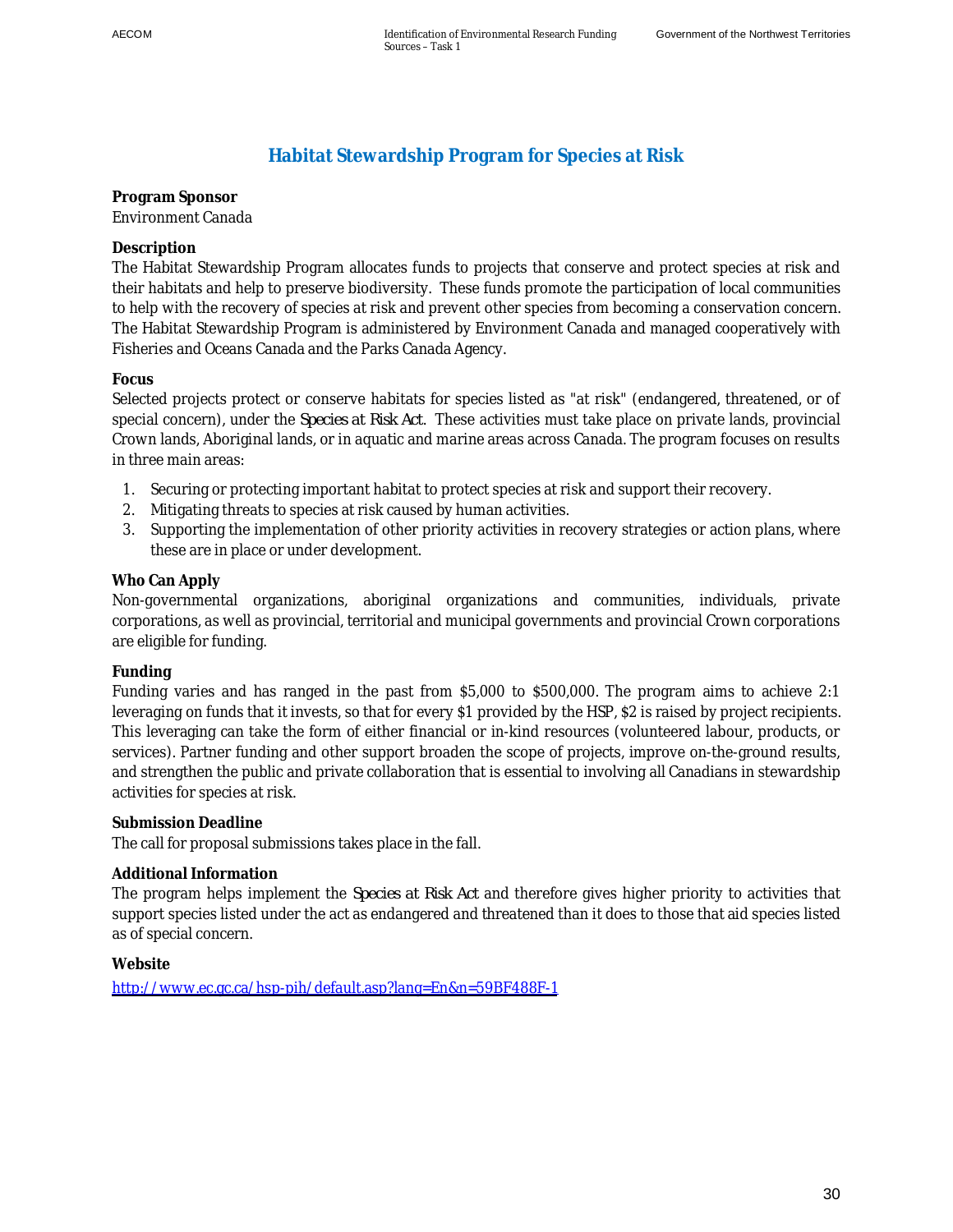**Contact Information**  Donna Mulders Environment Canada Canadian Wildlife Service, Prairie and Northern Region 4th floor - 5019-52th Street, Box 2310 Yellowknife, NT X1A 1E2 [Donna.Mulders@ec.gc.ca](mailto:Donna.Mulders@ec.gc.ca) (867) 669-4783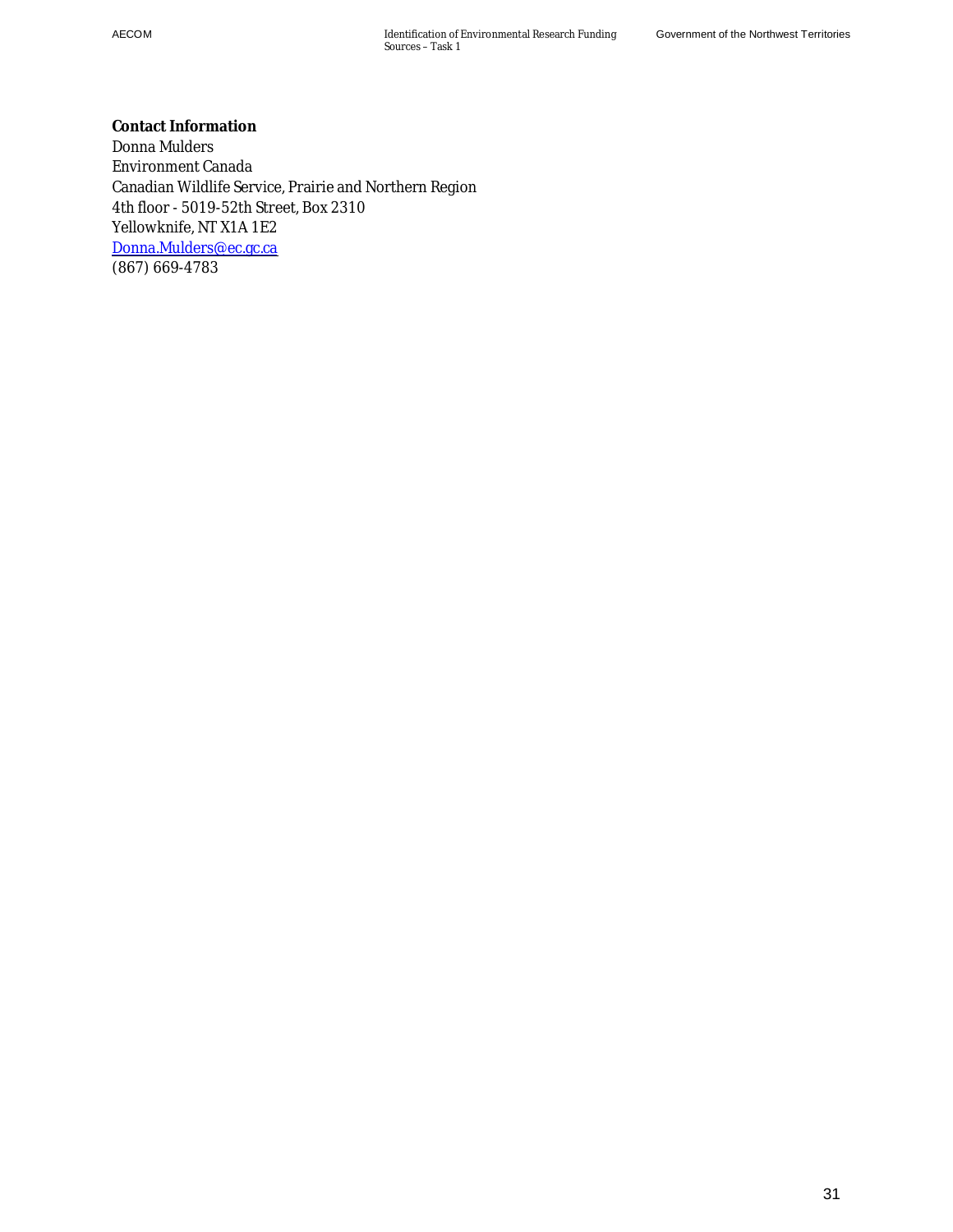## **Insight Development Grants**

**Program Sponsor**  Social Sciences and Humanities Research Council

### **Description**

Insight Development Grants support research in its initial stages. The grants enable the development of new research questions, as well as experimentation with new methods, theoretical approaches and/or ideas. Funding is provided for short-term research development projects, of up to two years, proposed by individuals or teams.

## **Focus**

Most SSHRC funding is awarded through open competitions. All disciplines, thematic areas, and approaches are eligible for consideration, and proposals are welcome from all subject areas eligible for funding at SSHRC. The SSHRC's current priority areas (2011) include:

- Aboriginal research
- Canadian environmental issues
- $\bullet$  digital media
- innovation, leadership and prosperity
- northern communities: towards social and economic prosperity

## **Who Can Apply**

Applications for an Insight Development Grant may be submitted by an individual researcher or by a team of researchers (consisting of one applicant, plus one or more co-applicants and/or research collaborators).

Funding is available for two distinct categories of scholars: regular scholars and new scholars.

- Regular scholars: Funding for regular scholars provides support to explore new research questions and approaches that are distinct from the applicant's previous/ongoing research. These questions and approaches may or may not lie outside the scholar's existing area(s) of specialization.
- New scholars: This funding supports high-quality research projects by new scholars to develop new research questions and/or approaches. Such projects may represent a continuation of the applicant's (or team's) graduate work and/or overall research trajectory.

Eligibility under the new scholar definition is determined solely by the status of the applicant.

All team members must meet the eligibility criteria specific to their category.

Applicants and co-applicants must be affiliated with an eligible institution before the grant is awarded.

**Funding**  \$7,000 to \$75,000 over one to two years

**Submission Deadline**  Normally February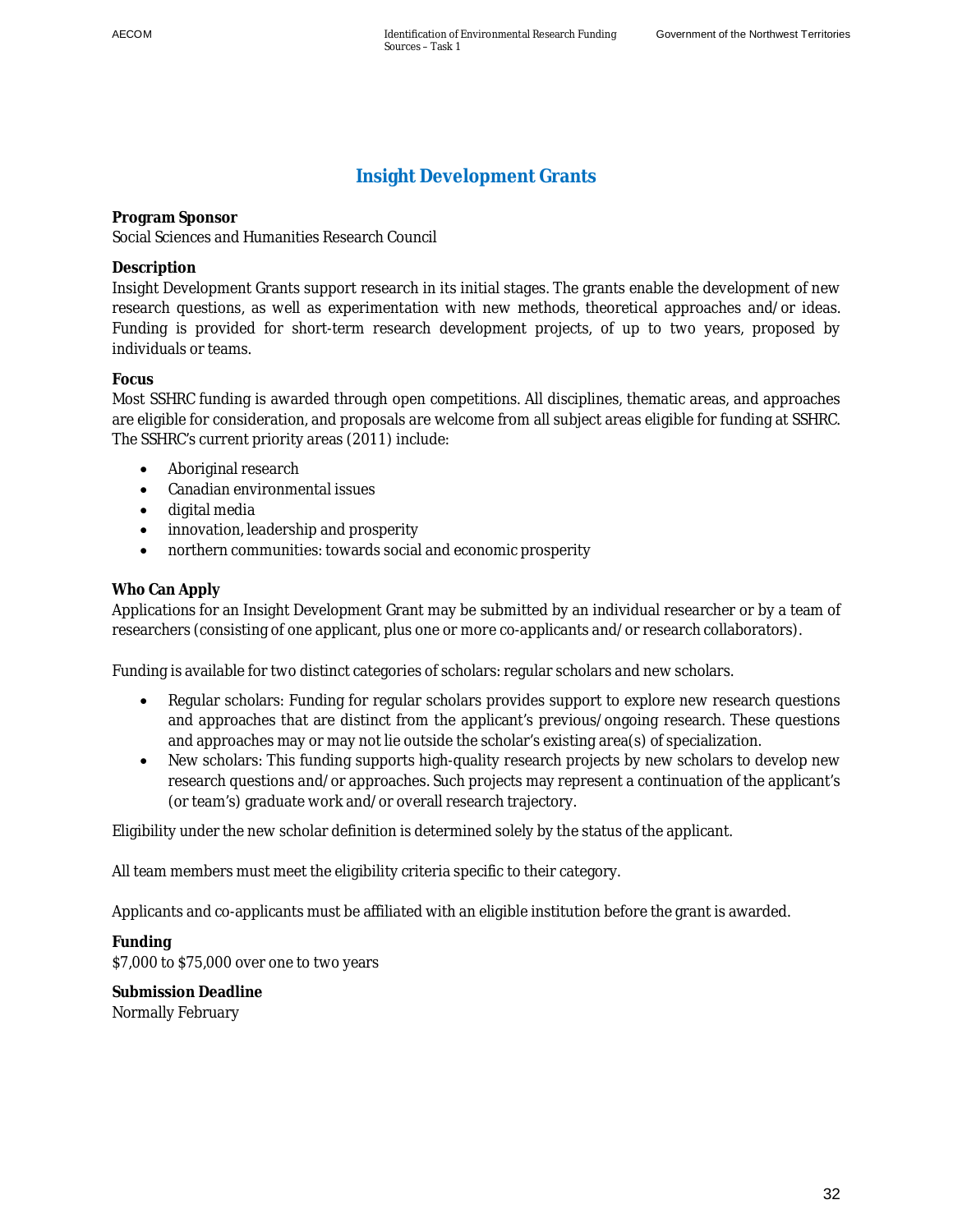### **Additional Information**

Proposed projects may involve, but are not limited to, the following types of research activities:

- $\bullet$  case studies
- pilot initiatives
- critical analyses of existing research

Projects may also involve national and international research collaboration, and the exploration of new ways of producing, structuring and mobilizing knowledge within and across disciplines and sectors.

**Website** 

http://www.sshrc-crsh.gc.ca/funding-financement/programs-programmes/insight\_development\_grantssubventions de developpement savoir-eng.aspx

**Contact Information**  Email: insightdevelopment@sshrc-crsh.gc.ca Tel.: 613-947-9659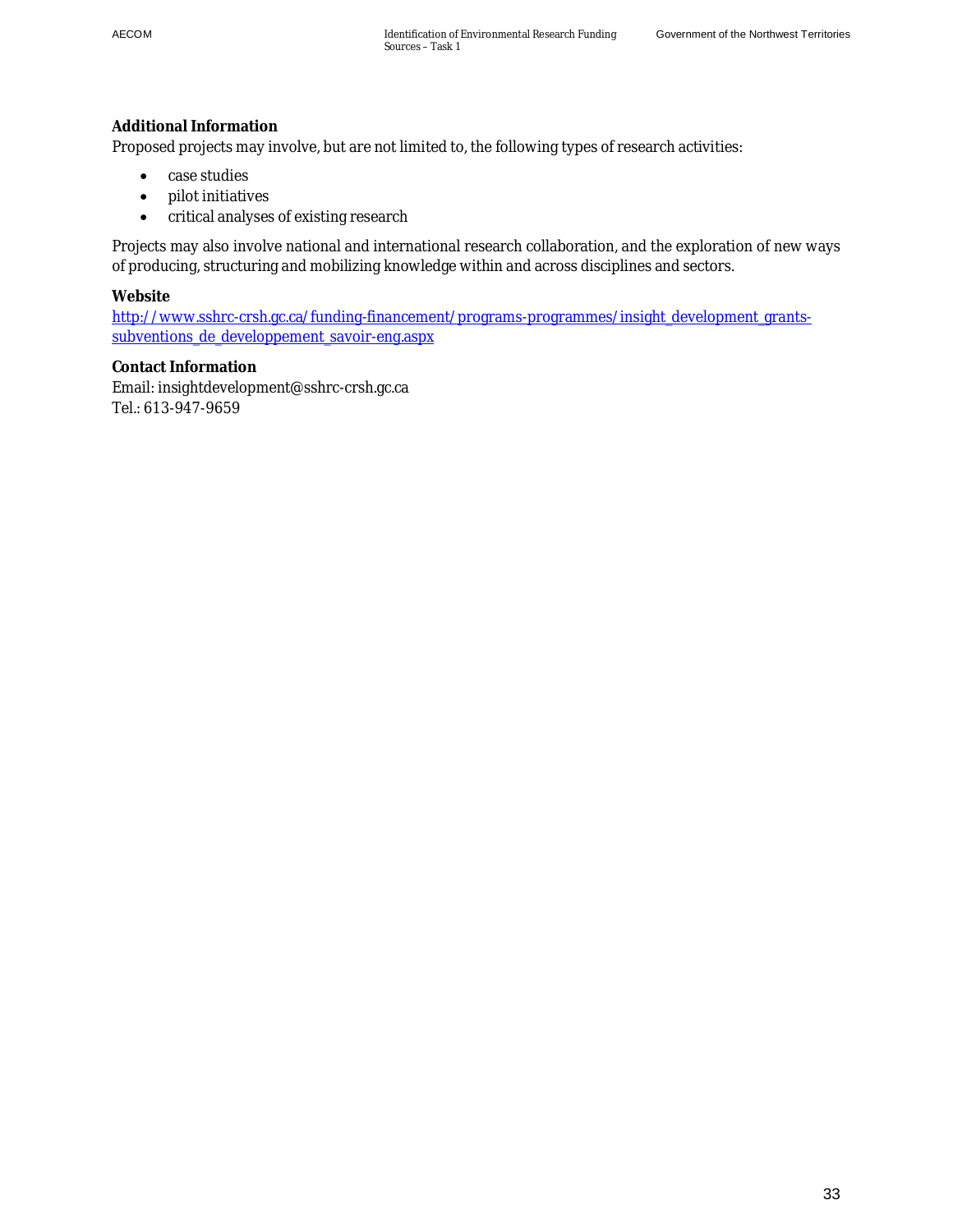## **Interdepartmental Recovery Fund**

**Program Sponsor** 

Federal Government (Environment Canada, Fisheries and Oceans Canada and the Parks Canada Agency)

**Description** 

The Interdepartmental Recovery Fund (IRF) provides a central funding mechanism to support projects submitted by other federal government departments (OGDs) for the purpose of implementing priority recovery activities under recovery strategies or action plans for extirpated, endangered or threatened species or conducting surveys of endangered, threatened or special concern species.

## **Focus**

Eligible projects must be directly related to the implementation of recovery strategies or action plans or to carry out surveys for species at risk. All proposed eligible activities must fall into one of the following three categories:

- recovery activities
- $\bullet$  surveys
- planning and proposal development

## **Who Can Apply**

Federal government departments, which include agencies and crown corporations, other than Environment Canada, Fisheries and Oceans Canada and the Parks Canada Agency

**Funding**  Varies

**Submission Deadline**  Fall each year

### **Additional Information**

The IRF also supports surveys of endangered, threatened and special concern species on federal lands. As such, it supports federal organizations in their efforts to meet the requirements of the Species At Risk Act. This program also fosters partnerships among federal organizations and with other organizations interested in the recovery of species at risk.

**Website** 

http://www.sararegistry.gc.ca/involved/funding/irf\_fir/default\_e.cfm

**Contact Information**  Véronique Lalande Interdepartmental Recovery Fund Secretariat Environment Canada, Canadian Wildlife Service Tel: (819) 934-6922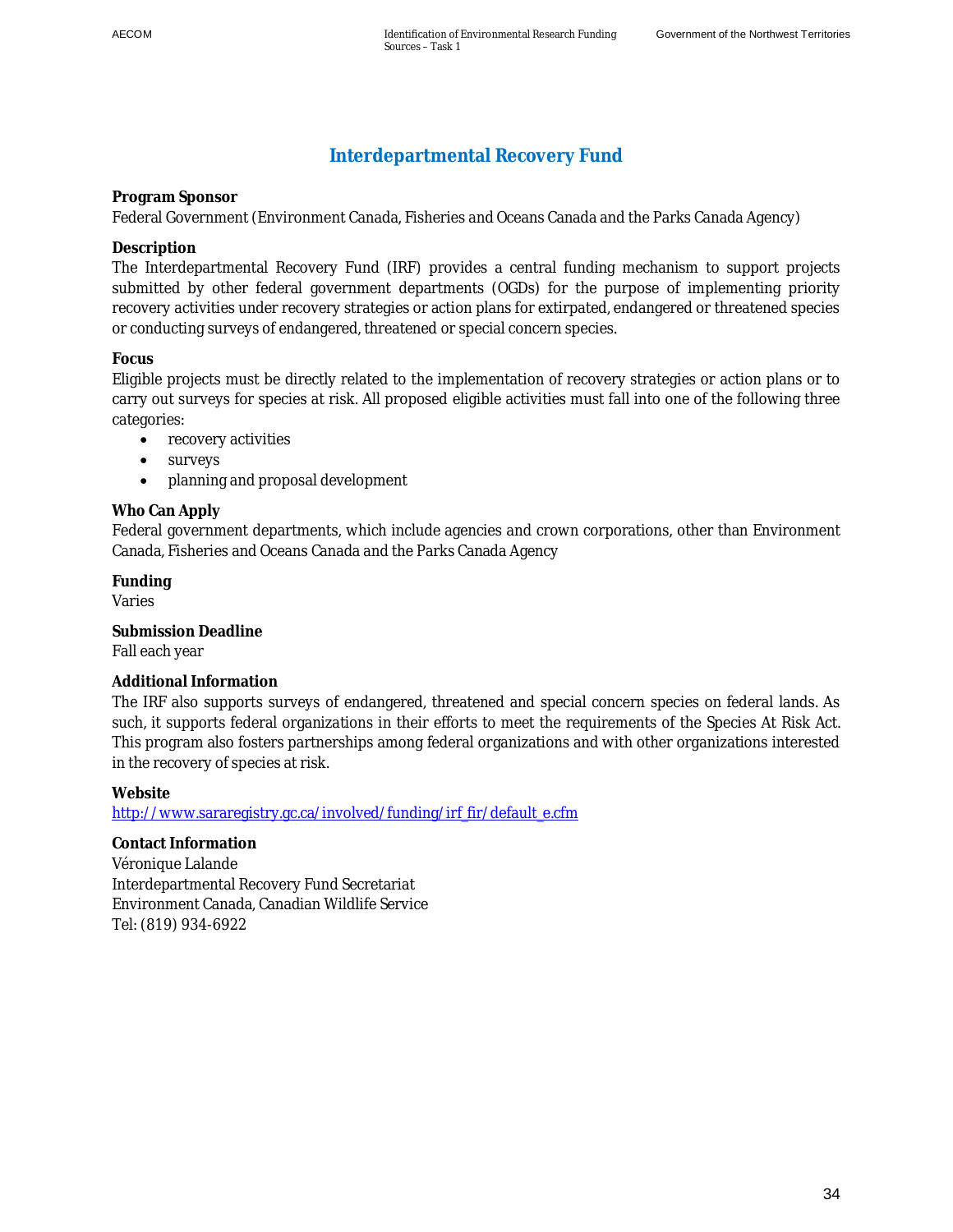## **James W. Bourque Studentship in Northern Geography (PhD)**

**Program Sponsor** 

The Royal Canadian Geographical Society

**Description** 

The James W. Bourque Studentship in Northern Geography is awarded annually by The Royal Canadian Geographical Society. It is for students enrolled in a Doctoral program at a Canadian university.

**Focus** 

Research leading to a thesis on a subject relating to northern geography.

### **Who Can Apply**

Applications will be accepted from Canadian citizens and permanent residents of Canada. Students must be registered in a Masters program with a thesis requirement at a Canadian university, and must propose a research topic that addresses some substantive element of northern geography of Canada. Any Masters program that allows for such a focus is acceptable. The Studentship will normally be awarded to a student (full-time or part-time) whose course work will be completed by the May following the application deadline.

**Funding**  \$5,000

**Submission Deadline**  March 15<sup>th</sup> each year

**Additional Information**  No application form is provided. Applications MUST conform to the format posted on the website.

**Website** 

http://www.rcgs.org/programs/research\_grants/northern\_geography.asp

**Contact Information**  Coordinator of Society Programs Maxwell Studentship in Human Geography The Royal Canadian Geographical Society Suite 200, 1155 Lola Street Ottawa (Ontario) K1K 4C1 Phone: (613) 745-4629 Fax: (613)744-0947 E-mail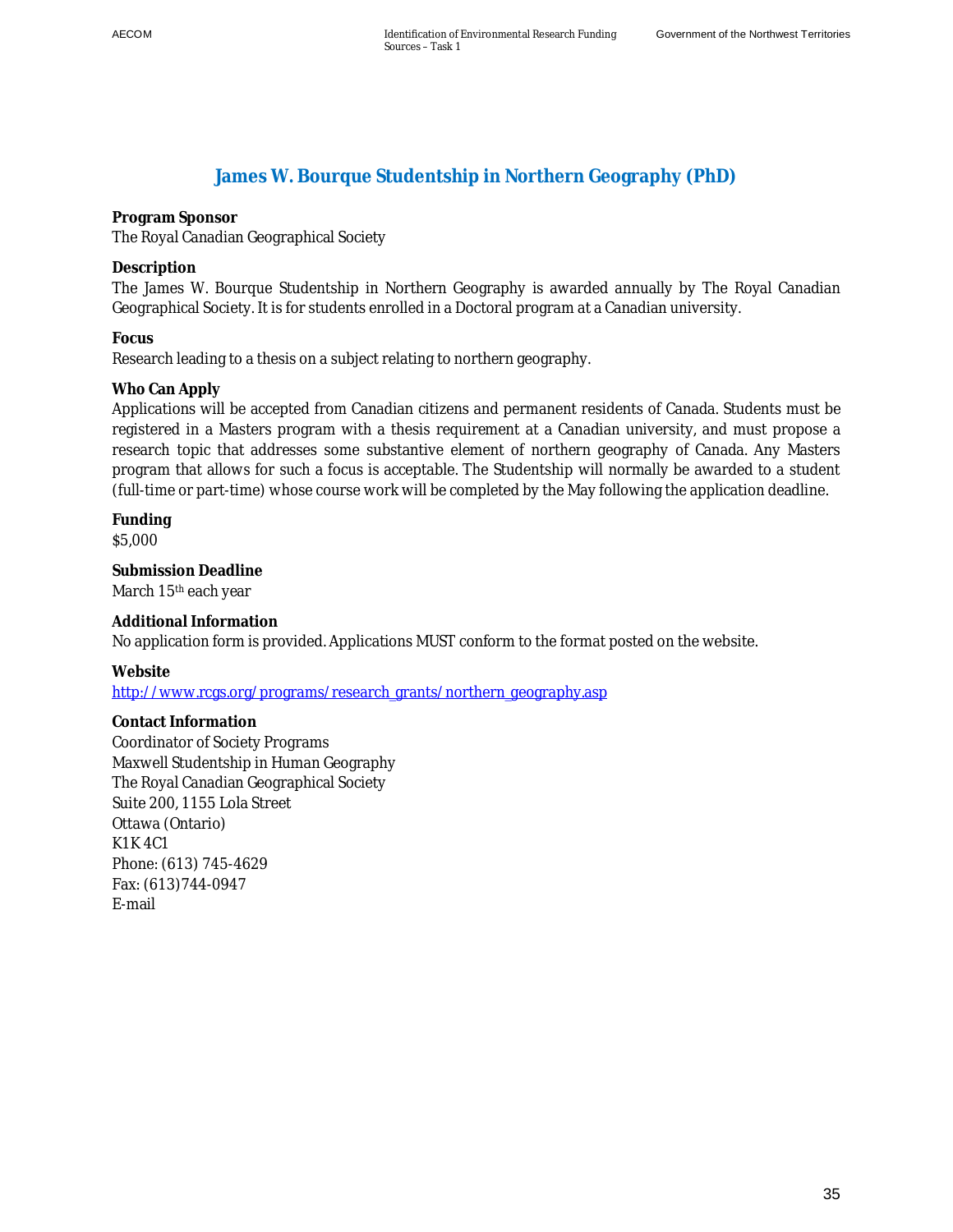# **Jane Glassco Arctic Fellowship Program**

**Program Sponsor**  Walter & Duncan Gordon Foundation

**Description** 

The Jane Glassco Arctic Fellowships Program will build on the Fellows' experience through a 2-year program of both self-directed and collective sharing of knowledge and skills while also allowing for the incorporation of traditional knowledge into the research process. It will enable Fellows to better articulate and share their research and ideas publicly, and restrengthen their ability to build a more healthy, self-reliant and sustainable north.

The purpose of the program is to recognize and support a diverse range of talented, dedicated and motivated Canadians from across the far North, particularly Aboriginal northerners, in the early stages of their career, as they deepen their understanding of important issues facing their region and develop policy ideas to help address them.

**Focus**  Arctic issues

**Who Can Apply** 

Those aged 25 to 35 living in (or who are from) Nunavut, Nunatsiavut, Nunavik, the Northwest Territories or the Yukon, particularly Indigenous northerners, in the early stages of their careers.

**Funding**  Up to \$25,000 over two years

**Submission Deadline**  Normally March

**Additional Information** 

--

**Website**  [http://www.wdgf.ca/programs/arctic-program/emerging-leadership/jane-glassco-arctic-fellowsh](http://www.wdgf.ca/programs/arctic-program/emerging-leadership/jane-glassco-arctic-fellowship-program)ipprogram

**Contact Information**  Walter & Duncan Gordon Foundation Suite 400 11 Church Street Toronto, ON M5E 1W1 Phone: 416-601-4776 Fax: 416-601-1689 Email: [arcticvoices@gordonfn.org](mailto:arcticvoices@gordonfn.org)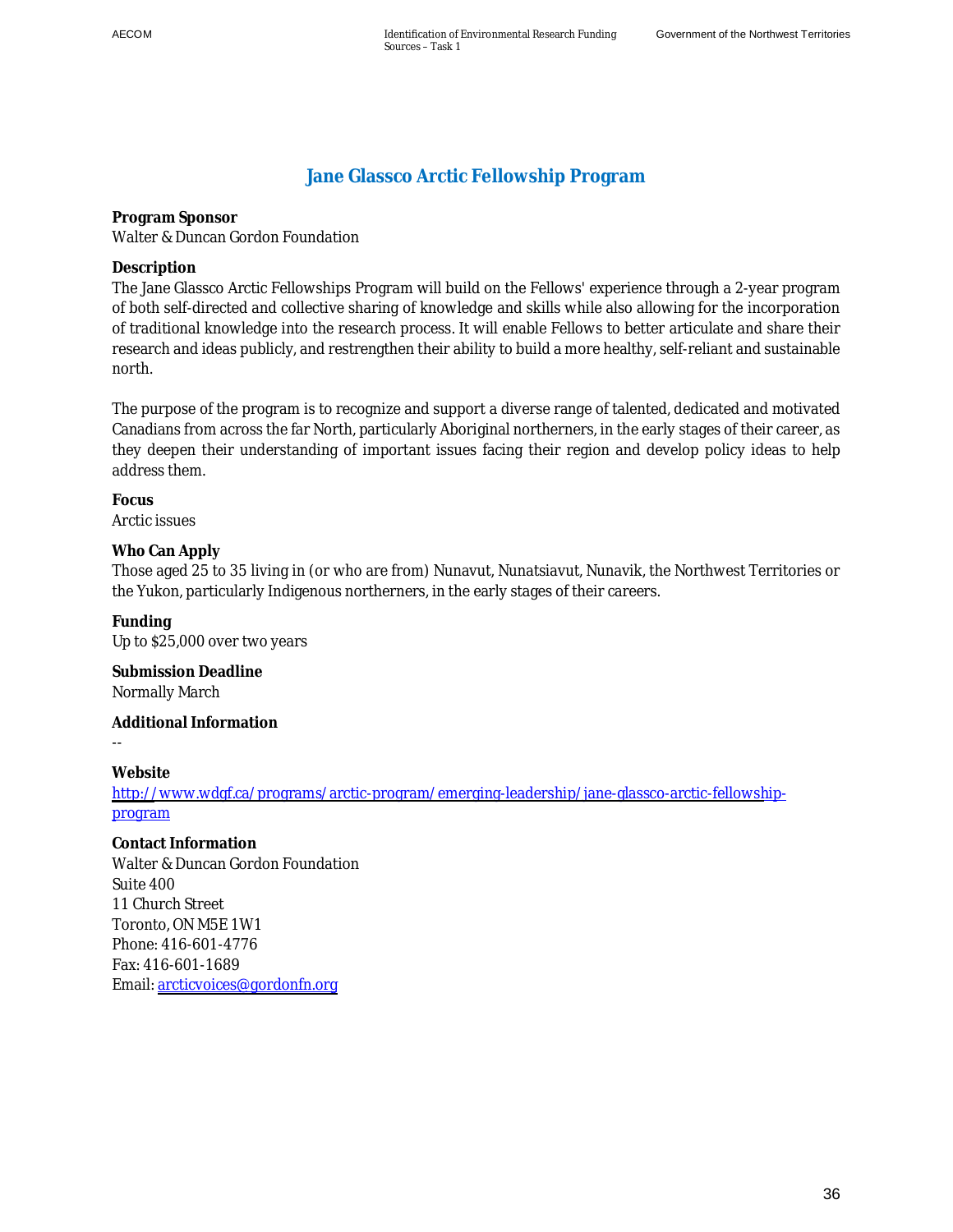# **Lindbergh Grants Program**

**Program Sponsor**  Charles A. and Anne Morrow Lindbergh Foundation

### **Description**

Lindbergh Grants are awarded in support of innovative research, concept development or applications that promise tangible potential for enhancing the quality of life. Reflecting the mission of the Foundation, successful applicants must demonstrate how their grant project specifically addresses the balance between the proposed technology and our environment.

## **Focus**

Innovative research and educational projects which focus on the Lindbergh's vision of balance between the advance of technology and preservation of the natural/human environment. Focus must be on one of the following topics:

- Agriculture
- Aviation/ Aerospace
- Conservation of Natural Resources Including Animals, Plants, Water, and General Conservation (Land, Air, Energy, Etc.)
- Education Including Humanities/ Education, The Arts, and Intercultural Communication
- Exploration
- Health Including Biomedical Research, Health and Population Sciences, and Adaptive Technology
- Waste Minimization and Management
- A Jonathan Lindbergh Brown Grant may be given to a project to support adaptive technology or biomedical research which seeks to redress imbalance between an individual and his or her human environment.

**Who Can Apply**  Citizens from all countries may apply.

**Funding**  Up to \$10,580

--

**Submission Deadline**  June each year

**Additional Information** 

**Website**  http://www.lindberghfoundation.org/docs/index.php/our-grants

**Contact Information**  The Charles A. and Anne Morrow Lindbergh Foundation 2150 Third Avenue North, Suite 310 Anoka, MN 55303-2200 Phone: 763-576-1596 Fax: 763-576-1664 E-mail: [info@lindberghfoundation.org](mailto:info@lindberghfoundation.org)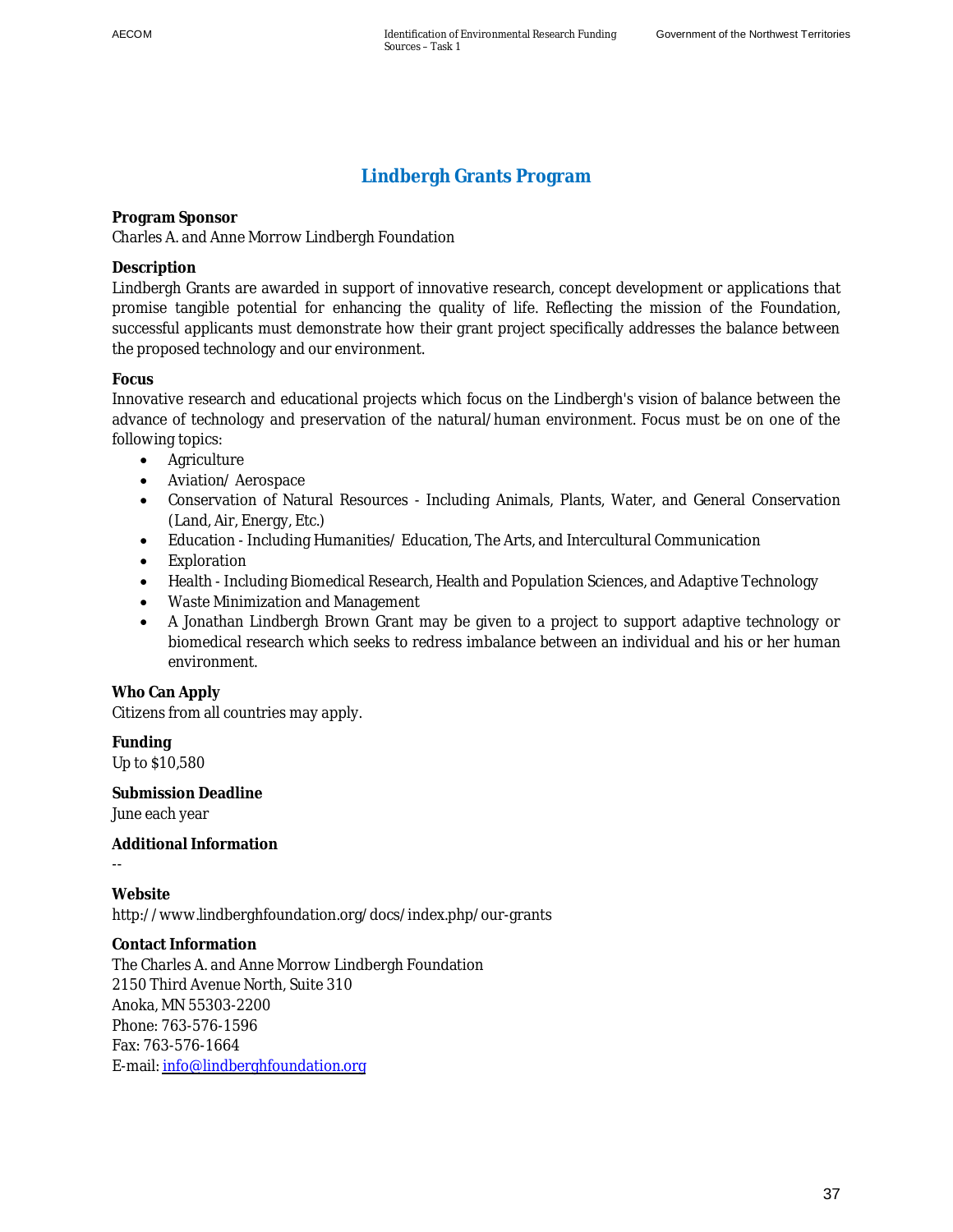# **McLean Foundation Funding**

**Program Sponsor**  The McLean Foundation

**Description** 

The McLean Foundation was established in 1945 by the late Mr. J. S. McLean. Originally established as a Trust in 1945, the Foundation has been a non-profit corporation since 1976.

**Focus** 

Emphasis on projects showing promise of general social benefit but which may initially lack broad public appeal

**Who Can Apply** 

Organizations which are recognized by Canada Revenue Agency as "charitable organizations" and which are able to provide a registration number

#### **Funding**

A total of \$1,471,170 of funding was available in 2009. Grants ranged from \$1,000 to \$70,000 with an average of approximately \$7,000.

**Submission Deadline** 

A letter of inquiry must first be submitted and then only those invited can submit a full proposal. Letters of inquiry should be sent via regular mail and not by fax or e-mail.

**Additional Information** 

**Website**  <http://mcleanfoundation.ca/index.html>

**Contact Information**  Ms. Ev McTaggart The McLean Foundation 2 St. Clair Ave. W., Suite 1008 Toronto, Ontario Canada M4V 1L5 Tel: (416) 964-6802 Fax: (416) 964-2804 Email: [info@mcleanfoundation.ca](mailto:info@mcleanfoundation.ca)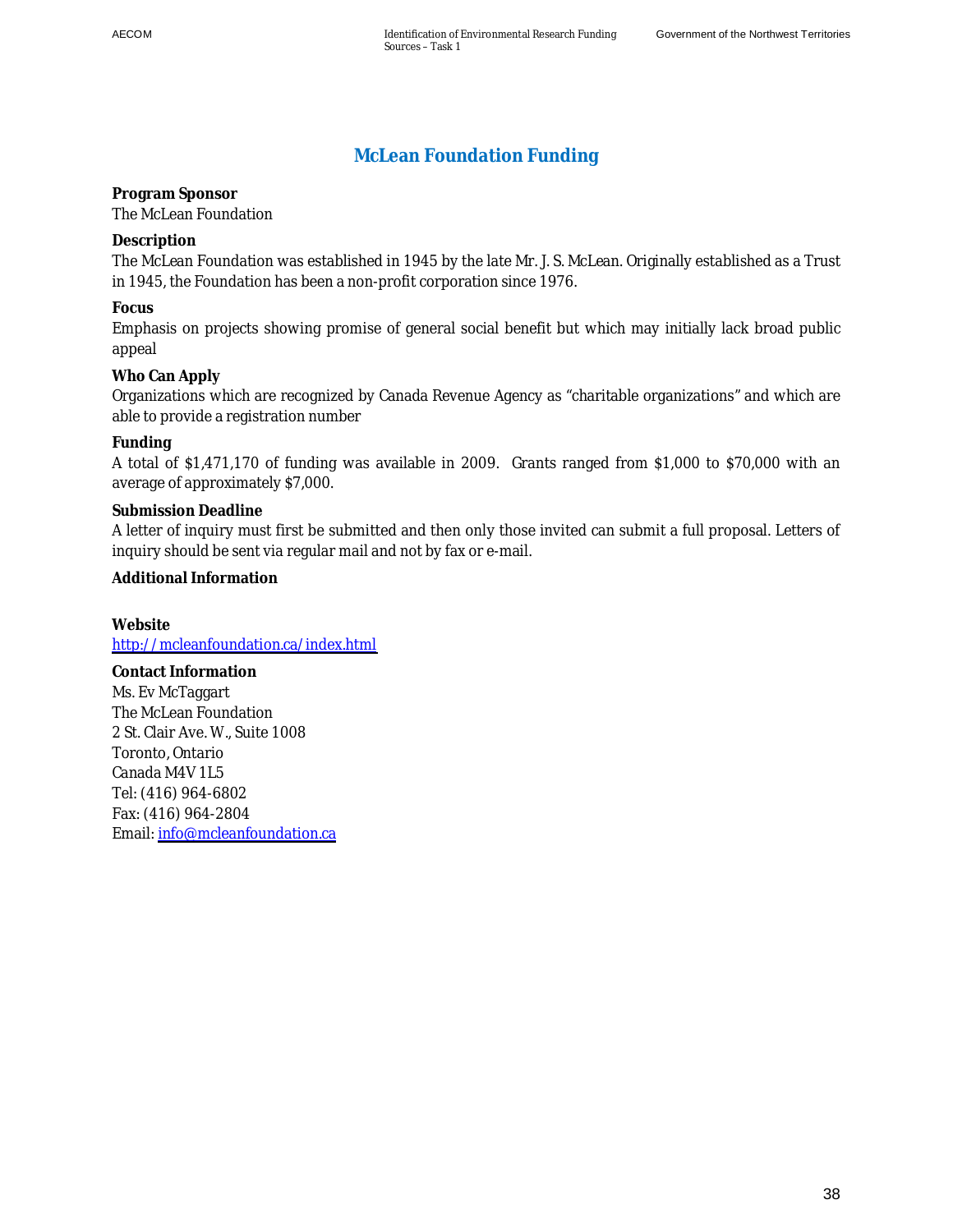## **Mountain Equipment Co-op Research Grants**

**Program Sponsor**  Mountain Equipment Co-op

**Description** 

Each time you make a purchase at MEC a portion of your sale goes to MEC's grant programs. Since 1987, MEC has contributed over \$18 million to Canada's environmental and outdoor communities in support of conservation, education, and access projects.

**Focus** 

Wilderness conservation and sustainable recreational land use

**Who Can Apply** 

Applicants must meet the following criteria:

- The applicant must be a not-for-profit organization (registered charitable status is NOT required)
- The applicant cannot be a governmental organization.
- The applicant organization must be a member of MEC.

**Funding**  \$5,000 to \$20,000

**Submission Deadline**  March 10<sup>th</sup> and September 10<sup>th</sup> each year

### **Additional Information**

- The project has been initiated by or is undertaken in collaboration with an environmental and/or recreation community organization.
- The project has grassroots support.
- Urgency of, and need for, research is demonstrated.
- Project goals are attainable within a one-year grant term.
- The project has to be carried out in Canada

#### **Website**

[http://www.mec.ca/Main/content\\_text.jsp?FOLDER%3C%3Efolder\\_id=2534374302883365](http://www.mec.ca/Main/content_text.jsp?FOLDER%3C%3Efolder_id=2534374302883365)

**Contact Information**  Email: [community@mec.ca](mailto:community@mec.ca) Telephone: 1.866.632.3863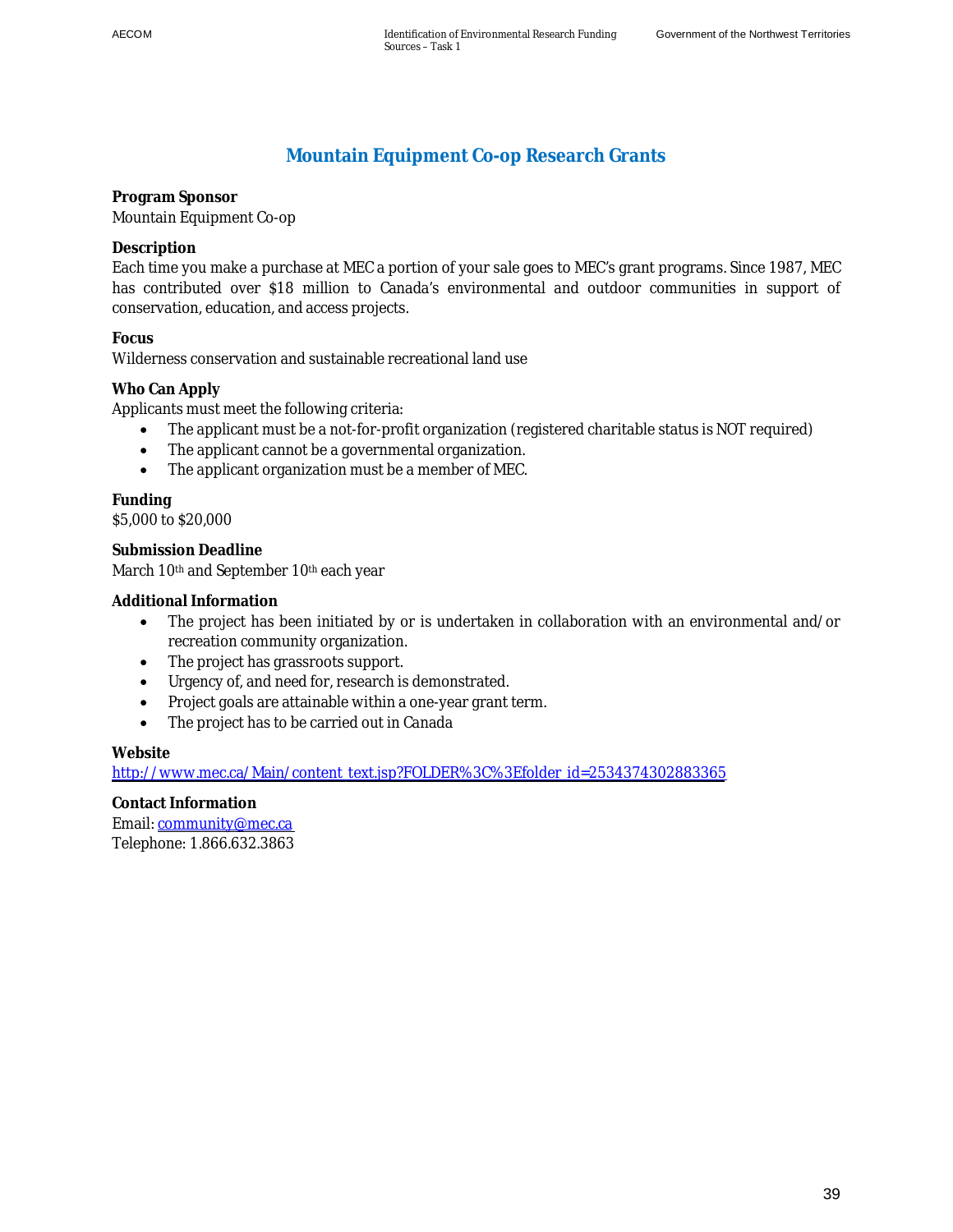## **Northern Resident Scholarship (Graduate)**

**Program Sponsor** 

Northern Scientific Training Program of Indian and Northern Affairs Canada Delivered by the ACUNS Awards Program Canadian Northern Studies Trust

### **Description**

The Northern Scientific Training Program (NSTP) sponsors four scholarships, valued at \$10,000 each, for students identified as long-term residents of Nunavut, Northwest Territories, Yukon, or the Provincial North, currently enrolled in masters or doctoral-level programs at a Canadian university.

## **Focus**

Direct northern field research in Canada or the circumpolar north.

## **Who Can Apply**

Canadian citizens or permanent residents of Canada who are identified as long-term residents of Nunavut, Northwest Territories, Yukon, or the Provincial North, and are currently enrolled in a masters or doctoral level program at a Canadian university. A "long-term resident" is identified as a person who has resided in the north for eight years or more. ACUNS defines northern Canada as on or above the line indicated on the Northern Boundary Map http://acuns.ca/website/awards/northern-boundary-map/

**Funding**  \$10,000

**Submission Deadline**  Normally January 31st

## **Additional Information**

Proposals are invited from candidates from all subject areas who (a) engage in research culminating in a thesis or other such document, (b) include direct northern field research in Canada or the circumpolar north (c) whose program makes a contribution to the north and (d) who demonstrate leadership in northern scholarship. Note: For projects including field research outside of Canada, the relevance and benefit of the circumpolar fieldwork to Canadian northern scholarship must be clearly indicated.

**Website**  http://acuns.ca/website/awards/

**Contact Information**  CNST Awards Program c/o Association of Canadian Universities for Northern Studies 17 York Street, Suite 405 Ottawa, ON K1N 9J6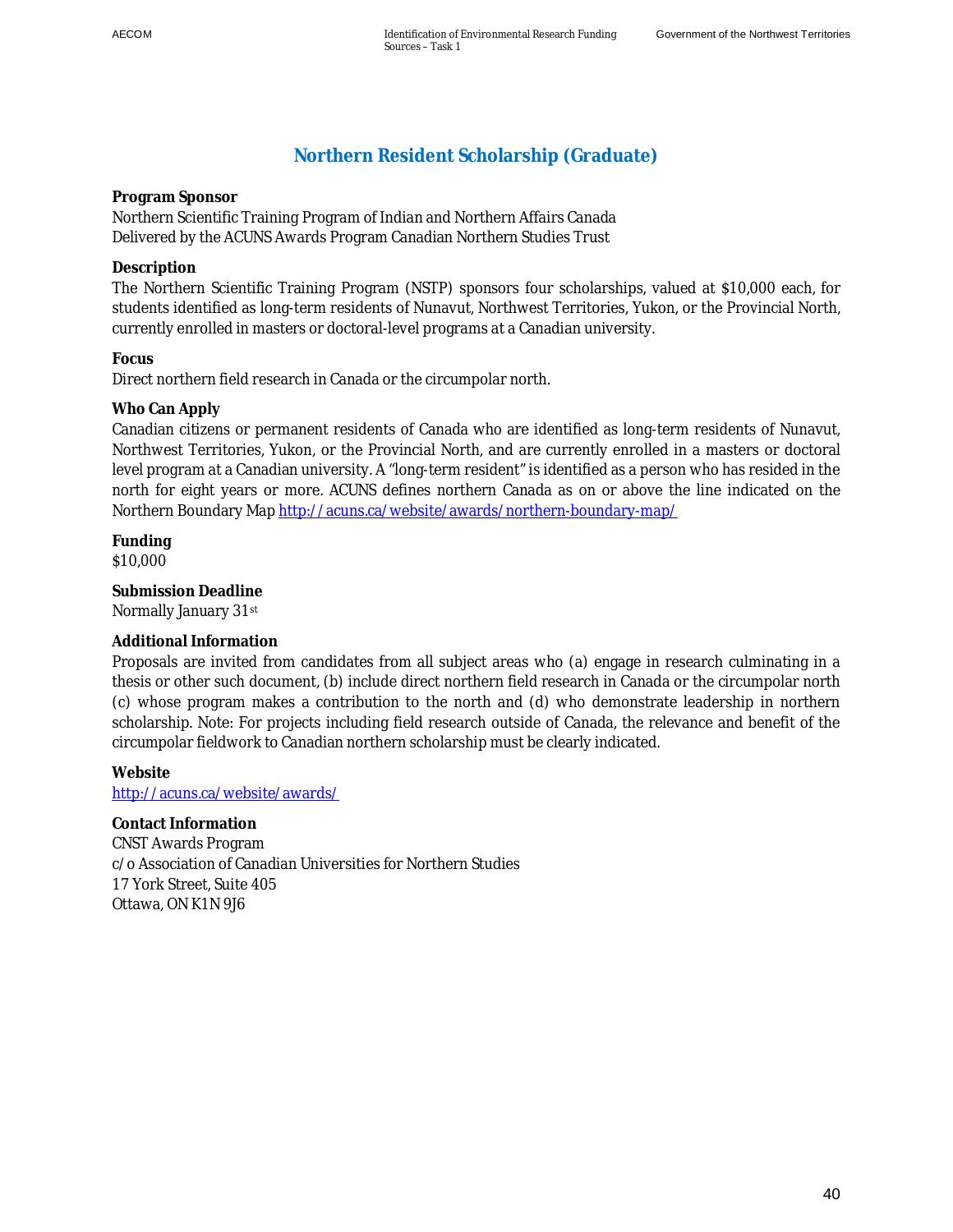## **Northern Resident Award (Undergraduate)**

**Program Sponsor** 

Northern Scientific Training Program of Indian and Northern Affairs Canada Delivered by the ACUNS Awards Program Canadian Northern Studies Trust

### **Description**

The Northern Scientific Training Program (NSTP) sponsors eight scholarships, valued at \$5,000 each, for students identified as long-term residents of Nunavut, Northwest Territories, Yukon, or the Provincial North, enrolled in full-time, post-secondary programs at the undergraduate level at a Canadian college or university.

**Focus**  Applies to all areas of study

### **Who Can Apply**

Canadian citizens or permanent residents of Canada who are identified as long-term residents of Nunavut, Northwest Territories, Yukon, or the Provincial North, and are currently enrolled in a post-secondary undergraduate program at a Canadian college or university. A "long-term resident" is identified as a person who has resided in the north for eight years or more. ACUNS defines northern Canada as the region on or above the line indicated on the Northern Boundary Map: http://acuns.ca/website/awards/northernboundary-map/

**Funding**  \$5,000

**Submission Deadline**  Normally January 31st

### **Additional Information**

Proposals are invited from candidates from all subject areas where the research project (a) results in a significant paper for course credit, (b) includes an aspect of direct northern field research or experience, (c) involves a northern community partner who will directly benefit from the project work, and (d) includes an outreach component or organized outreach activity. The outreach activity can be in the form of a final report distributed to the community in which (or about which) the research project took place, a presentation of the research project results (a seminar or other public demonstration), a comprehensive bibliography or text contribution to a heritage archive, or volunteer hours, amongst others. Preference will also be given to projects that are undertaken as a unit of directed study.

#### **Website**

http://acuns.ca/website/awards/

**Contact Information**  CNST Awards Program c/o Association of Canadian Universities for Northern Studies 17 York Street, Suite 405 Ottawa, ON K1N 9J6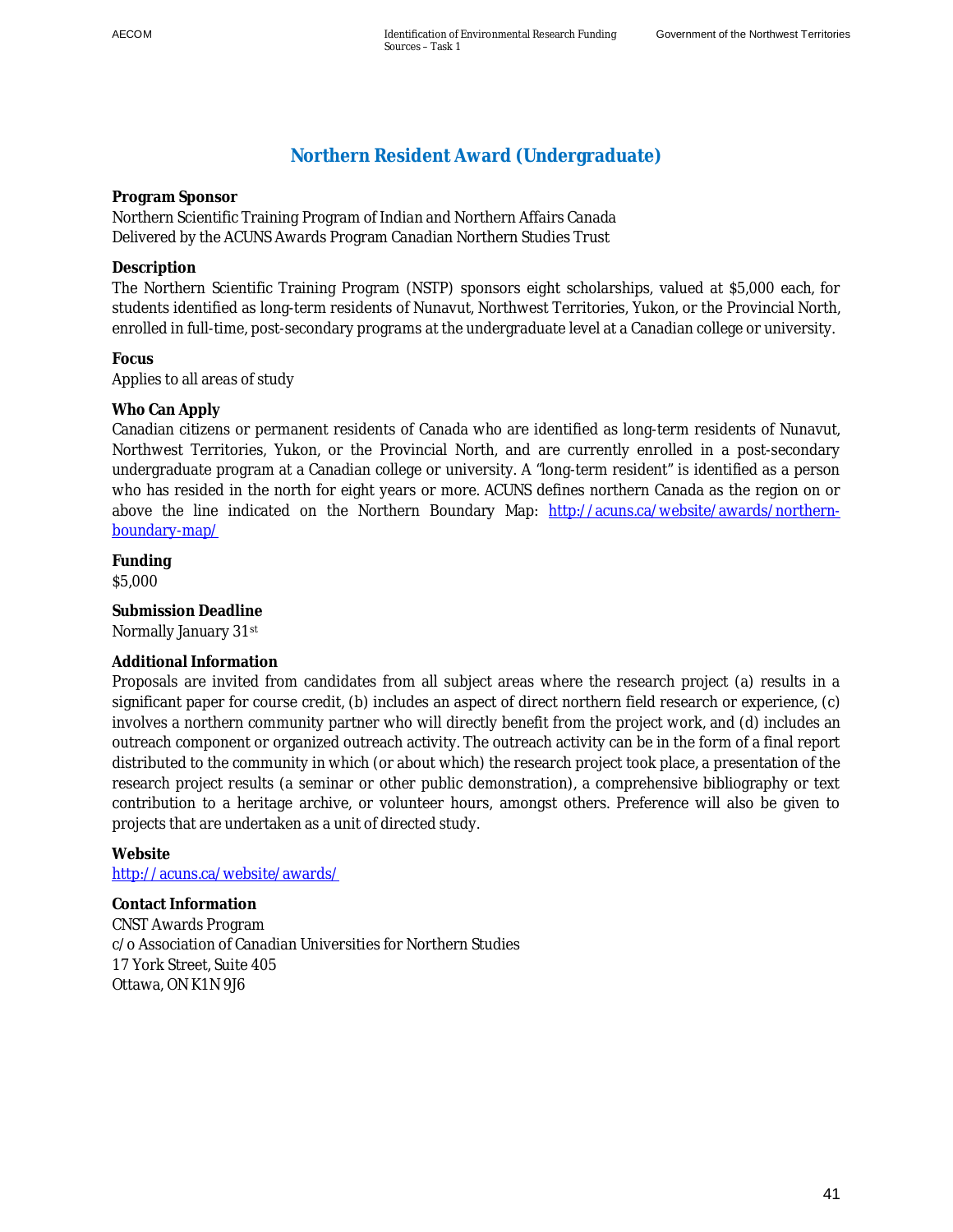# **Northern Contaminants Program (NCP)**

**Program Sponsor**  Indian and Northern Affairs Canada (INAC)

**Description** 

The Northern Contaminants Program (NCP) was established in 1991 in response to concerns about human exposure to elevated levels of contaminants in wildlife species that are important to the traditional diets of northern Aboriginal peoples. Early studies found a wide variety of substances, many of which had no Arctic or Canadian sources, but which were, nevertheless, reaching unexpectedly high levels in the Arctic ecosystem.

**Focus** 

The NCP allocates funds for research and related activities in four main areas:

- Human Health Research
- Environmental Monitoring and Research
- Education and Communications
- National/Regional coordination and Aboriginal Partnerships

**Who Can Apply** 

Researchers with a focus on one of the four focus areas listed above.

**Funding**  Total of \$4.8 million each year

**Submission Deadline**  Normally January

**Additional Information**  The geographic focus of the NCP is the Yukon, Northwest Territories and Nunavut.

**Website** 

<http://www.ainc-inac.gc.ca/nth/ct/ncp/index-eng.asp>

**Contact Information**  Jason Stow (418) 614-2374 [Jason.stow@ainc-inac.gc.ca](mailto:Jason.stow@ainc-inac.gc.ca)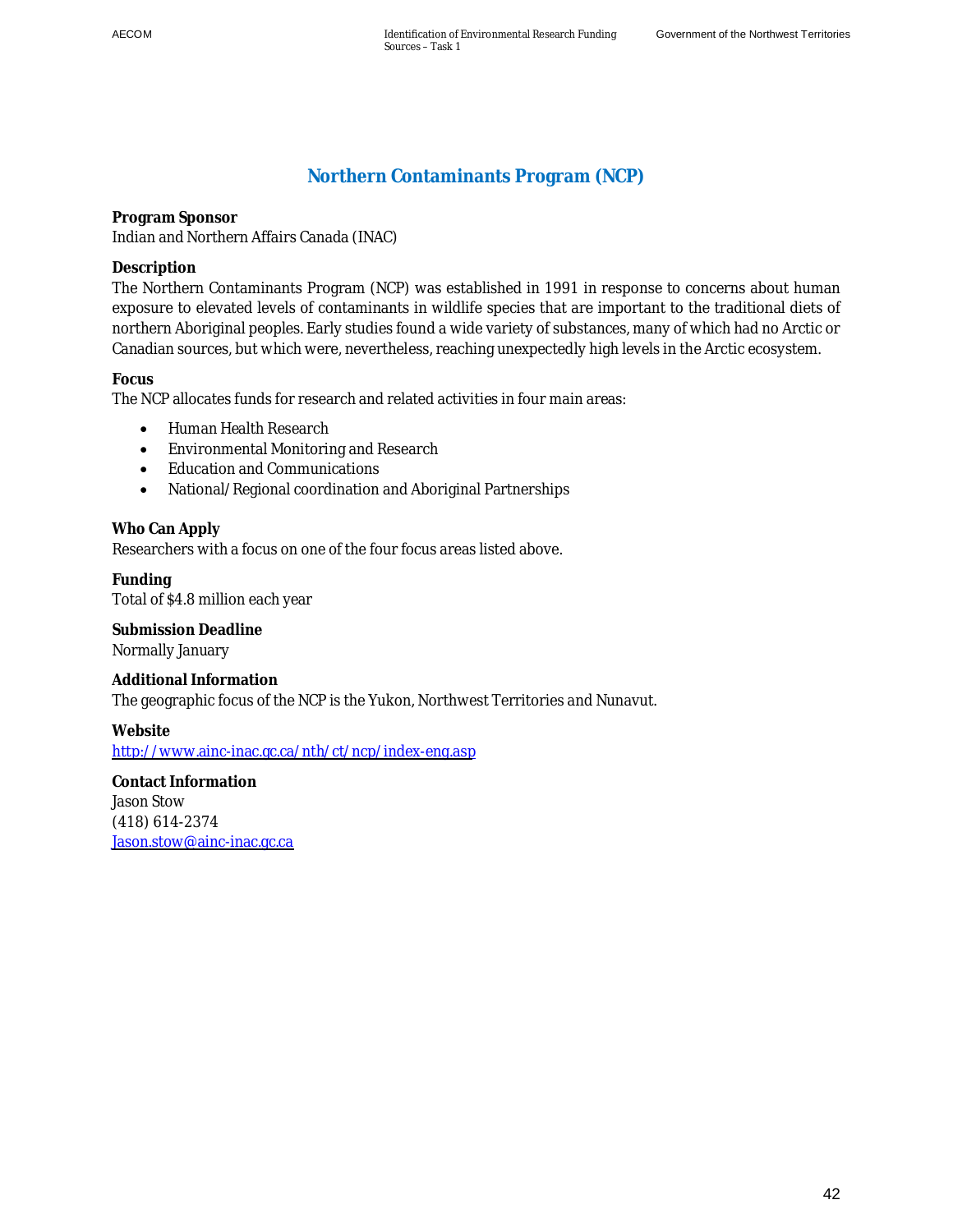# **Northern Scientific Training Grants Program**

**Program Sponsor**  Indian and Northern Affairs Canada (INAC)

### **Description**

The Northern Scientific Training Program (NSTP) is managed by INAC as part of its mandate to foster science and technology in the Canadian North. The Program's aim is to promote interest in northern studies, and provide opportunities for advanced and graduate students to obtain experience and professional training in the North. NSTP funds are restricted. They are a supplement meant to offset the additional costs of northern research (e.g., transportation and living costs). The NSTP is not intended to be a source of primary support for students pursuing northern research.

### **Focus**

Northern topics from all disciplines and in multi-disciplinary fields.

**Who Can Apply** 

- You must be enrolled in a degree Program at a Canadian university.
- Funds are available in support of graduate students. However, senior undergraduate students entering their final year and intending to undertake an honours thesis based on northern fieldwork or research which will be continued in subsequent graduate studies are also eligible.
- Students supported by training funds must be Canadian citizens or permanent residents.
- Summer and winter projects are eligible.

Post-doctoral studies are not supported

**Funding**  \$2,500 to \$4,000

### **Submission Deadline**

Deadlines are set within each university by their respective Northern Studies Committee. The deadline for Northern Studies Committees to submit is December 1st each year.

### **Additional Information**

Applications for NSTP funds must be made by the Chairperson of a Northern Studies Committee at a Canadian university. The Committee must be officially recognized by the President of the university. Applications from individuals are not accepted. If a student's university does not have a recognized Northern Studies Committee, the candidate may apply through a participating university.

**Website**  http://www.ainc-inac.gc.ca/nth/st/nstp/index-eng.asp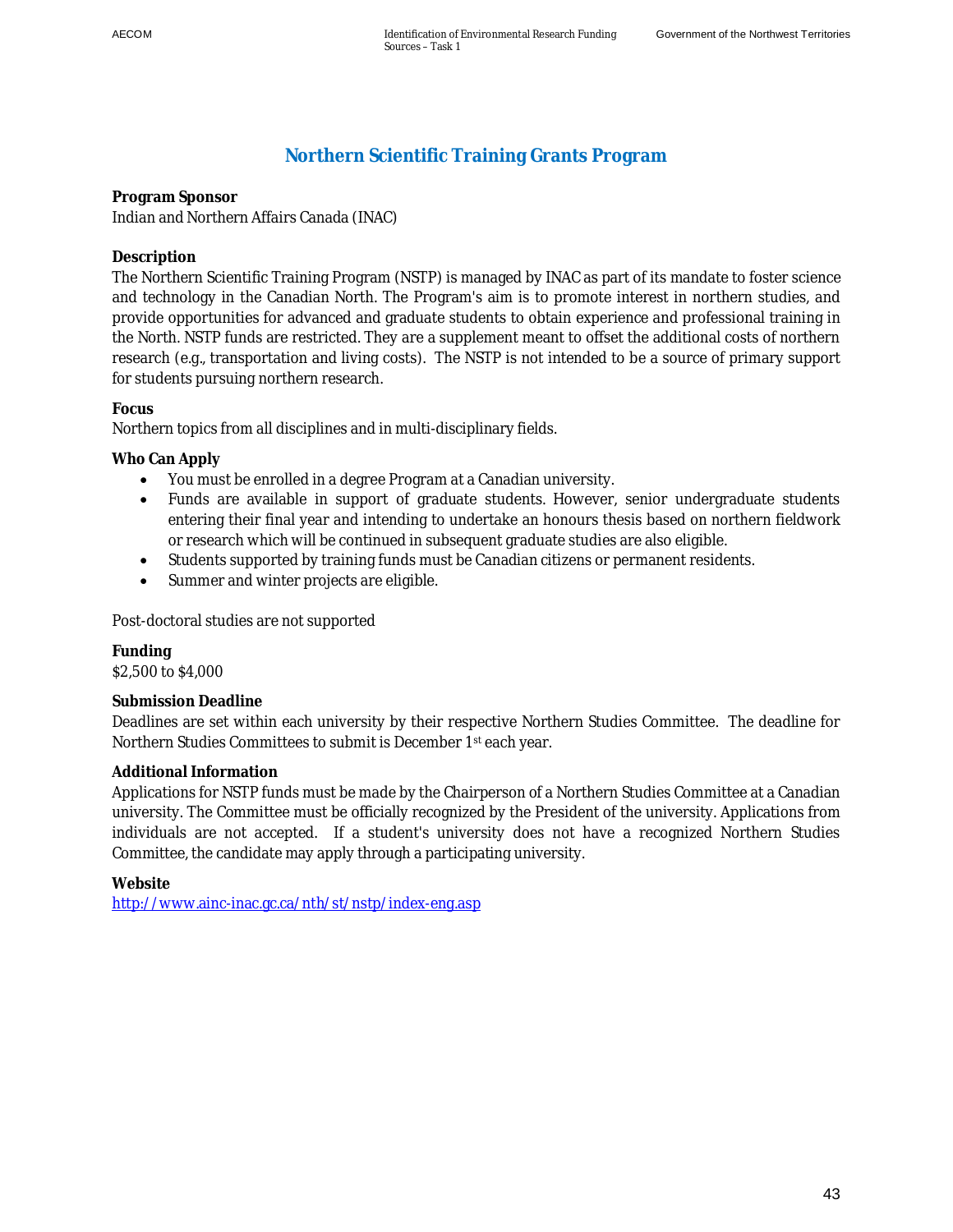**Contact Information Secretary** Northern Scientific Training Program Committee Northern Science and Contaminants Research Directorate Indian Affairs and Northern Development 360 Albert, Suite 1023 Ottawa, Ontario K1R 7X7

TEL:(613) 995-6965 FAX:(613) 995-7029 E-MAIL: PFSN-NSTP@ainc-inac.gc.ca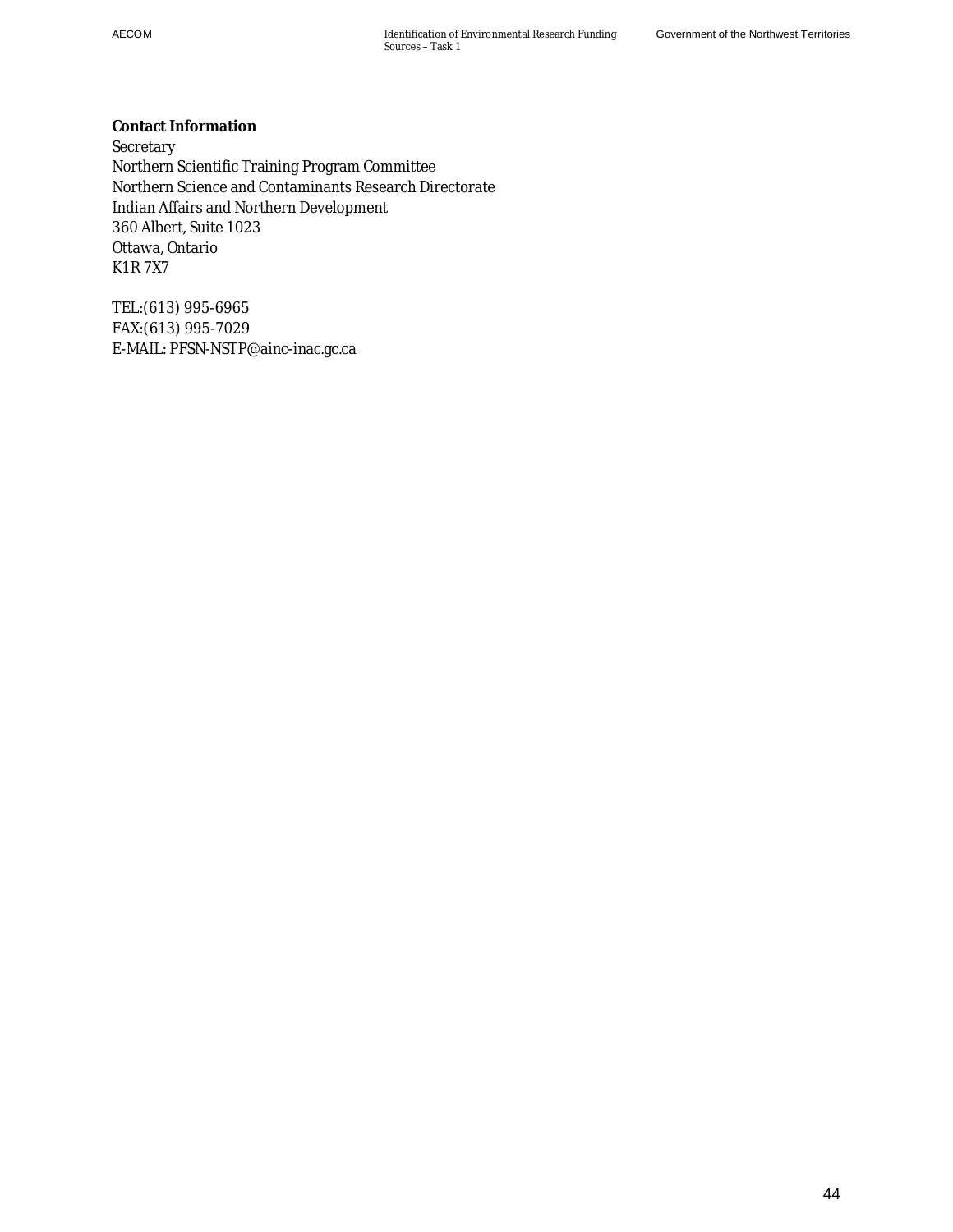## **The Northwest Territories Cumulative Impact Monitoring Program (NWT CIMP)**

## **Program Sponsor**

Indian and Northern Affairs Canada (INAC)

## **Description**

This program has been developed by the NWT CIMP Working Group, which is a partnership among NWT Aboriginal governments, the Government of Canada, and the Government of the Northwest Territories. It looks at how all uses of land and water, and deposits of waste, could affect the environment of the NWT (located in northern Canada) now and in the future. The program is based in land claims and legislation, and follows a community-based approach to monitoring the human and biophysical aspects of the environment.

## **Focus**

Projects with a focus on the following valued components identified by the CIMP working group:

- Caribou
- Land Mammals
- Marine Life
- Birds (land and marine)
- Water and Sediment Quality
- Water Quantity
- Air Quality
- Snow, Ground Ice, Permafrost
- Fish Habitat, Population, Harvest
- Fish Quality
- Vegetation
- Climate and Climate Change
- Human Health and Community Wellness
- $\bullet$  Moose

## **Who Can Apply**

The following types of recipients will be eligible for funding:

- Groups, organizations and communities within settled and unsettled claim areas of the NWT
- Federal and Territorial Government departments and agencies
- Academia
- Non-Governmental Organizations
- Private Sector Companies (including Industry)
- Companies must demonstrate a formed partnership with a local community or group before applying for funding

Preference will be given to collaborative projects that can demonstrate the involvement of key partners and their respective roles, and projects that are designed using the CIMP Pathways Approach.

**Funding**  Up to \$60,000 (for projects in 2010/2011)

**Submission Deadline**  Normally March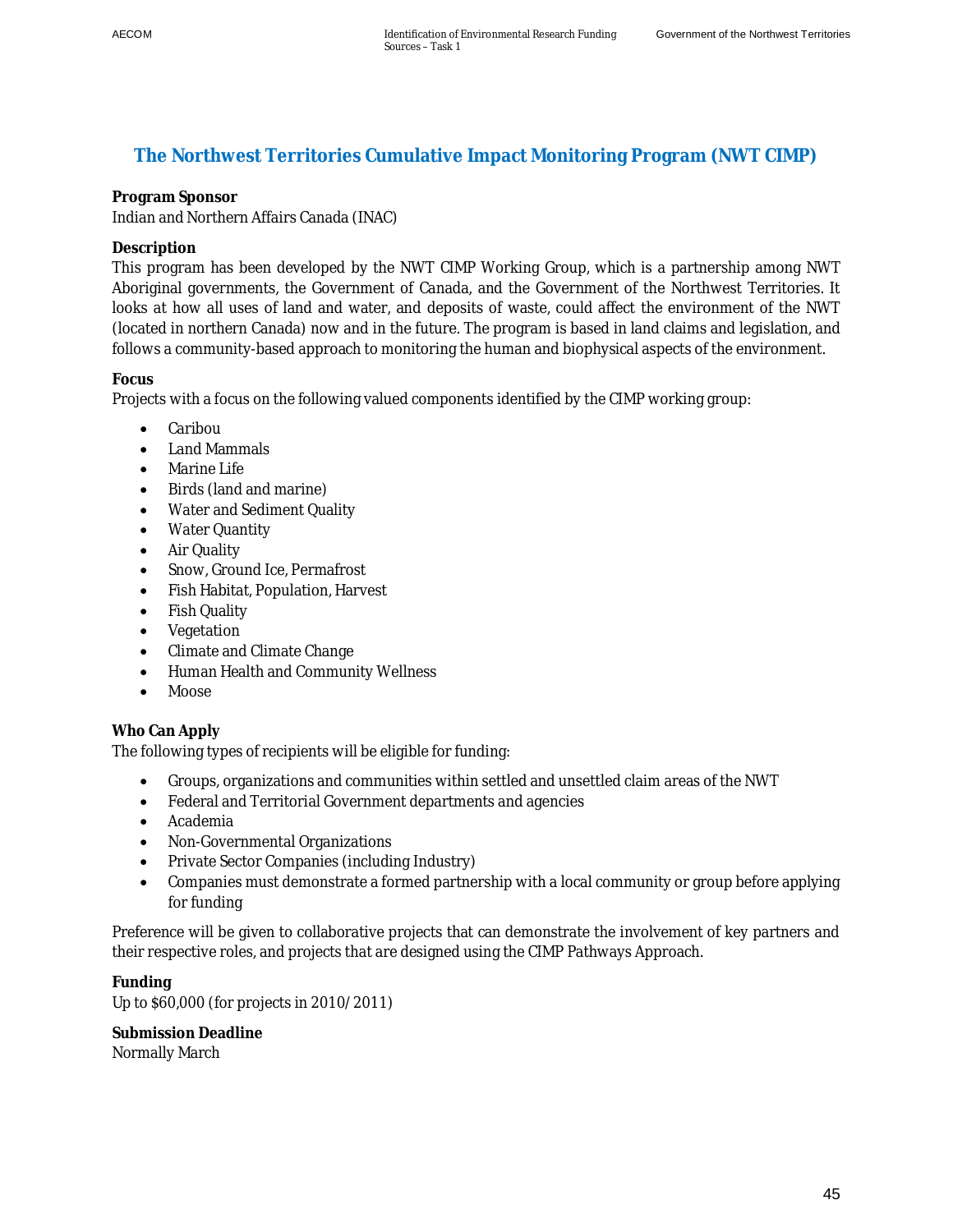### **Additional Information**

Projects must occur in the Northwest Territories, support at least one of the key activities of CIMP, and fall under one of two categories, monitoring and research or environmental training or capacity building. Activities of the NWT CIMP are to:

- Facilitate cooperation between environmental monitoring programs
- Collect, analyze and synthesize environmental information and data
- Promote scientific research and Traditional Knowledge to deepen our understanding of cumulative impacts
- Report and communicate to decision makers for effective environmental stewardship in the North

Proposals must address environmental monitoring, research and/or community capacity building initiatives and occur in the NWT or they will not be considered.

**Website** 

http://www.nwtcimp.ca/index.asp

**Contact Information**  Claire Marchildon NWT CIMP Coordinator INAC Environment & Conservation P.O. Box 1500 Yellowknife, NT X1A 2R3 Phone: (867) 669-2894 Fax: (867) 669-2701 Email: claire.marchildon@inac-ainc.gc.ca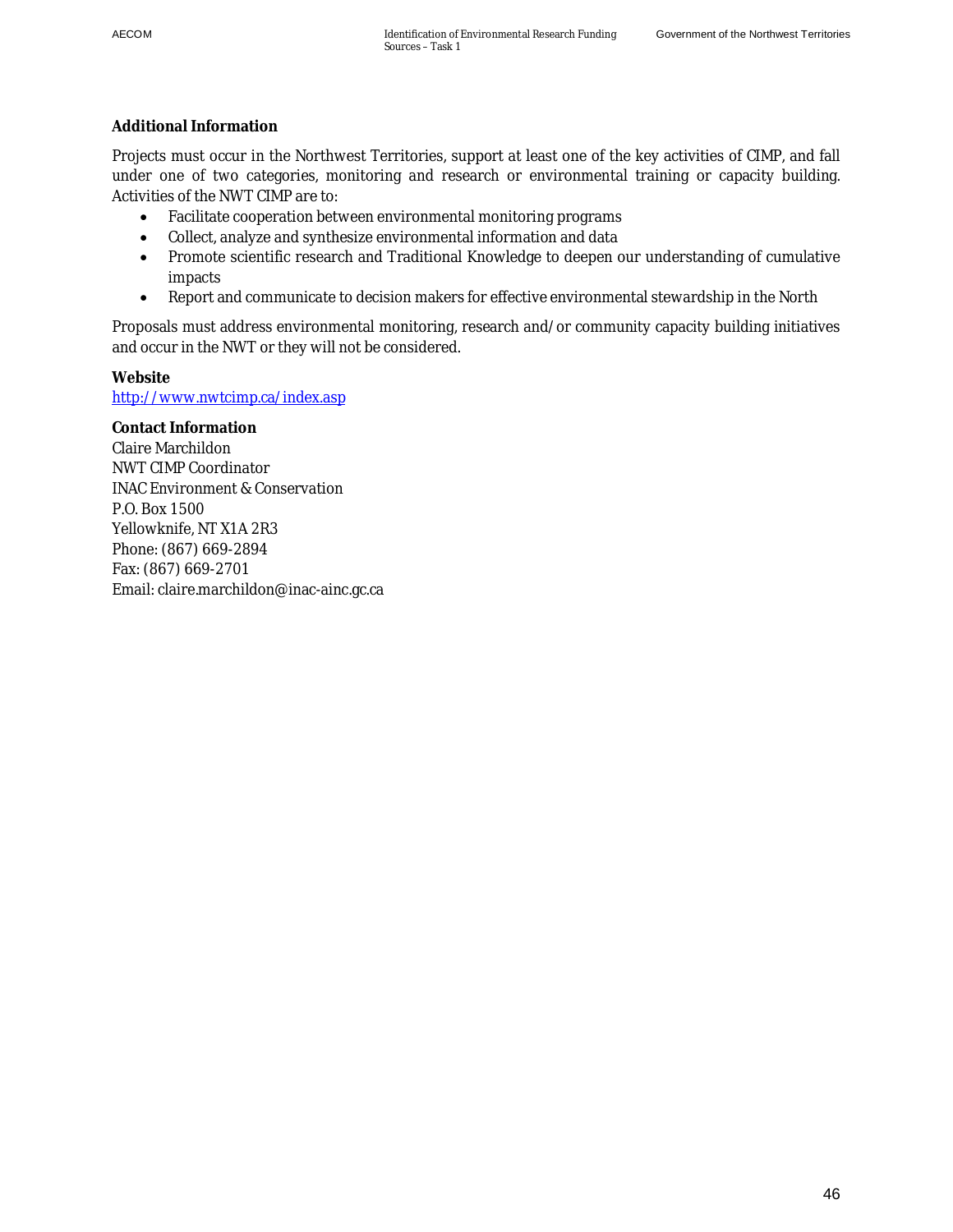## **Nunavut Wildlife Management Board (NWMB) Studies Fund**

**Program Sponsor** 

Nunavut Wildlife Management Board

## **Description**

The Nunavut Wildlife Management Board plays an important role in directing and sponsoring wildlife research in Nunavut. The NWMB Studies Fund is directed towards research projects by Inuit and nongovernmental organizations.

## **Focus**

The following subject areas are a primary focus for the NWMB:

- Population delineation or the distribution of the population within Nunavut and elsewhere in Canada and other countries. This information is required to determine population size and harvest levels.
- Population size;
- Recent and historical changes in population distribution and abundance;
- Annual Production: includes information of birth rate, death rate, and the factors
- which affect production;
- **Effects of different management strategies (eg. Hunting seasons, sex selection);**
- Management implications of different hunting and fishing methods (eg. Gill net mesh size, use of dog teams in bear hunts)
- Traditional management practices;

Projects on other topics will also be considered if they are relevant to current wildlife management priorities of local priorities.

### **Who Can Apply**

The following types of organizations and individuals are eligible for funding from the NWMB Research Funds:

- Inuit organizations, including Hunters and Trappers Organizations, Regional Wildlife Organizations, Regional Inuit Associations and others;
- Non-governmental organizations, including educational institutions and private companies;
- Residents of Nunavut.

Government departments are not eligible for funding from this source.

### **Funding**

Up to \$30,000 will be available for individual projects in a single year. Projects may be funded for more than one year, however organizations must apply for funding each year.

**Submission Deadline**  November 30th each year

**Additional Information** 

**Website**  [http://nwmb.com/english/funding/studies\\_fund.php](http://nwmb.com/english/funding/studies_fund.php)

**Contact Information** 

Nunavut Wildlife Management Board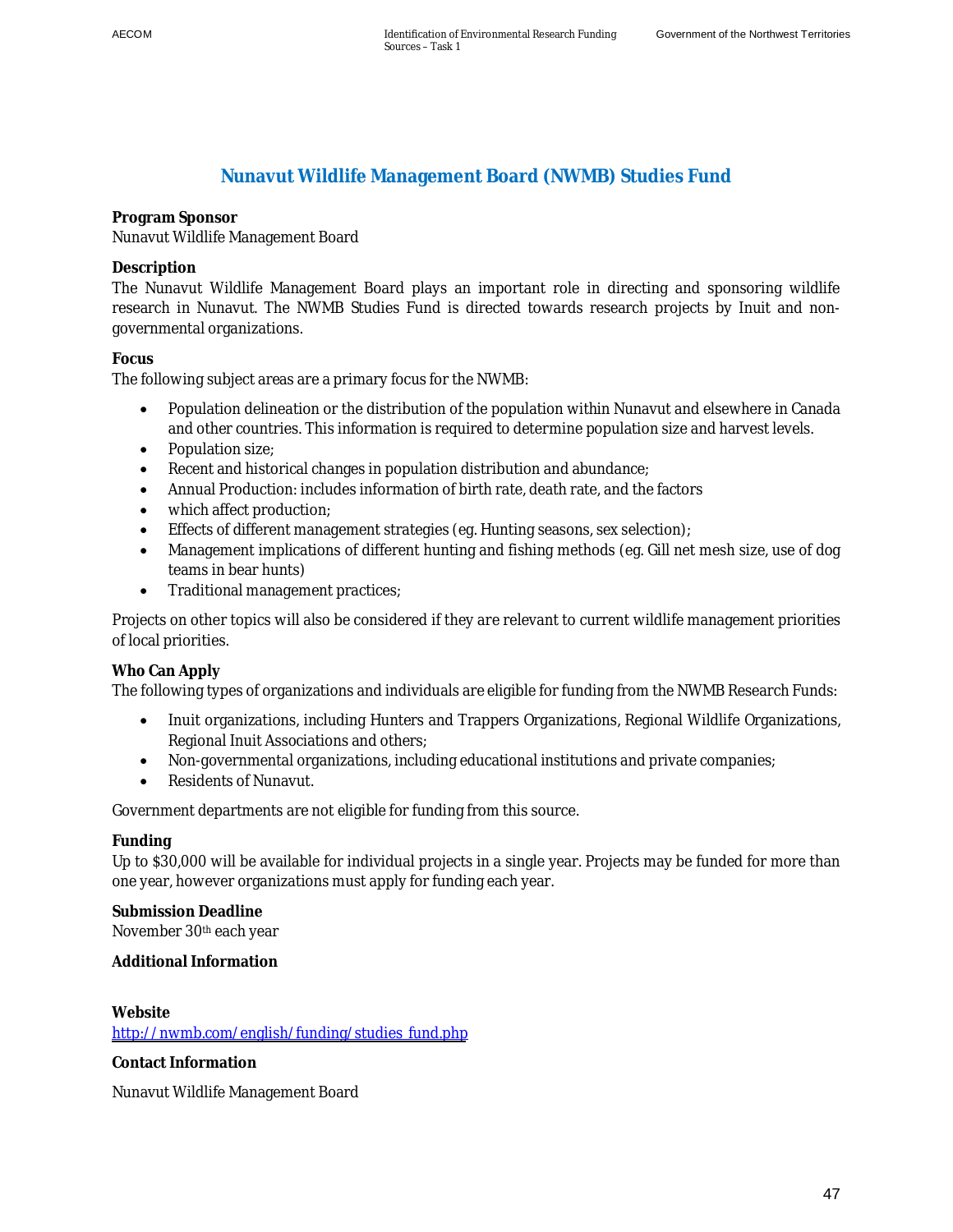AECOM Identification of Environmental Research Funding Sources – Task 1

P.O. Box 1379 Lot 924 Parnaivik Building Iqaluit, Nunavut X0A 0H0 Phone: (867) 975-7300 Fax: (867) 975-7320 Email: [mwheatley@nwmb.com](mailto:mwheatley@nwmb.com)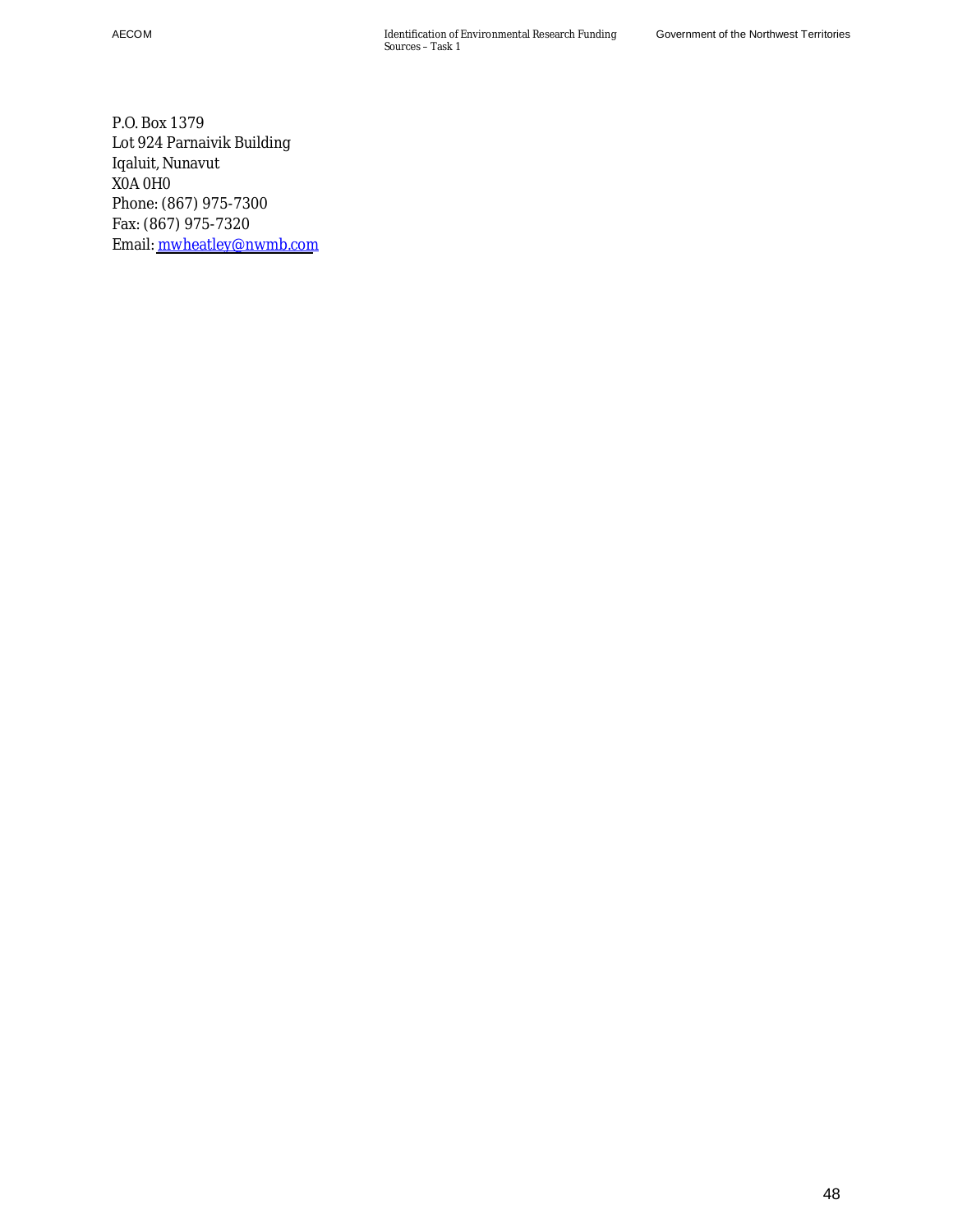## **Nunavut Wildlife Research Trust**

**Program Sponsor**  The Nunavut Wildlife Management Board (NWMB)

**Description** 

The Nunavut Wildlife Research Trust (NWRT) (through the NWMB) provides funding for government departments to carry out wildlife research in Nunavut. The overall objective of the NWRT is to "provide funds for the purpose of conducting wildlife research in order to help establish an effective system of wildlife management in Nunavut". The NWRT provides an annual allocation which is administered by the NWMB to address wildlife management priorities as identified by the NWMB.

**Focus**  Wildlife research

**Who Can Apply** 

Only Canadian Federal or Territorial government departments are eligible for funding by the NWRT. Most often these will be the Department of Sustainable Development (Government of Nunavut), the Canadian Wildlife Service and the Department of Fisheries and Oceans, however funding is not limited to these Departments.

**Funding**  Varies, projects in excess of \$75,000 will not normally be considered

**Submission Deadline**  Normally January 31st each year

**Additional Information** 

Individual projects may be funded for up to three years. Proposals for multiyear funding must clearly explain why the project design requires the amount of time requested. In order to qualify for multi -year funding, a project must meet minimum criteria in each of the four areas of evaluation: Research Priority; Research Quality; Funding and Training; and Consultation and Reporting.

Wildlife management issues of concern are presented at a workshop each year by each of the attending organizations. Based on the issues of concern raised the Board will adopt a set of wildlife management priorities for each Region. The NWMB may also add priorities that the Board deems important on its own initiative. The Board will then review the lists and identify immediate tasks/requirements and the agency(ies) that will be approached to undertake the tasks. Priority for research funding from the NWRT or from the NWMB Study Fund will go to projects addressing priority issues and especially those identified as immediate requirements by the Board.

**Website**  [http://www.nwmb.com/english/funding/wildlife\\_trust.php](http://www.nwmb.com/english/funding/wildlife_trust.php)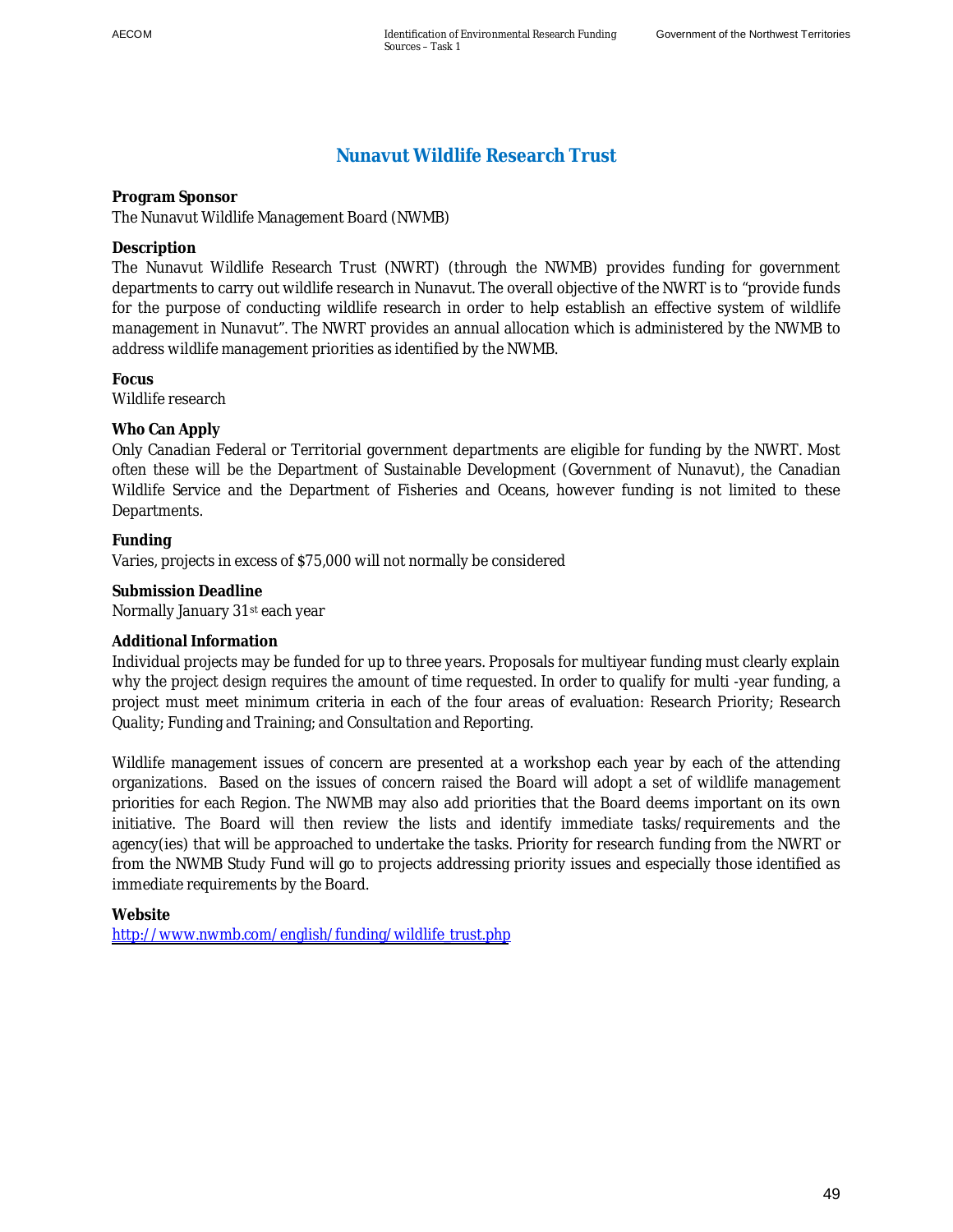**Contact Information**  Nunavut Wildlife Management Board P.O. Box 1379 Lot 924 Parnaivik Building Iqaluit, Nunavut X0A 0H0 Phone: (867) 975-7300 Fax: (867) 975-7320 Email: mwheatley@nwmb.com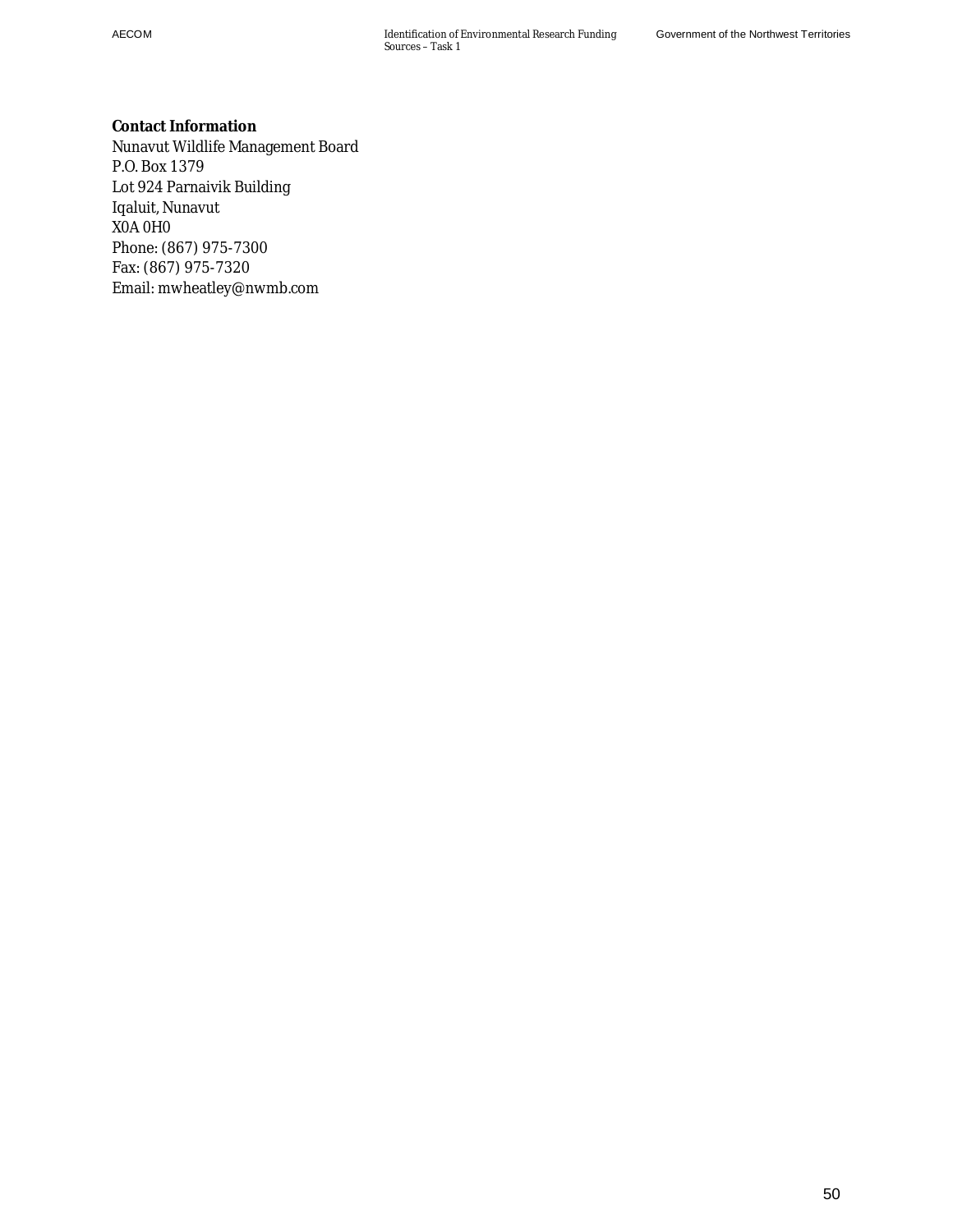## **Orville Erickson Memorial Scholarship Fund**

**Program Sponsor**  The Canadian Wildlife Federation

**Description** 

The fund is administered by the Canadian Wildlife Foundation and is financed entirely by private-sector donations in memory of Orville Erickson, a prominent Canadian conservationist and past CWF president.

**Focus** 

Post-secondary studies in the field of conservation

**Who Can Apply** 

All applicants must be competent, full-time students registered in a recognized Canadian educational institute and be citizens of Canada, or landed immigrants, with the intent of working in Canada. All applicants must be in need of financial assistance to pursue their course of study.

**Funding** 

Varies each year as only the interest of the fund is disbursed

**Submission Deadline**  May 25<sup>th</sup> each year

**Additional Information** 

Applications for scholarship must be made on the Orville Erickson Memorial Scholarship Fund form. Any additional information must be limited to one page. Graduate students must include a plan of study or research (limited to 1 page).

**Website** 

<http://www.cwf-fcf.org/en/action/funding-awards/scholarships/>

**Contact Information**  Cathy Hurd Funding Program Officer Canadian Wildlife Foundation 350 Michael Cowpland Drive Kanata, Ontario K2M 2W1 cathyh@cwf-fcf.org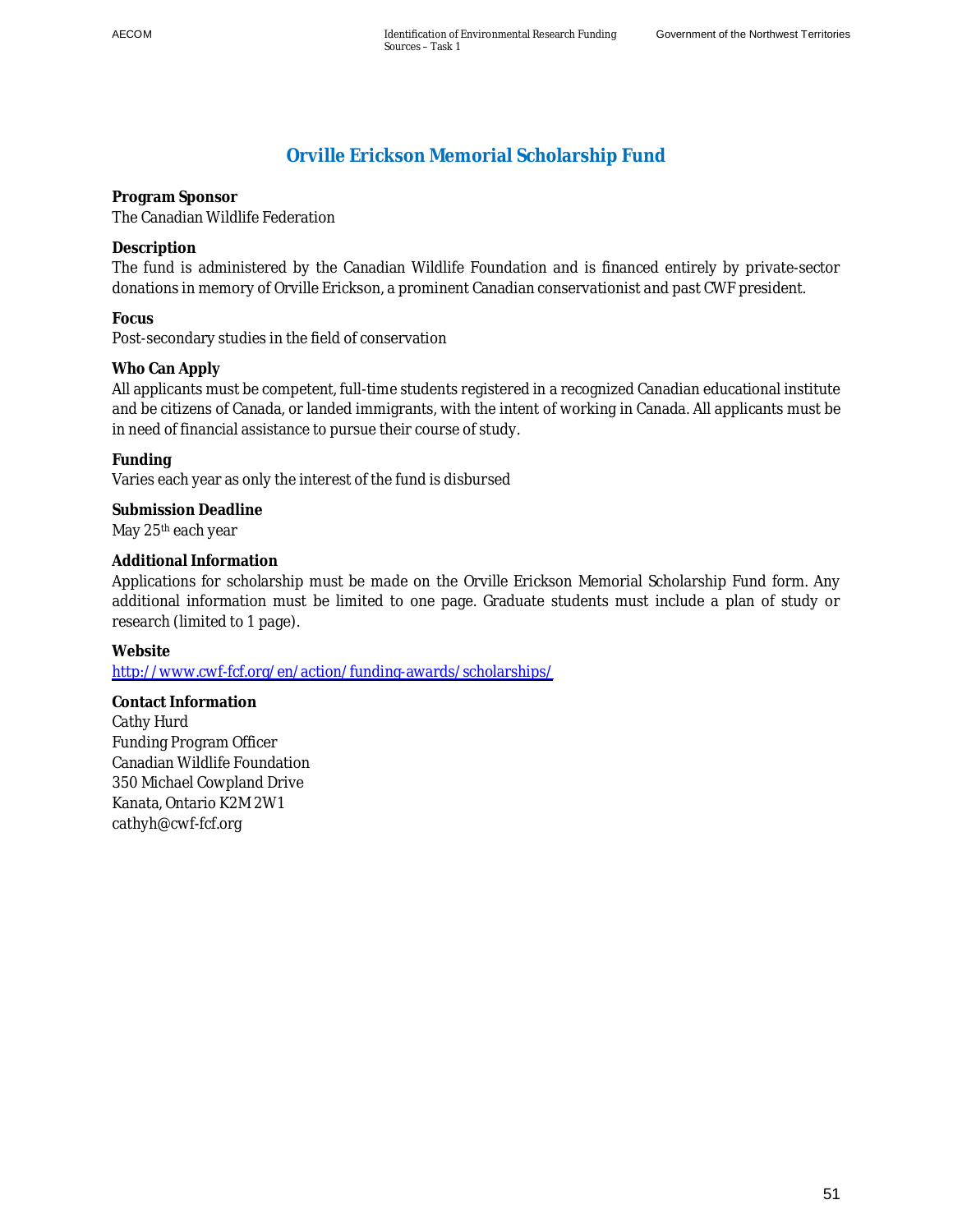# **Polar Continental Shelf Program**

**Program Sponsor**  Natural Resources Canada

#### **Description**

Polar Continental Shelf Program (PCSP) coordinates support for, and offers expert advice to Canadian government and university scientists and independent, private sector and non-Canadian researchers working in isolated areas throughout the Canadian Arctic. Support includes:

- transportation
- communications
- accommodation
- field equipment
- and related services

Researchers heading up to the High Arctic can count on the PCSP as a reliable and cost-effective source of equipment, supplies, support, and expert advice. Its base at Resolute Bay on Cornwallis Island in the eastern Arctic serves as a staging area for research conducted in virtually any location in the Arctic - on land or on the frozen sea ice - from the borders of Alaska and Greenland, up to the North Pole.

### **Focus**

--

Any arctic scientific research including archaeology, climatology, the geosciences, glaciology, space science and wildlife studies.

### **Who Can Apply**

Principal investigators planning to conduct fieldwork in the Arctic are invited to apply for logistics support by submitting a Polar Shelf Logistics Request Form. Depending on when and where you are conducting your operations, support requests may include airplane or helicopter use, fuel caching, accommodation for your field party, and/or loan of field or communication equipment.

**Funding**  Logistical support averaged \$30,000 a project in 2010

**Submission Deadline**  Normally November

**Additional Information** 

**Website**  http://polar.nrcan.gc.ca/index\_e.php

**Contact Information**  615 Booth Street, Room 487 Ottawa, ON K1A 0E9 Email: [pcsp@nrcan.gc.ca](mailto:pcsp@nrcan.gc.ca)  Tel.: 613-947-1650 Fax.: 613-947-1611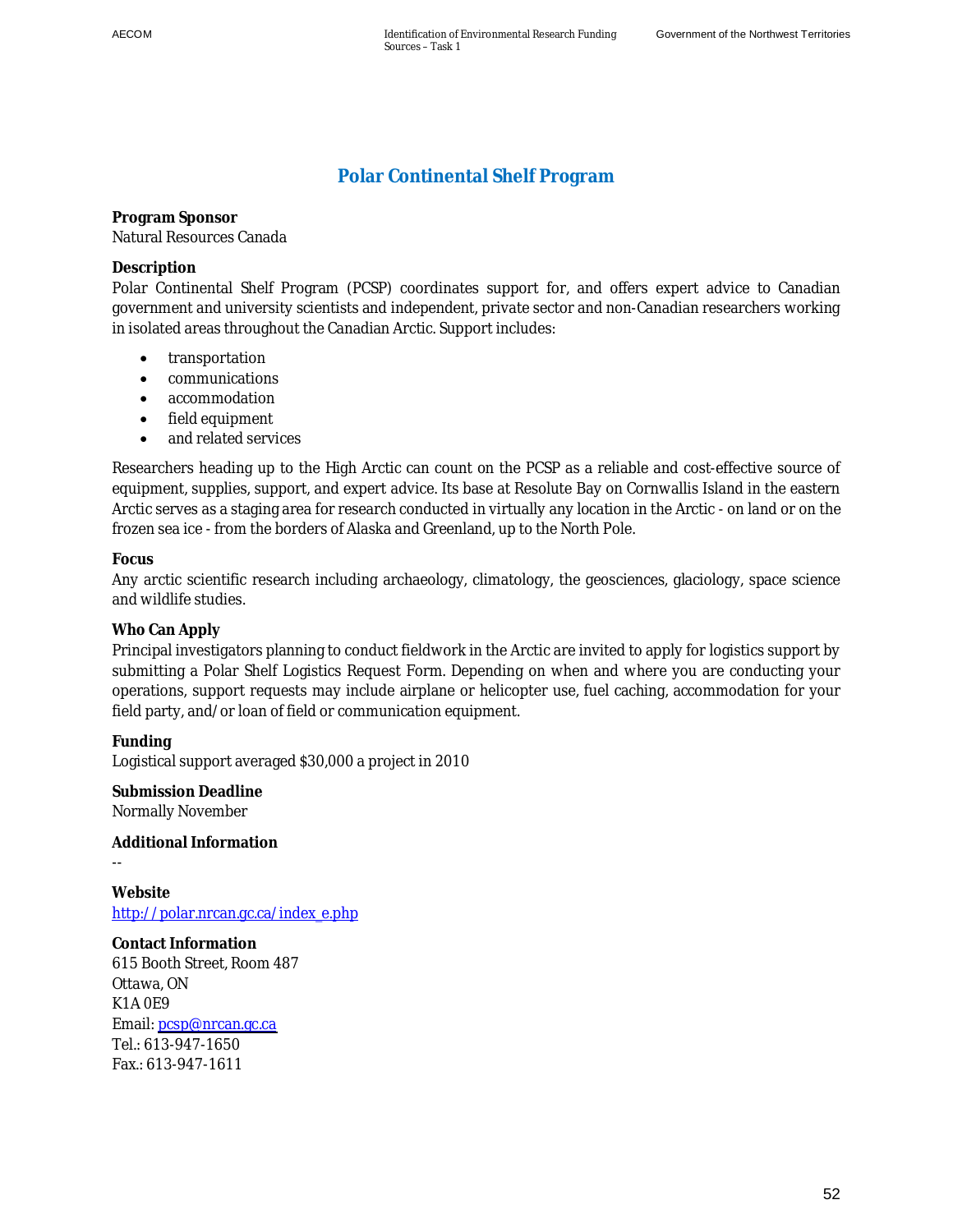## **Research Support Opportunity in Arctic Environmental Studies**

### **Program Sponsor**

## The Meteorological Service of Canada

Delivered by ACUNS Awards Program Canadian Northern Studies Trust

### **Description**

This unique opportunity consists of logistical support for up to 365 days, within a pre-determined three year period beginning in 2011, for research undertaken at Eureka on Ellesmere Island, a Canadian High Arctic Weather Station (HAWS).

## **Focus**

Research undertaken at Eureka on Ellesmere Island.

## **Who Can Apply**

Canadian students or permanent residents in Canada, engaged in graduate programs at Canadian universities, in any appropriate environmental discipline in the physical and/or biological sciences, may apply. Preference will be given to master's students and doctoral students at an early stage in their programs. Preference will also be given to proposals for which the HAWS location on Ellesmere Island is demonstrably advantageous. Research support opportunities are not confined to students engaged in weather-related studies.

## **Funding**

Recipients will receive full accommodation and other benefits at the Eureka station for up to 365 days within a predetermined three-year period. A certain amount of technical and other support will be available at the station for such things as instrument setup and maintenance, monitoring, data transmission, etc. Transportation to and from the site will be available on a space available basis on air charters from Resolute Bay, NU.

**Submission Deadline**  Normally January

## **Additional Information**

Recipients will be required to enlist as volunteer members of the HAWS support staff. They will be responsible to the Officer-in-Charge for light station duties, up to 4 hours per day, 5 days per week during stays at the station. The Meteorological Service of Canada (MSC) shall not be held specifically culpable or liable for any properties of the recipient in transit or on site, in any way.

Progress reports of the recipient's research must be submitted twice a year (on predetermined dates) and copies of all published papers and theses resulting from the work must be forwarded to the MSC for ultimate transmittal to the station concerned. All such publications should acknowledge the MSC Research Support Opportunity in Arctic Environmental Studies.

**Website**  http://acuns.ca/website/awards/

**Contact Information**  CNST Awards Program c/o Association of Canadian Universities for Northern Studies 17 York Street, Suite 405 Ottawa, ON K1N 9J6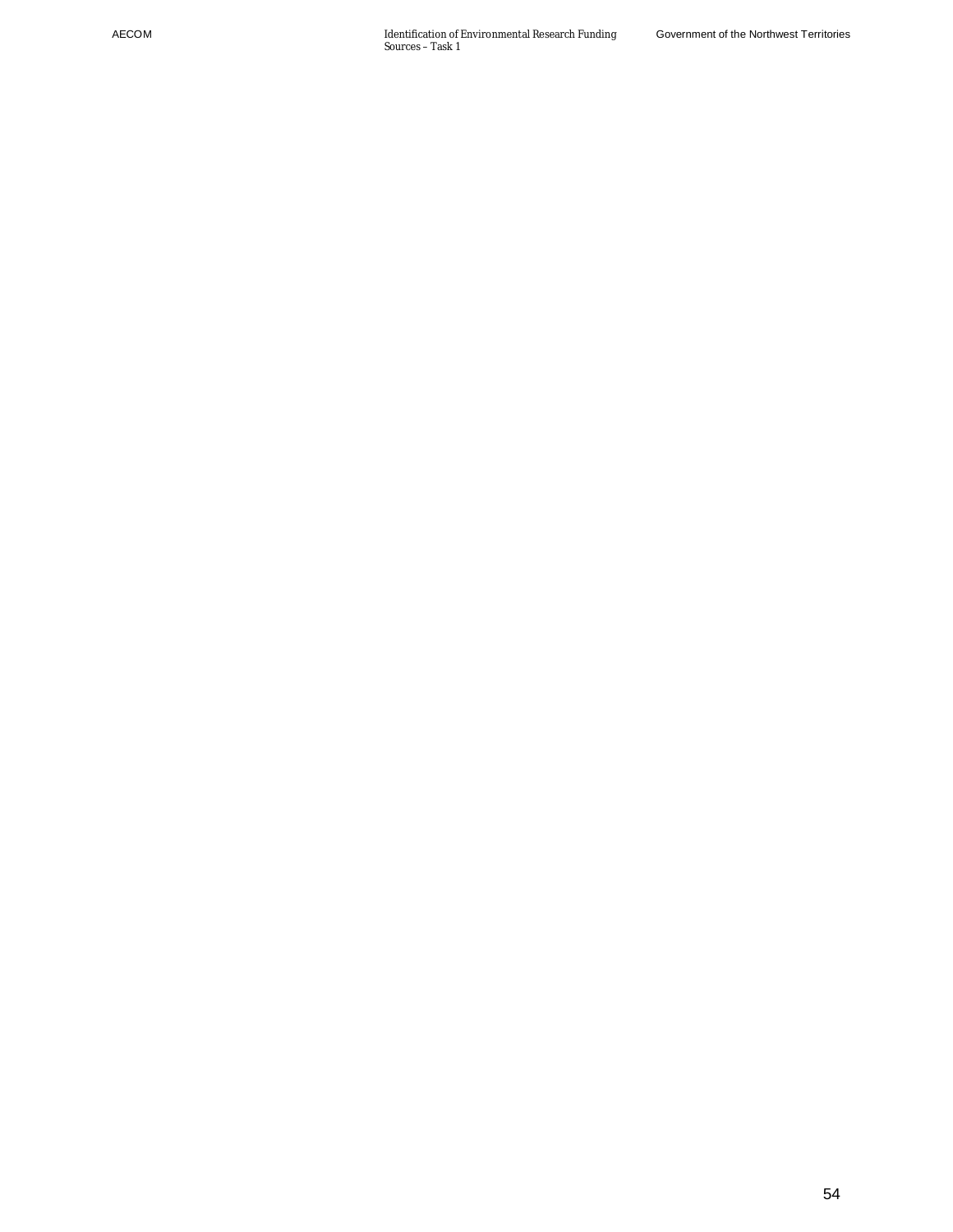## **Royal Bank of Canada Blue Water Project Leadership Grants**

**Program Sponsor**  Royal Bank of Canada (RBC)

**Description** 

The RBC Blue Water Project is an innovative, 10-year, global commitment to help protect the world's most precious natural resource: fresh water.

Focus

Programs that are dedicated to one of these areas:

1. Watershed protection

Programs and projects that focus on:

- Protection and restoration of sensitive natural areas
- Community-based watershed stewardship
- Sustainable water use and conservation, or
- Watershed awareness

2. Access to clean drinking water

Programs and projects that focus on making sure communities have access to clean, safe drinking water, when and where it is needed.

**Who Can Apply** 

Available to local, regional, national or trans-border organizations for projects in any of the countries in which RBC is located, including Canada, the United States, the Caribbean and the UK. Organizations must be a federally registered charity in Canada, have their 501C3 status with the United States or be considered a qualified donee under the Canadian Income Tax Act.

**Funding**  \$25,000 to \$500,000

**Submission Deadline**  Normally March

**Additional Information** 

**Website**  <http://bluewater.rbc.com/index.php>

**Contact Information**  Director, Corporate Donations RBC RBC Center 155 Wellington Street West 18th Floor Toronto, Ontario M5V 3K7 [donations@rbc.com](mailto:donations@rbc.com) Ph: 416-974-3113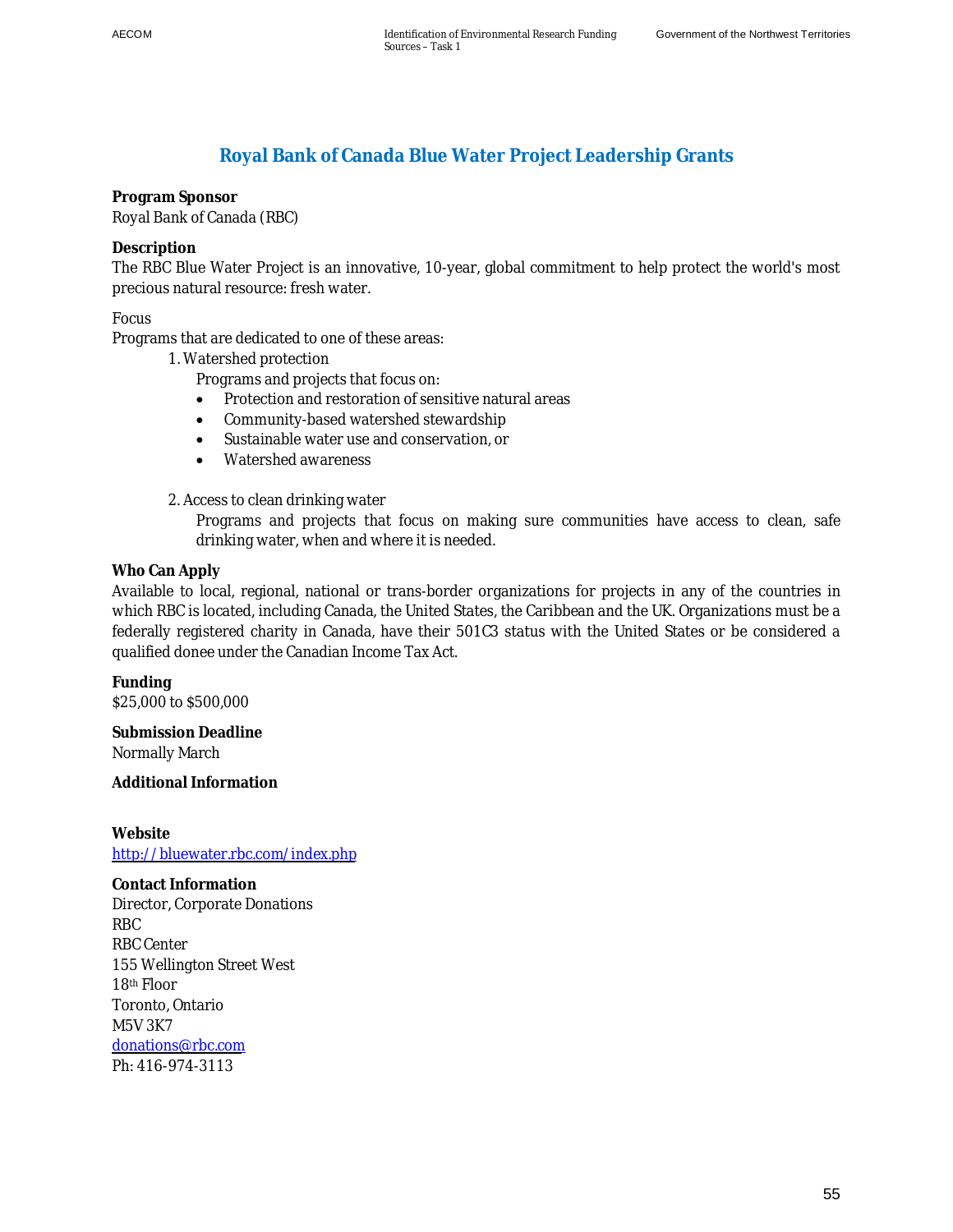## **Royal Bank of Canada Blue Water Project Community Action Grant**

**Program Sponsor**  Royal Bank of Canada (RBC)

**Description** 

The RBC Blue Water Project is an innovative, 10-year, global commitment to help protect the world's most precious natural resource: fresh water.

**Focus**  Watershed protection

**Who Can Apply** 

Groups and organizations applying for Blue Water Project grants must be federally registered charities in Canada, have 501C status in the United States or similar status in the Caribbean, or have other special tax status.

Examples of organizations that can apply include:

- $\bullet$  public schools (primary, junior or secondary)
- $\bullet$  service clubs
- local youth groups, like Boy Scouts, 4-H Clubs and Boys and Girls Clubs
- municipalities and townships (including community recreation centres)
- college or university student clubs or associations

**Funding**  \$1,000 to \$5,000

**Submission Deadline**  Applications are accepted all year long.

**Additional Information** 

We prefer to support community programs or projects that:

- are grassroots initiatives
- have the potential to improve water resources in the community or region
- help educate children, youth or others in the community about the importance of our watersheds

**Website**  <http://bluewater.rbc.com/index.php>

**Contact Information**  Director, Corporate Donations RBC RBC Center 155 Wellington Street West 18th Floor Toronto, Ontario M5V 3K7 [donations@rbc.com](mailto:donations@rbc.com) Ph: 416-974-3113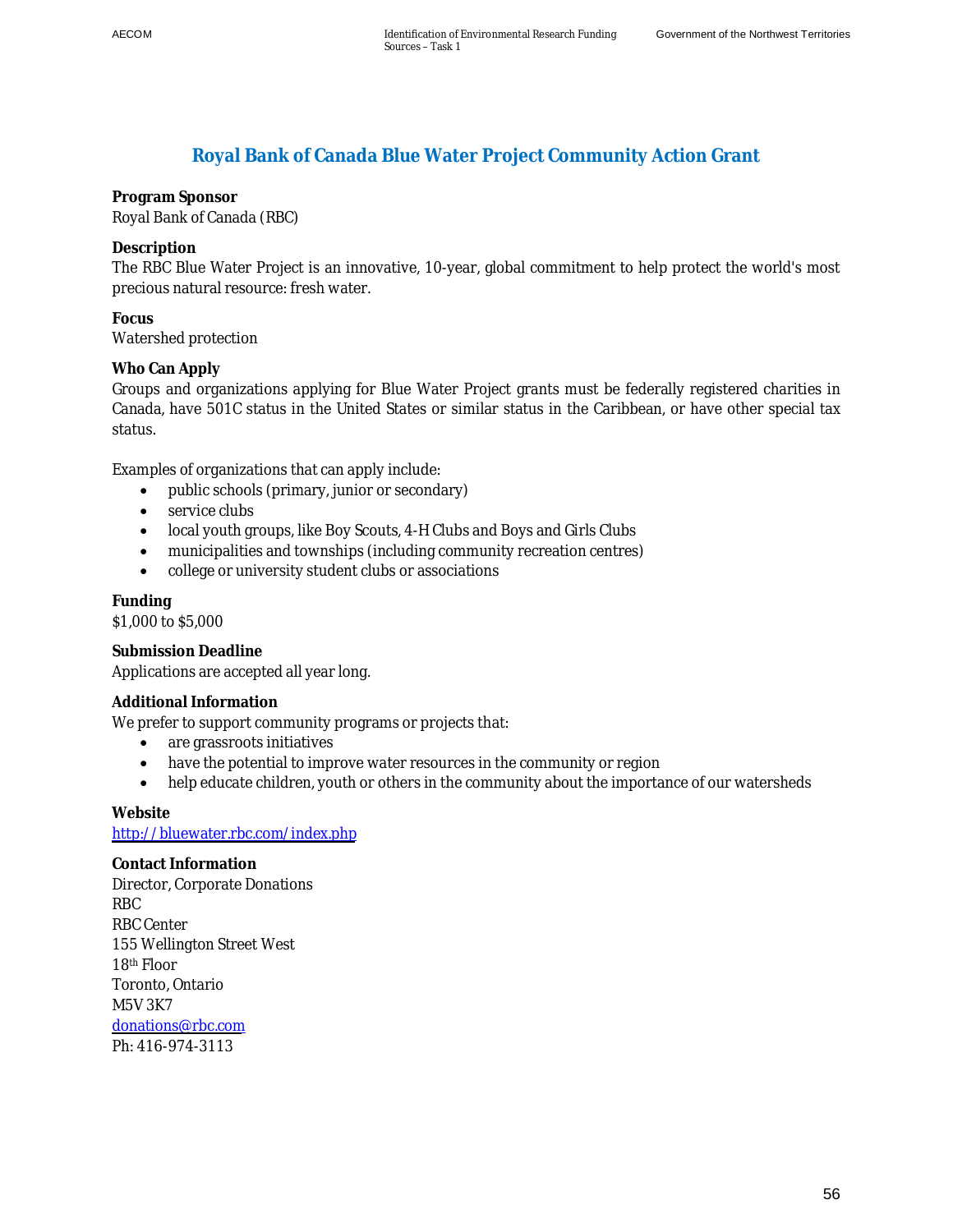# **The Royal Canadian Geographical Society Research Grants**

**Program Sponsor** 

The Royal Canadian Geographical Society

**Description** 

Designated funds for the purpose of making grants in support of research on geographical topics and in support of projects that further the mandate of the Society 'to make Canada better known to Canadians and to the world'.

**Focus** 

The Society has established the following priorities for funding:

- 1. Support of research undertaken by senior high school students and by undergraduate students in Canadian universities and colleges for projects that contribute to the completion of their academic programme. High school teachers are eligible for comparable field work projects that contribute to their curricula.
- 2. Support of outstanding research proposals submitted by independent researchers for projects where the Society's grant constitutes the majority of the overall budget.
- 3. Other extraordinary proposals of modest budget that will further the aims of the Society.

## **Who Can Apply**

Awards are restricted to projects that are undertaken in Canada, by Canadian residents and that address some element of the country's geography.

**Funding** 

Up to \$3,000 for individuals. Up to \$5,000 for groups (up to three people).

**Submission Deadline**  March 15<sup>th</sup> each year

**Additional Information** 

Proposals must identify the topic to be addressed, the methods to be used and the nature of the finished product.

**Website** 

http://www.rcgs.org/programs/research\_grants/research\_grants.asp

**Contact Information**  Suite 200, 1155 Lola Street Ottawa (Ontario) K1K 4C1 TEL.: (613) 745-4629 FAX: (613) 744-0947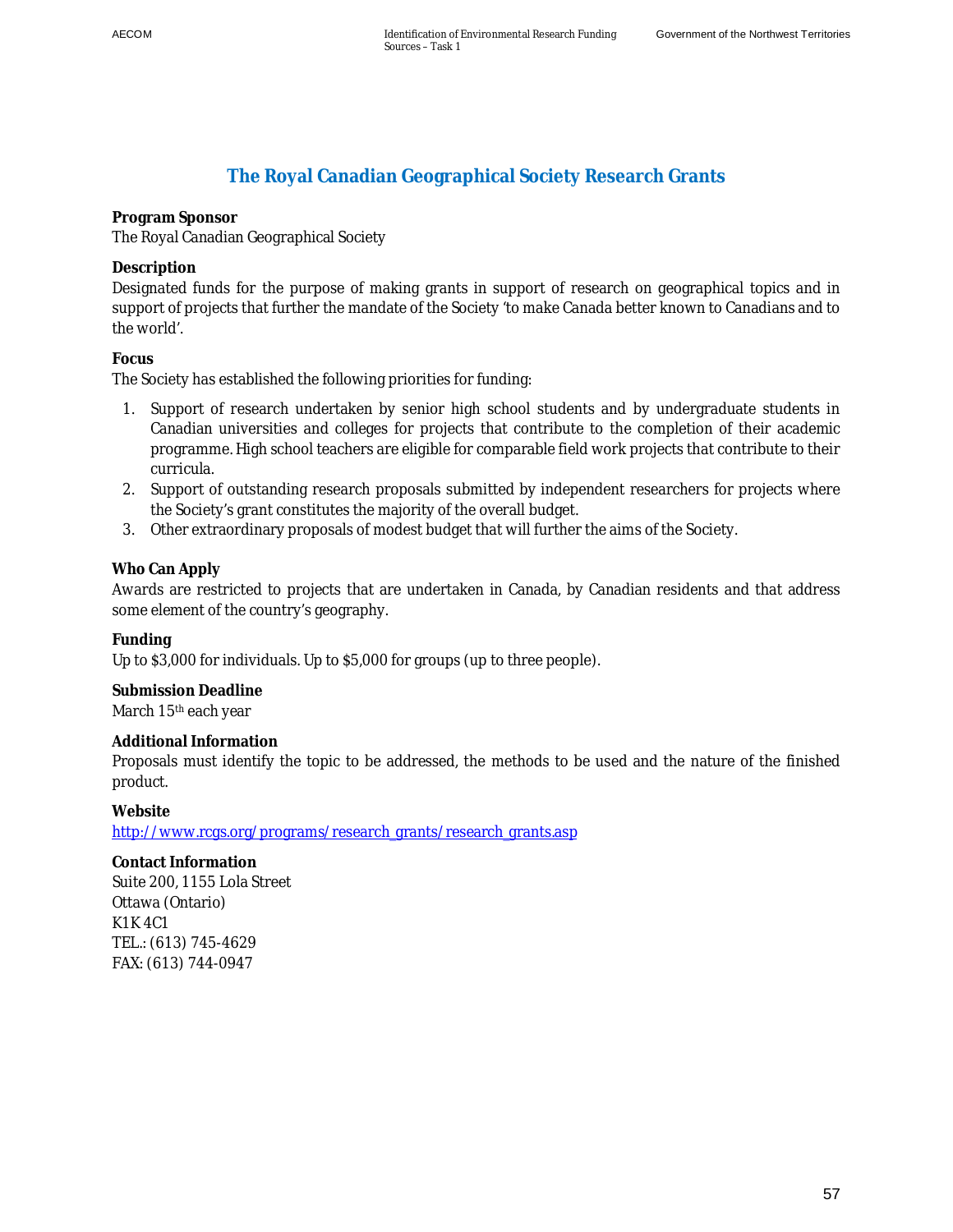## **The Royal Canadian Geographical Society Studentship in Northern Geography (Masters)**

**Program Sponsor**  The Royal Canadian Geographical Society

**Description** 

The RCGS Studentship in Northern Geography is awarded annually by The Royal Canadian Geographical Society. It is for students enrolled in a Masters program at a Canadian university.

**Focus** 

Research leading to a thesis on a subject relating to northern geography.

**Who Can Apply** 

Applications will be accepted from Canadian citizens and permanent residents of Canada. Students must be registered in a Masters program with a thesis requirement at a Canadian university, and must propose a research topic that addresses some substantive element of northern geography of Canada. Any Masters program that allows for such a focus is acceptable. The Studentship will normally be awarded to a student (full-time or part-time) whose course work will be completed by the May following the application deadline.

**Funding**  \$5,000

**Submission Deadline**  March 15<sup>th</sup> each year

**Additional Information**  No application form is provided. Applications MUST conform to the format posted on the website.

**Website** 

http://www.rcgs.org/programs/research\_grants/northern\_geography.asp

**Contact Information**  Coordinator of Society Programs Maxwell Studentship in Human Geography The Royal Canadian Geographical Society Suite 200, 1155 Lola Street Ottawa (Ontario) K1K 4C1 Phone: (613) 745-4629 Fax: (613)744-0947 E-mail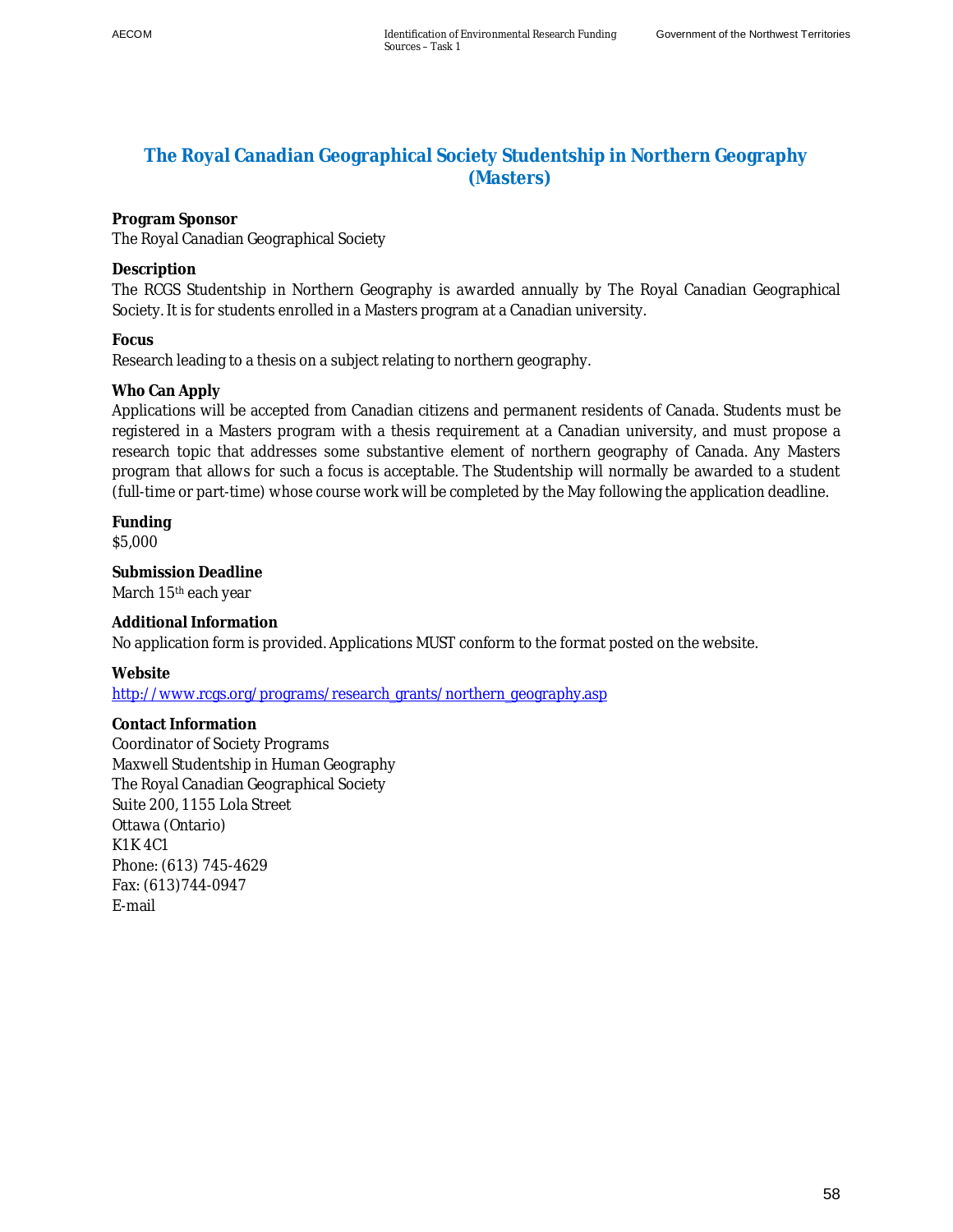## **Sahtu Renewable Resources Board Wildlife Research Funding Program**

**Program Sponsor**  Sahtu Renewable Resources Board

**Description** 

In accordance with the 1993 Sahtu Dene and Metis Comprehensive Land Claim Agreement, the Sahtu Renewable Resources Board (SRRB) has funds available to support research associated with management of renewable resources in the Sahtu Settlement Area (SSA).

```
Focus
```
Research on renewable resources found in the SSA

**Who Can Apply** 

Contact the office for more details. The Renewable Resource Councils participate in the majority of research projects conducted in or near their own community.

**Funding**  Limited

**Submission Deadline**  January 15th each year

### **Additional Information**

The SRRB has a process in place for identifying research priorities and potential researchers are encouraged to contact the office for more details. The SRRB is primarily concerned with management of wildlife, fisheries, forestry and other renewable resources of value to claimants and non-claimants in the SSA. Projects must deal with renewable resources in the SSA. Priority will be given to projects that have management value in the SSA and technical merit. Preference will also be given to those projects for which costs are shared with other agencies and to projects that directly involve beneficiaries from Sahtu communities.

Proponents must have begun the consultation process with the community Renewable Resources Councils in order to be considered for funding.

**Website**  http://www.srrb.nt.ca/research.htm

**Contact Information**  Main Office P.O. Box 134 Tulita, NT X0E 0K0 Phone: (867) 588-4040 Fax: (867) 588-3324

**Renewable Resources Councils** 

Colville Lake Behdzi Ahda' Renewable Resource Council - (867) 709-2200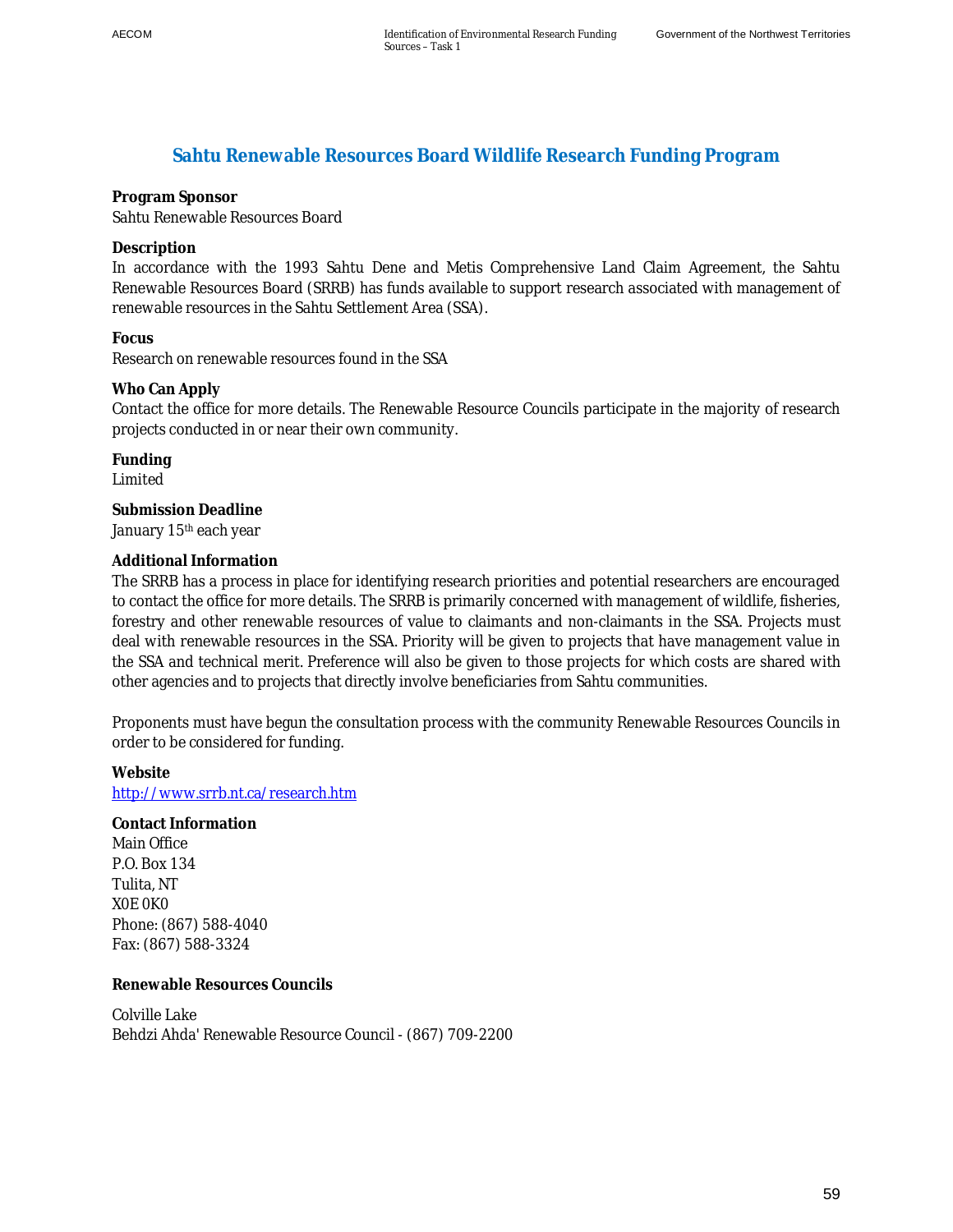Deline Renewable Resource Council - (867) 589-8100

Fort Good Hope Renewable Resource Council - (867) 598-2193

Norman Wells Renewable Resource Council - (867) 587-2455

Tulita Renewable Resource Council - (867) 588-4724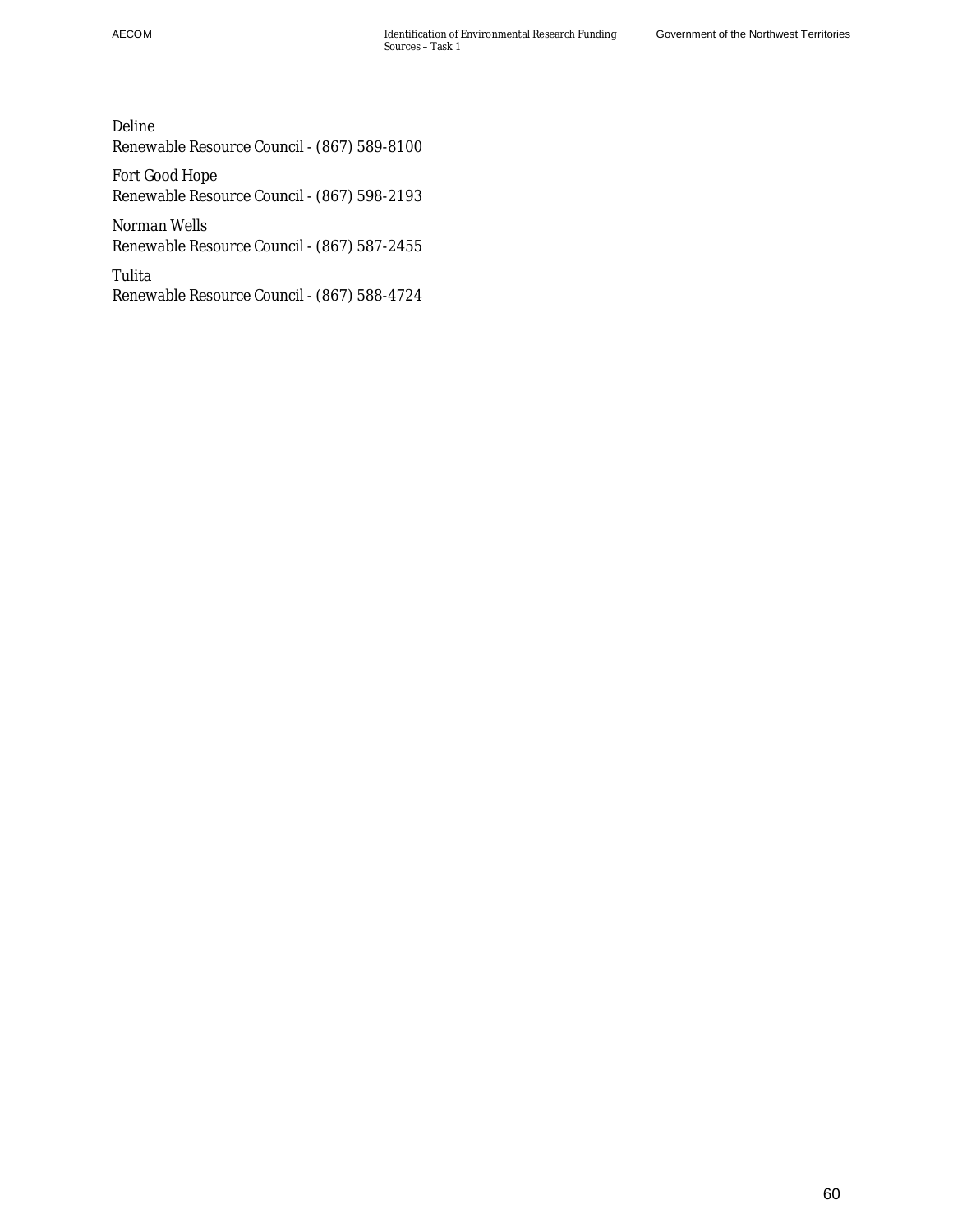# **The Salamander Foundation Grants**

**Program Sponsor**  The Salamander Foundation

### **Description**

The Foundation seeks to promote continuity and discovery in the arts and in culture, and to recognize the forms, functions and interactions of natural systems in the environment.

### **Focus**

Primarily focused on:

Pollution and its implications for human and ecosystem health including

- environmental contamination: remediation and prevention
- 'best practices' in resource management
- management/conservation measures at a watershed, regional or transboundary level

#### **Who Can Apply**

Organizations registered as charities with the Canada Revenue Agency

#### **Funding**

Grants in 2011 ranged from \$15,000 to \$60,000.

#### **Submission Deadline**

The Foundation proactively seeks projects which correspond with its primary interests and does not normally accept applications without prior agreement. Contact the Foundation by telephone to determine whether the objectives of the project proposal reflect the interests of the Foundation. There are no specific deadlines and the Foundation may be contacted at any time.

#### **Additional Information**

While grants are often made in Ontario, the Foundation also considers: watersheds, airsheds and ecoregions in the larger Great Lakes-St. Lawrence Basins eastward to the Atlantic; transboundary concerns in these watersheds, airsheds and ecoregions; and regional concerns in the Yukon, the Northwest Territories and the Inuit Nunangat, the Inuit homelands.

#### **Website**

<http://www.salamanderfoundation.org/index.cfm>

**Contact Information**  180 Bloor Street West Suite 1201, Toronto, Ontario M5S 2V6 Tel: (416) 972-9200 Fax: (416) 972-9203 [info@salamanderfoundation.org](mailto:info@salamanderfoundation.org)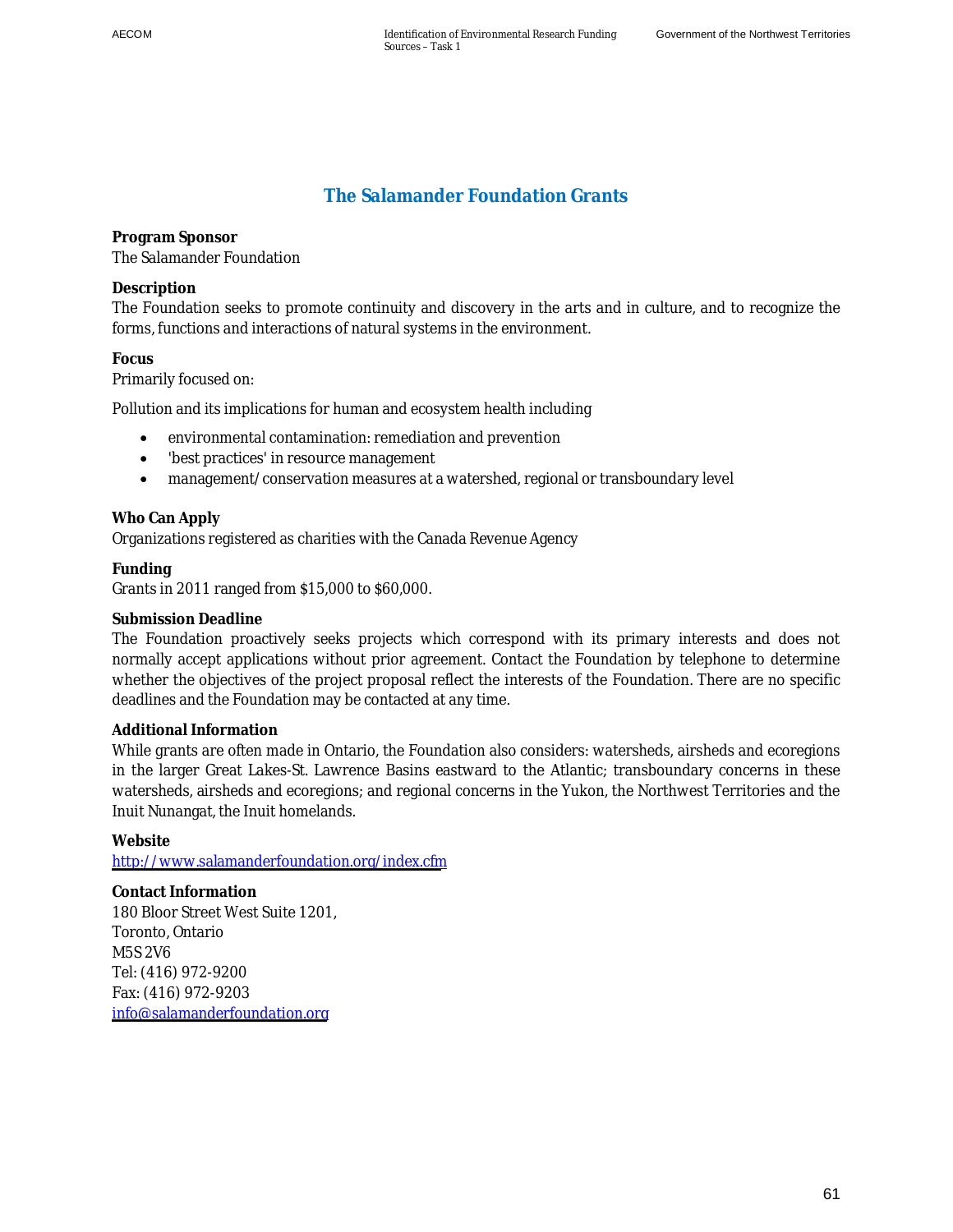## **Science Horizons Youth Internship Program**

**Program Sponsor**  Environment Canada

## **Description**

Science Horizons is a Government of Canada program aimed at advancing research and achievements in the field of environmental science while giving young people the opportunity to develop knowledge, skills and experience that will prepare them for sustainable employment in environment based careers.

## **Focus**

One of the Science Horizons program's key science priorities. These are subject to change each year. Please see website for more detail.

### **Who Can Apply**

The following organizations can submit project proposals:

- Post-secondary educational institutions
- Not-for-profit organizations such as charitable and volunteer organizations, professional associations, and Non-Government Organizations (NGOs)
- For-profit organizations such as small businesses, companies, corporations and industry associations
- Municipal/local governments
- x Provincial/territorial governments if specified in a federal-provincial/territorial agreement or Memorandum of Understanding, or specified by the Minister of the Environment
- Aboriginal organizations or associations
- Local organizations such as community associations and groups, seniors' and youth groups, and service clubs

Intern requirements include the following:

- Have graduated with a degree or diploma from a university, college, post-secondary school of technology, post-secondary institution or CEGEP (collège d'enseignement général et professionnel, Québec). These may be privately or publicly funded institutions.
- Are not attending school.
- Are unemployed or under-employed.
- Are not in receipt of Employment Insurance during their internship.
- Are aged 30 years or under (at the commencement of the project).
- Are legally entitled to work in Canada (includes individuals who are Canadian citizens, those with permanent Canadian residency status, those with a valid Canadian work permit to work on a full time basis, or persons who have been granted refugee status in Canada).

**Funding**  Up to \$12,000

**Submission Deadline**  Normally March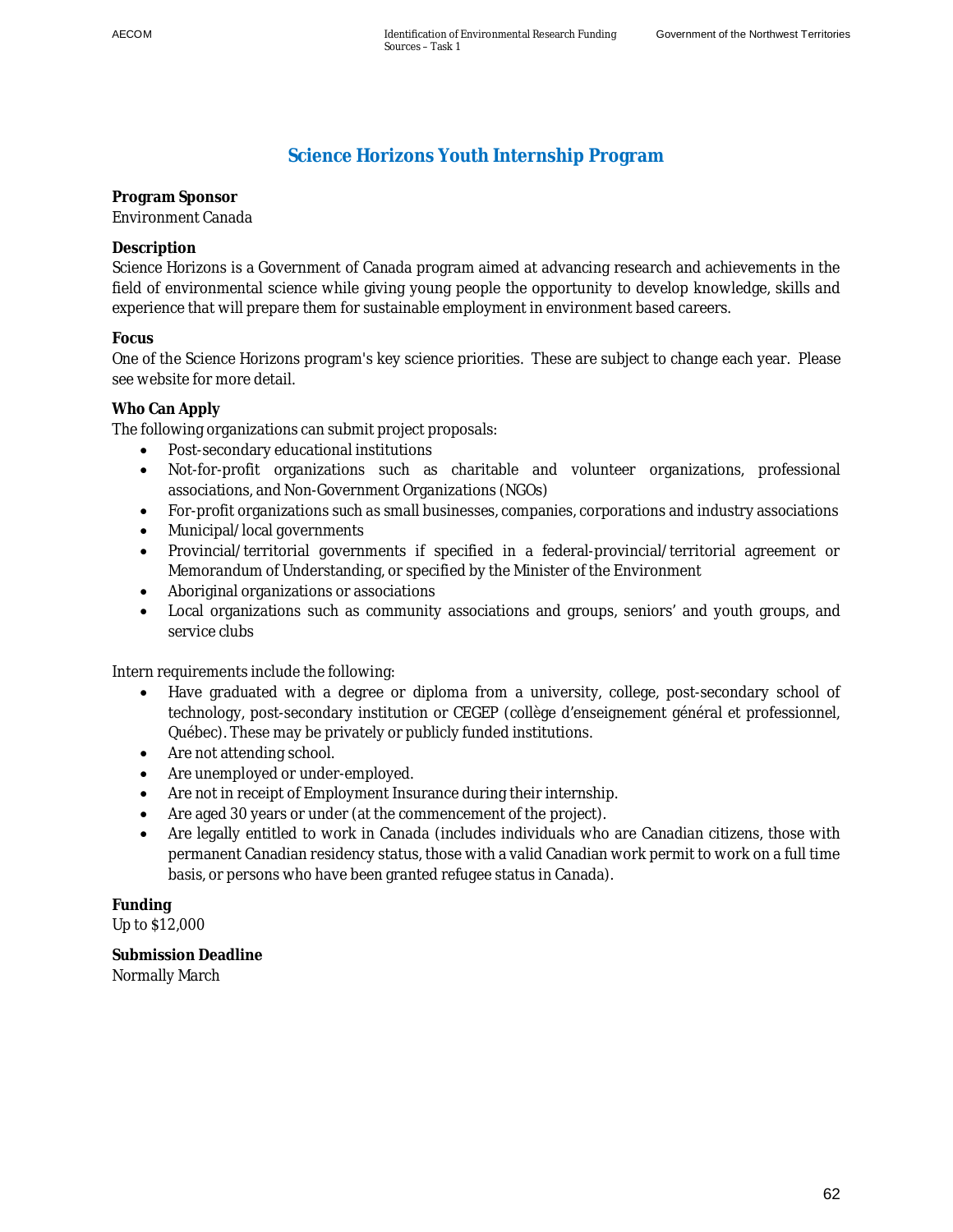#### **Additional Information**

Proposed projects must meet the following administrative requirements:

- Projects must provide meaningful work experience for the intern.
- Projects must be a minimum of 6 months and up to a maximum of 1 year in duration.
- A mentor for the intern must be identified for each project.
- The organization must provide a minimum 30% of the total project costs.

 Note: This 30% includes cash and in-kind contributions from the organization making the application as well as that from any funding partners it may have specific to the proposed project. This 30% excludes any funding from the Science Horizons program.

It is expected that the major portion of Science Horizons funding be used toward the salary or wages paid to interns. Central administrative expenses are not eligible costs. Eligible project costs include:

- salaries, wages and related expenses such as statutory employee benefits
- project-related operating expenses such as travel, training, utilities, materials and supplies, rental of premises, disbursement for research and technical studies

#### **Website**

<http://www.ec.gc.ca/scitech/default.asp?lang=En&n=B58899DC-1>

**Contact Information**  [sciencehorizons-cv@ec.gc.ca](mailto:sciencehorizons-cv@ec.gc.ca)

Inquiry Centre 351 St. Joseph Blvd. 8th Floor, Place Vincent Massey Gatineau, Quebec K1A 0H3 Telephone: 819-997-2800 or 1-800-668-6767 Fax: 819-994-1412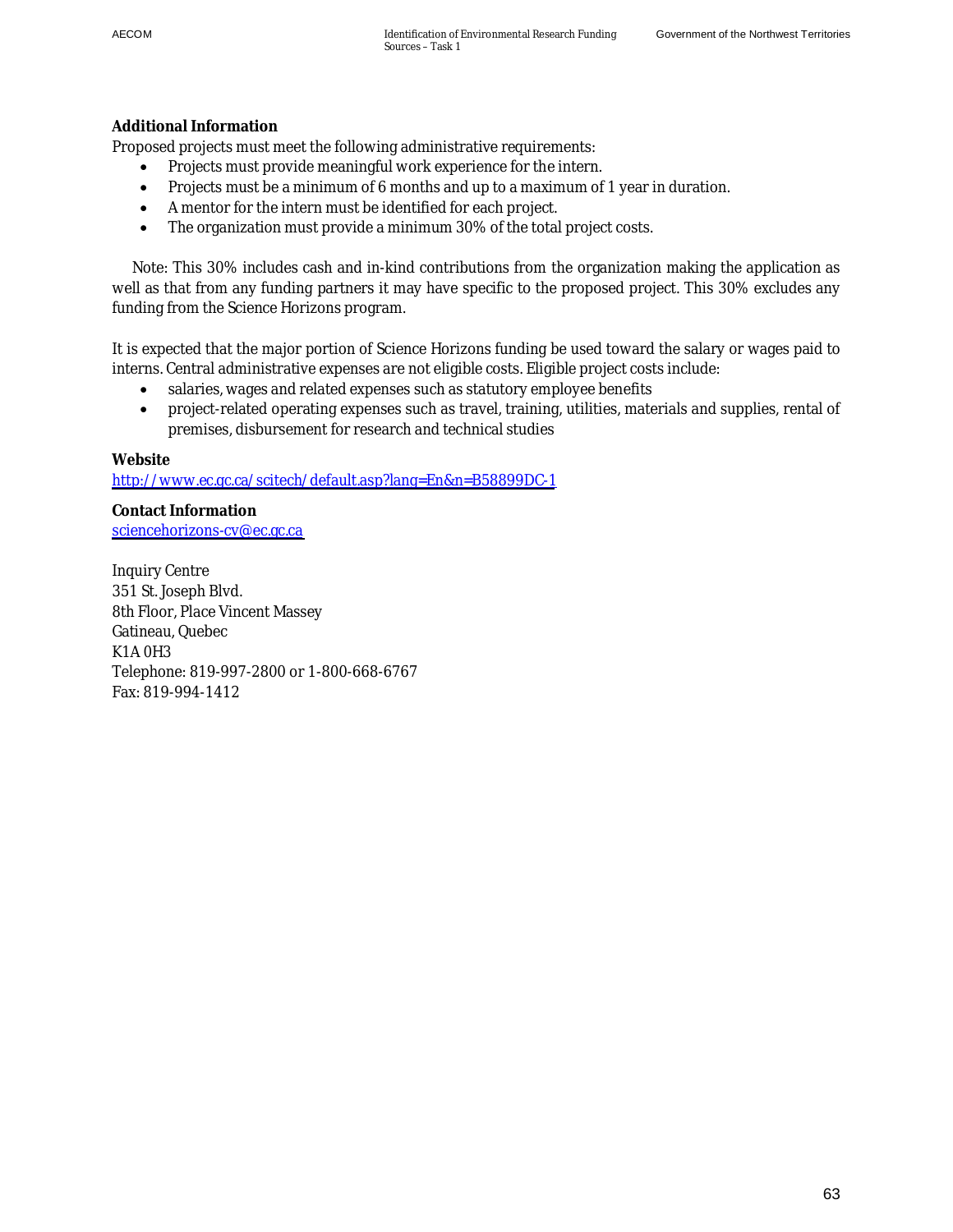# **Shell Environmental Fund**

**Program Sponsor**  Shell Canada

**Description** 

The Shell Environmental Fund (SEF) provides financial support for grassroots, action-oriented projects that improve and protect the Canadian environment.

**Focus** 

Funding will be provided to grassroots, action-oriented projects that improve, restore or protect the Canadian environment in three categories - land, air and water.

Land

- Protecting and restoring sensitive and natural areas
- Biodiversity and wildlife protection and management
- Reducing environmental footprint

Air

- $\bullet$  Reducing emissions that contribute to air pollution
- Climate change and offsets
- Promoting or demonstrating energy efficiency

#### **Water**

- Improving water quality
- Sustainable water use
- Responsible management or awareness of watershed and water related issues

#### **Who Can Apply**

The following groups are eligible to apply for a \$25,000 grant:

- Community groups
- Community associations
- Municipalities
- Aboriginal organizations
- Educational institutions K-12 to Post-Secondary
- Canada Revenue Agency (CRA) /provincially registered environmental organizations

The following groups are eligible to apply for \$50,000 and \$100,000 grants:

• Canada Revenue Agency (CRA) /provincially registered environmental organizations

#### **Funding**

 $\bullet$ 

Grants will be awarded in the amounts of \$25,000, \$50,000, and \$100,000. All projects approved for participation in the program will receive \$10,000 towards their project! That means, if an organization does not receive funding at one of the three levels, they will still receive \$10,000 just for making the participation list.

**Submission Deadline**  March

**Additional Information**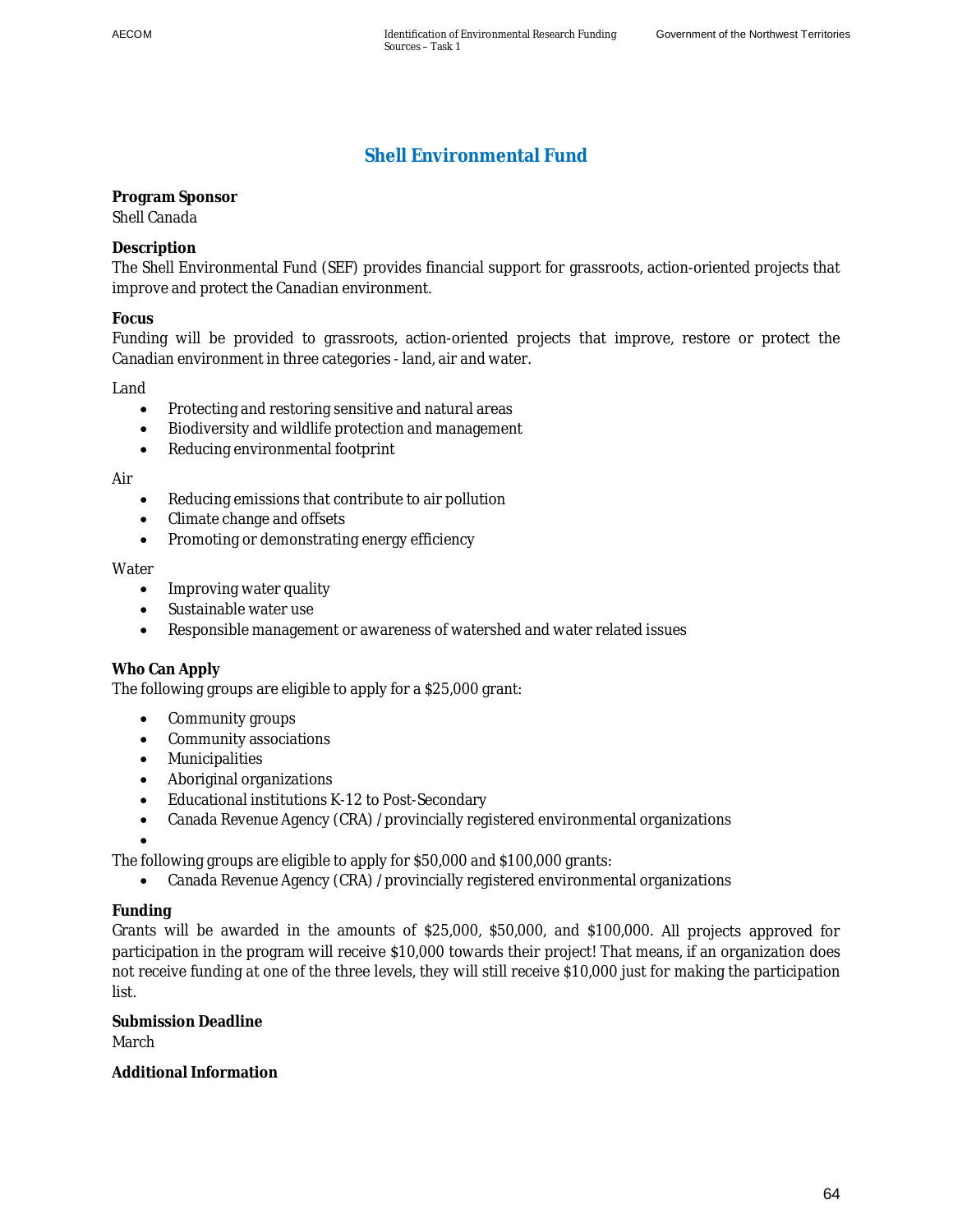**Website**  [http://www.shell.ca/home/content/can](http://www.shell.ca/home/content/can-en/environment_society/shell_in_society/social_investment/environment/shell_environmental_fund/)[en/environment\\_society/shell\\_in\\_society/social\\_investment/environment/shell\\_environmental\\_fund/](http://www.shell.ca/home/content/can-en/environment_society/shell_in_society/social_investment/environment/shell_environmental_fund/)

**Contact Information**  Phone: (403) 691-3904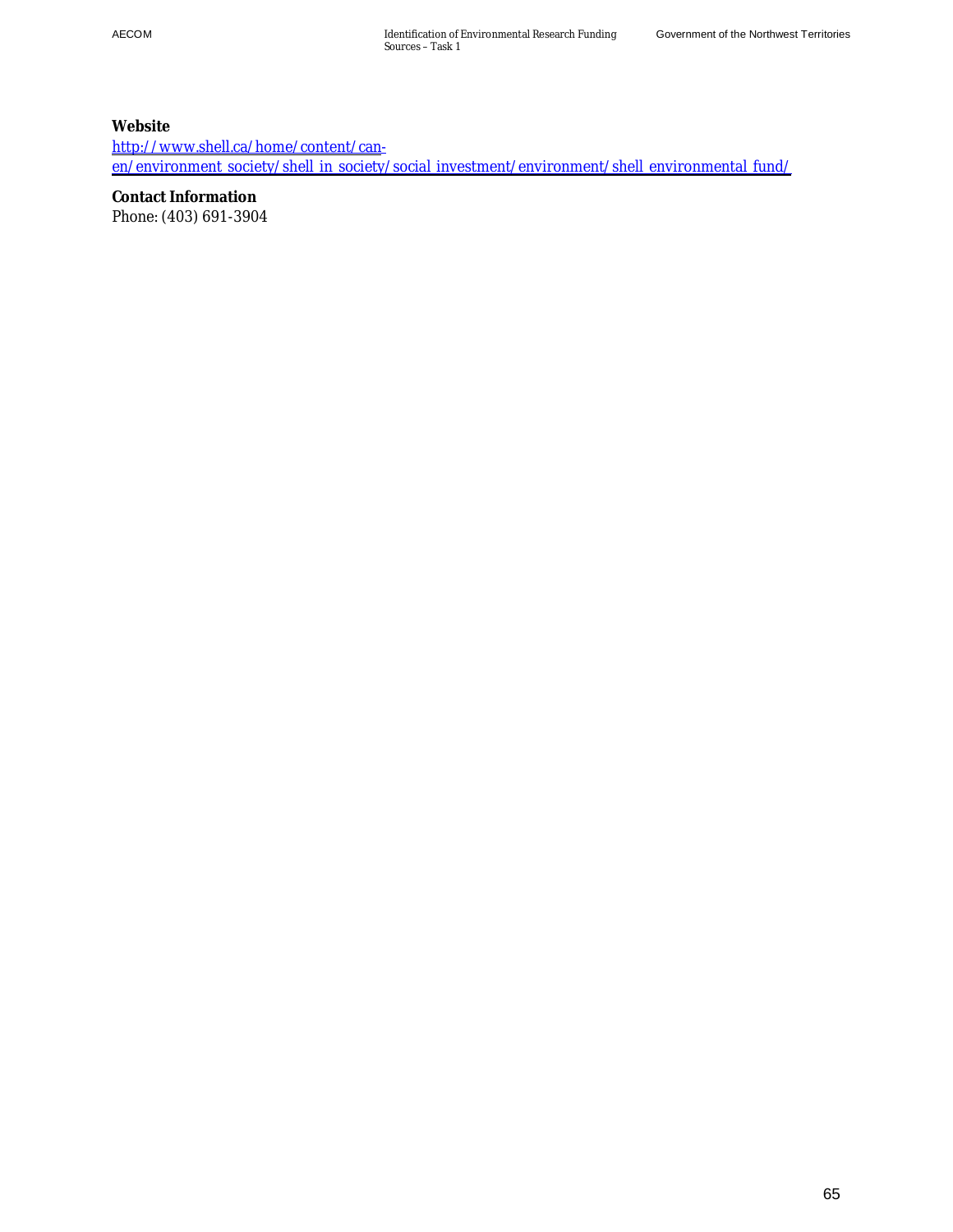# **Silverhill Institute Grants**

**Program Sponsor**  The Silverhill Institute of Environmental Research and Conservation

#### **Description**

The Silverhill Institute grants are available for graduate students to provide assistance in carrying out applied research projects. The intent is to provide funding for applied research projects with a Canadian or North American focus being carried out at the Masters level.

#### **Focus**

Projects must have a Canadian or North American focus. The projects that are eligible must be applied and contribute to overall environmental protection and improvement. Projects must have the potential to lead to improvement of environmental conditions in the near or immediate term. Topics must:

- Have an applied environmental or conservation focus
- Have potential to contribute to community benefit

#### **Who Can Apply**

Only students in a Masters program are eligible with at least 1 more full year of graduate work ahead of them.

**Funding**  \$2,500 and smaller awards of \$500

**Submission Deadline**  Normally February

#### **Additional Information**

All applicants are to provide a summary of the proposed research along with the timeframe and workplan that will be undertaken. The application must provide basic background on the information on the applicant along with the outline of the project.

**Website**  http://www.silverhillinstitute.com/application.html

**Contact Information**  Silverhill Institute for Environmental Research and Conservation c/o 7501 Keele St., Suite 300 Concord, Ontario, CANADA L4K 1Y2 Attn: Dr. Peter Homenuck, RPP E-mail: peter@silverhillinstitute.com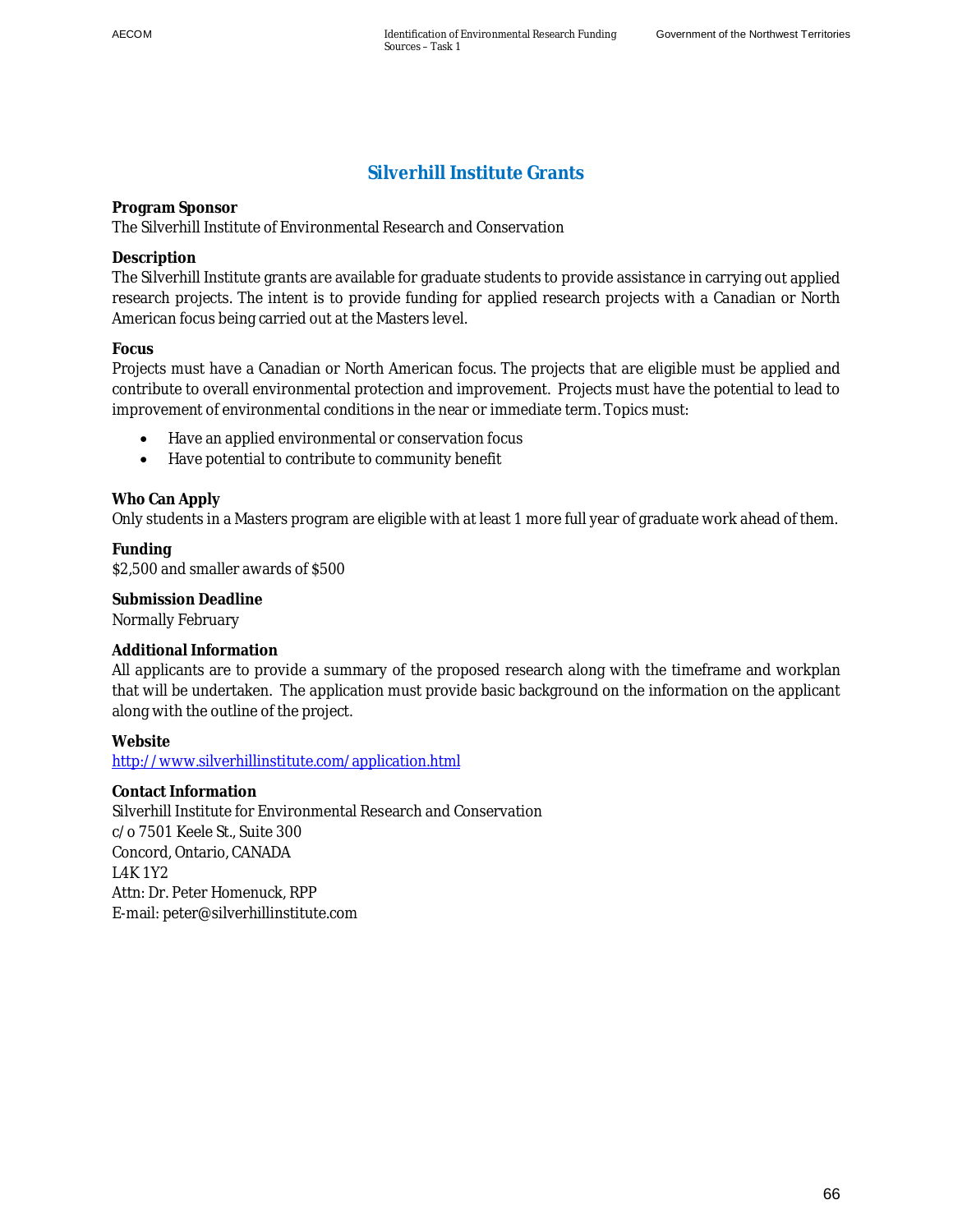# **Strategic Project Grants**

#### **Source**

Natural Sciences and Engineering Research Council of Canada (NSERC)

#### **Description**

The goal of the Strategic Project Grants (SPG) Program is to increase research and training in targeted areas that could strongly enhance Canada's economy, society and/or environment within the next 10 years.

#### **Focus**

Target Areas

- environmental science and technologies
- information and communications technologies
- $\bullet$  manufacturing
- natural resources and energy

#### **Who Can Apply**

To be eligible as an applicant or co-applicant, you must hold or have a firm offer of an academic appointment at an eligible Canadian university at the time of application. The appointment can be:

- a tenured, tenure-track or lifetime professor emeritus position or
- a term or contract position of no less than three years

**Funding** 

Varies, up to 3 years

**Submission Deadline**  April 15th

#### **Additional Information**

To be funded, a research project must meet the following requirements:

- The project must support the goal of the SPG Program and fall within one of the targeted areas defined above.
- The objectives and scope of the project must be well-defined. The duration may be from one to three years.
- At least one academic researcher and at least one supporting organization must collaborate in the project.

The supporting organization must be actively involved in all stages of the project; therefore, in-kind contributions are required, but cash is not.

**Website** 

[http://www.nserc-crsng.gc.ca/Professors-Professeurs/RPP-PP/SPG-SPS\\_eng.asp](http://www.nserc-crsng.gc.ca/Professors-Professeurs/RPP-PP/SPG-SPS_eng.asp)

**Contact Information**  Tel.: 613-995-1111 E-mail: strgr@nserc-crsng.gc.ca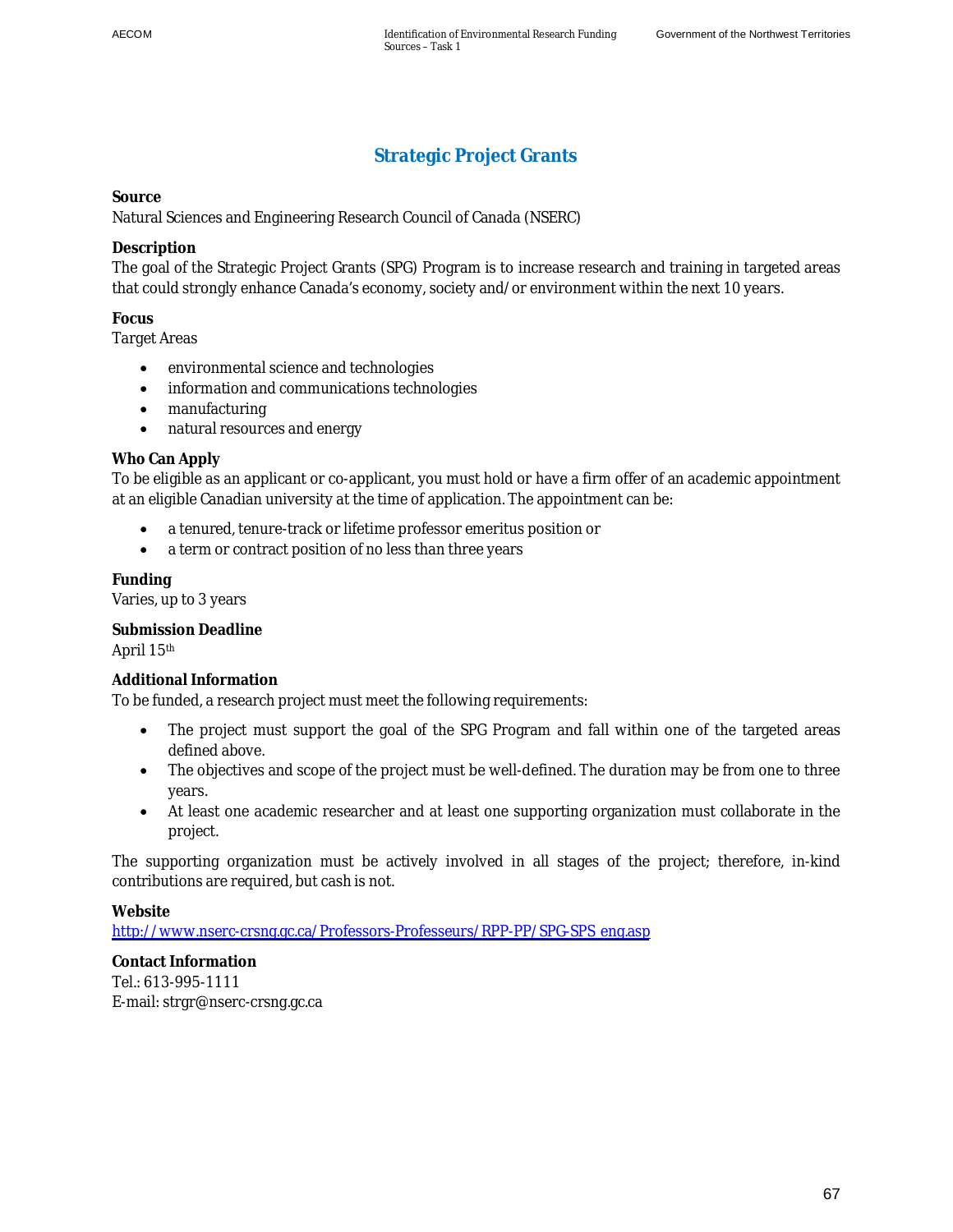### **TD Friends of the Environment Foundation (TD FEF) Environmental Funding**

#### **Program Sponsor**  TD Bank Financial Group

# **Description**

The TD Friends of the Environment Foundation (TD FEF) is a national organization, formed by TD Bank Financial Group, with a grassroots focus that funds local projects dedicated to preserving the environment. We work with Canadians who are committed to protecting the environment in their own community and across the country.

#### **Focus**

Projects that focus on:

- Protecting and preserving the Canadian Environment
- Assisting young Canadians in understanding and participating in Environmental activities
- Supporting urban renewal such as environmental projects to rejuvenate smaller or at-risk neighbourhoods and "main streets"
- Enhancing cooperation among Environmental organizations

**Who Can Apply** 

- Organizations must be Canadian, using the funds in Canada and they must be not-for-profit with a Charitable Registration Number
- Schools, municipalities and First Nations groups are also eligible
- Organizations must be able to provide a charitable tax-receipt for the full amount of donation

# **Funding**

--

\$500 to \$5000

#### **Submission Deadline**

At least three months prior to the start date of your project. We will contact you within 120 days of receiving your application. Please note that many TD FEF Boards do not meet during the months of July, August and December.

**Additional Information** 

**Website**  <http://www.fef.td.com/index.jsp>

**Contact Information**  Aurora Bonin Regional Manager 700 West Georgia Street TD Tower - 3rd Floor Vancouver, BC V7Y 1A2 Tel: (604) 654-8832 Fax: (604) 654-5531 e-mail: [aurora.bonin@td.com](mailto:aurora.bonin@td.com)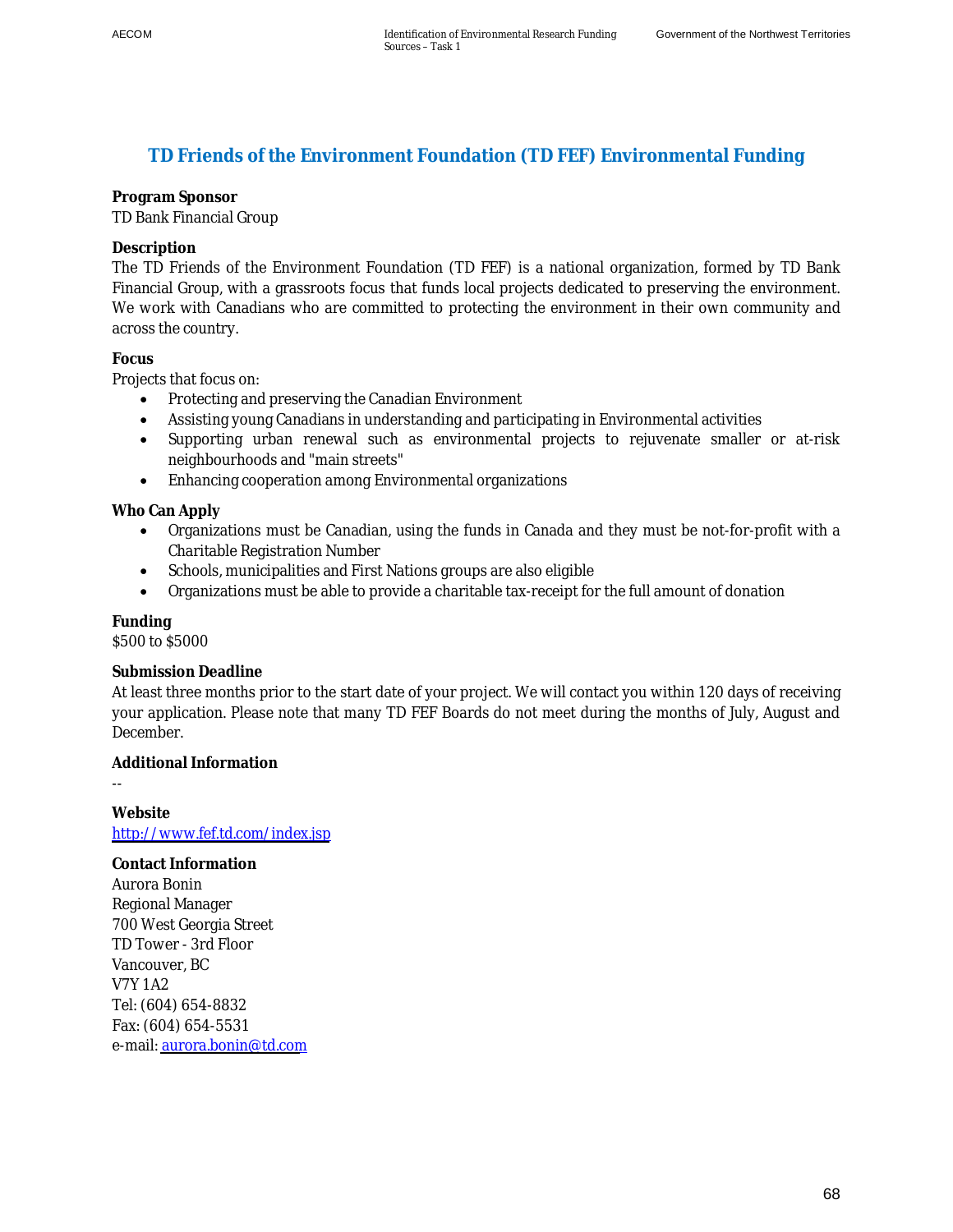# **Undergraduate Student Research Awards Program**

**Program Sponsor** 

Natural Sciences and Engineering Research Council of Canada (NSERC)

#### **Description**

Undergraduate Student Research Awards (USRA) are meant to stimulate interest in research in the natural sciences and engineering. They are also meant to encourage undergraduates to undertake graduate studies and pursue a research career in these fields.

**Focus**  Natural sciences and engineering

#### **Who Can Apply**

To be eligible to apply for an award, you must:

- be a Canadian citizen or permanent resident of Canada
- be registered, at the time you apply, in a bachelor's degree program at an eligible university
- have obtained, over the previous years of study, a cumulative average of at least second class (a grade of "B" or "B-," if applicable) as defined by your university

#### **Funding**

\$4,500 plus organization contribution for a full 16-week period

**Submission Deadline**  Set by each university

#### **Additional Information**

You must work under the supervision of a faculty member who holds an active NSERC research grant (e.g., Discovery, CREATE, Strategic, Research Partnerships), either at the time you submit the application or when you hold the award. Once NSERC has approved your USRA for tenure at one particular institution, you may not transfer it to another institution.

**Website** 

http://www.nserc-crsng.gc.ca/Students-Etudiants/UG-PC/USRA-BRPC\_eng.asp

**Contact Information**  613-947-0428 schol@nserc-crsng.gc.ca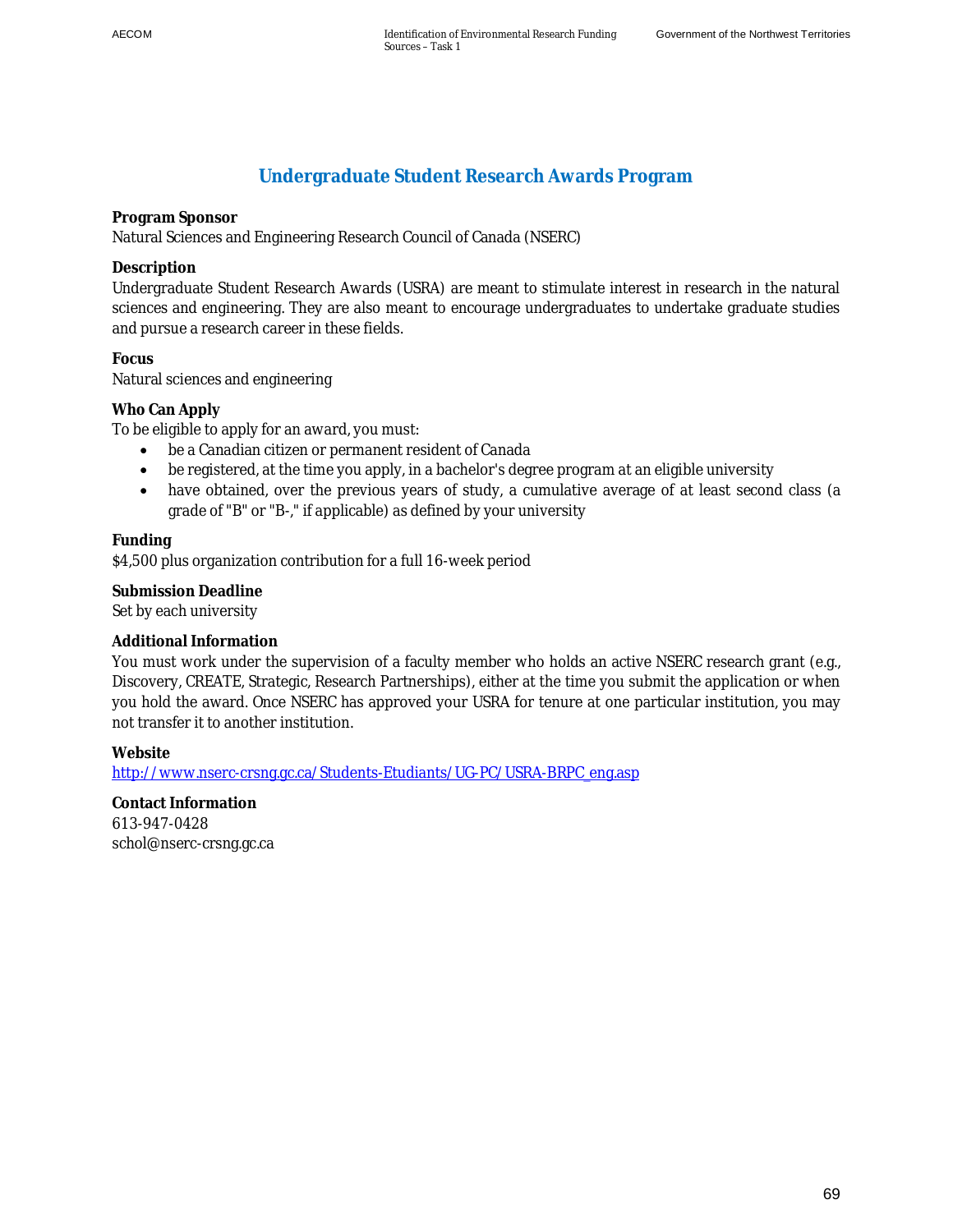# **W. Garfield Weston Award for Northern Research (Doctoral)**

**Program Sponsor**  W. Garfield Weston Foundation Through the ACUNS Award Program Canadian Northern Studies Trust

**Description** 

The W. Garfield Weston Foundation is a private, family, charitable foundation committed to making grants in Canada for the benefit of Canadians. The foundation has three categories of grants including Northern Research and Education. This work focuses on initiatives that position Canadian scientists to take leadership roles in international issues that affect Canada's North.

#### **Focus**

Projects from all natural science subject areas will be considered, provided they include a field research component conducted within the term of the award in the Canadian north.

#### **Who Can Apply**

Canadian citizens or permanent residents of Canada enrolled full time at a Canadian university. Candidates must be in the second or third year of a doctoral program.

**Funding**  \$40,000

**Submission Deadline**  January

#### **Additional Information**

Preference will be given to applicants who (a) have a clearly defined research project that includes significant research time spent in the Canadian north (b) demonstrate excellence in northern research (c) show the relevance of the research to northerners and northern scholarship and (d) exhibit a willingness to communicate research results within the scientific community, and in northern or national meetings.

**Website** 

<http://acuns.ca/website/awards/awards-2/>

**Contact Information**  CNST Awards Program c/o Association of Canadian Universities for Northern Studies 17 York Street, Suite 405 Ottawa, ON K1N 9J6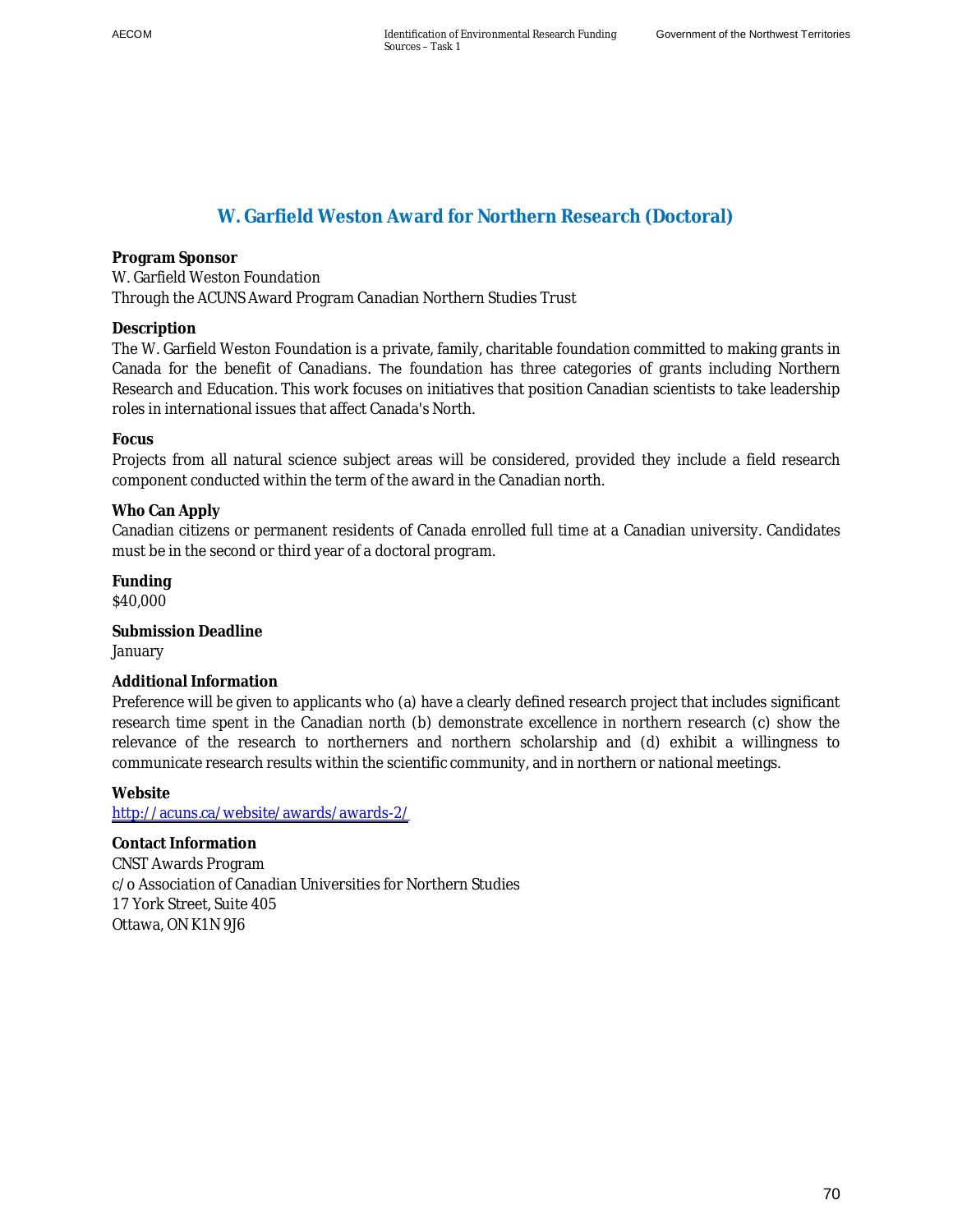### **W. Garfield Weston Award for Northern Research (Masters)**

**Program Sponsor**  W. Garfield Weston Foundation Through the ACUNS Award Program Canadian Northern Studies Trust

**Description** 

The W. Garfield Weston Foundation is a private, family, charitable foundation committed to making grants in Canada for the benefit of Canadians. The foundation has three categories of grants including Northern Research and Education. This work focuses on initiatives that position Canadian scientists to take leadership roles in international issues that affect Canada's North.

#### **Focus**

Projects from all natural science subject areas will be considered, provided they include a field research component conducted within the term of the award in the Canadian north.

#### **Who Can Apply**

Canadian citizens or permanent residents of Canada enrolled full time at a Canadian university. Candidates must be in the first thirteen months of a master's program at the time of application and, at the time of receipt of the award, must have received approval of their research proposal, including any required ethical review and /or research license.

**Funding**  \$15,000

**Submission Deadline**  January

#### **Additional Information**

Preference will be given to applicants who (a) have a clearly defined research project that includes significant research time spent in the Canadian north (b) demonstrate excellence in northern research (c) show the relevance of the research to northerners and northern scholarship and (d) exhibit a willingness to communicate research results within the scientific community, and in northern or national meetings.

#### **Website**  <http://acuns.ca/website/awards/awards-2/>

**Contact Information**  CNST Awards Program c/o Association of Canadian Universities for Northern Studies 17 York Street, Suite 405 Ottawa, ON K1N 9J6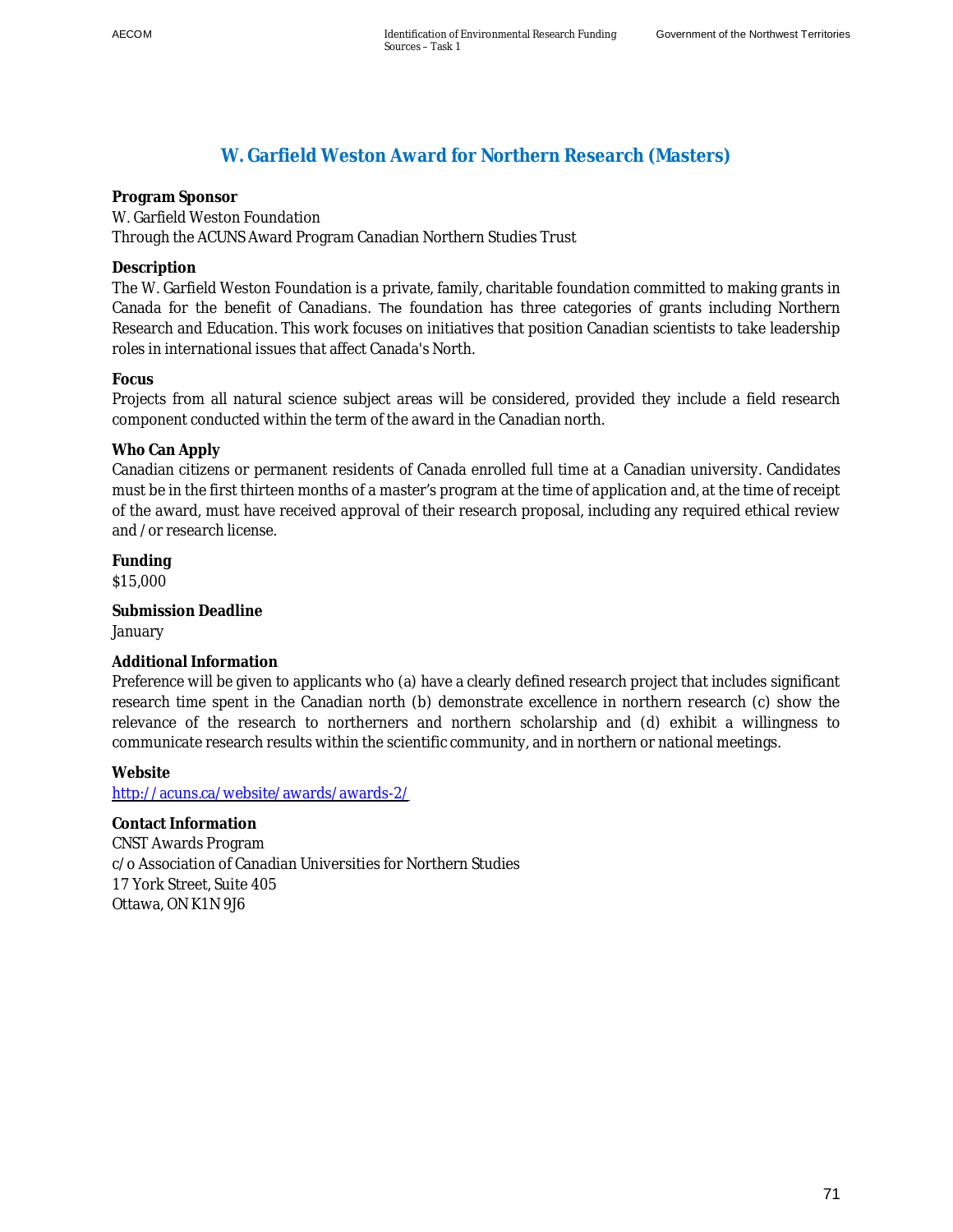# **The Water Policy Fellowships\***

**\*NOTE this program is currently on hold, check the website for changes**

**Program Sponsor**  Walter & Duncan Gordon Foundation

#### **Description**

The goal of the programme is to support emerging leadership, by linking students with policy mentors and promoting better links between research and Canadian public policy. The Fellowships are intended to support policy applications of water research by Canadian graduate students who are near completion of their studies.

#### **Focus**

Funding we provide through the Fresh Water Resources Protection programme has 3 objectives:

- Sustainable watershed governance: To encourage policies and programs that foster an integrated watershed management approach that embeds conservation and demand management as the foundation of water management.
- Groundwater conservation: To support better understanding and appropriate management of our groundwater resources.
- Transboundary water security: To foster Canadian capacity for effective governance of transboundary waters.

**Who Can Apply** 

**Funding**  \$15,000 each

**Submission Deadline** 

**Additional Information** 

**Website**  <http://www.wdgf.ca/about-us/people/water-fellows>

**Contact Information**  Walter & Duncan Gordon Foundation Suite 400 11 Church Street Toronto, ON M5E 1W1 Phone: 416-601-4776 Fax: 416-601-1689 Email: [tim@gordonfn.org](mailto:tim@gordonfn.org)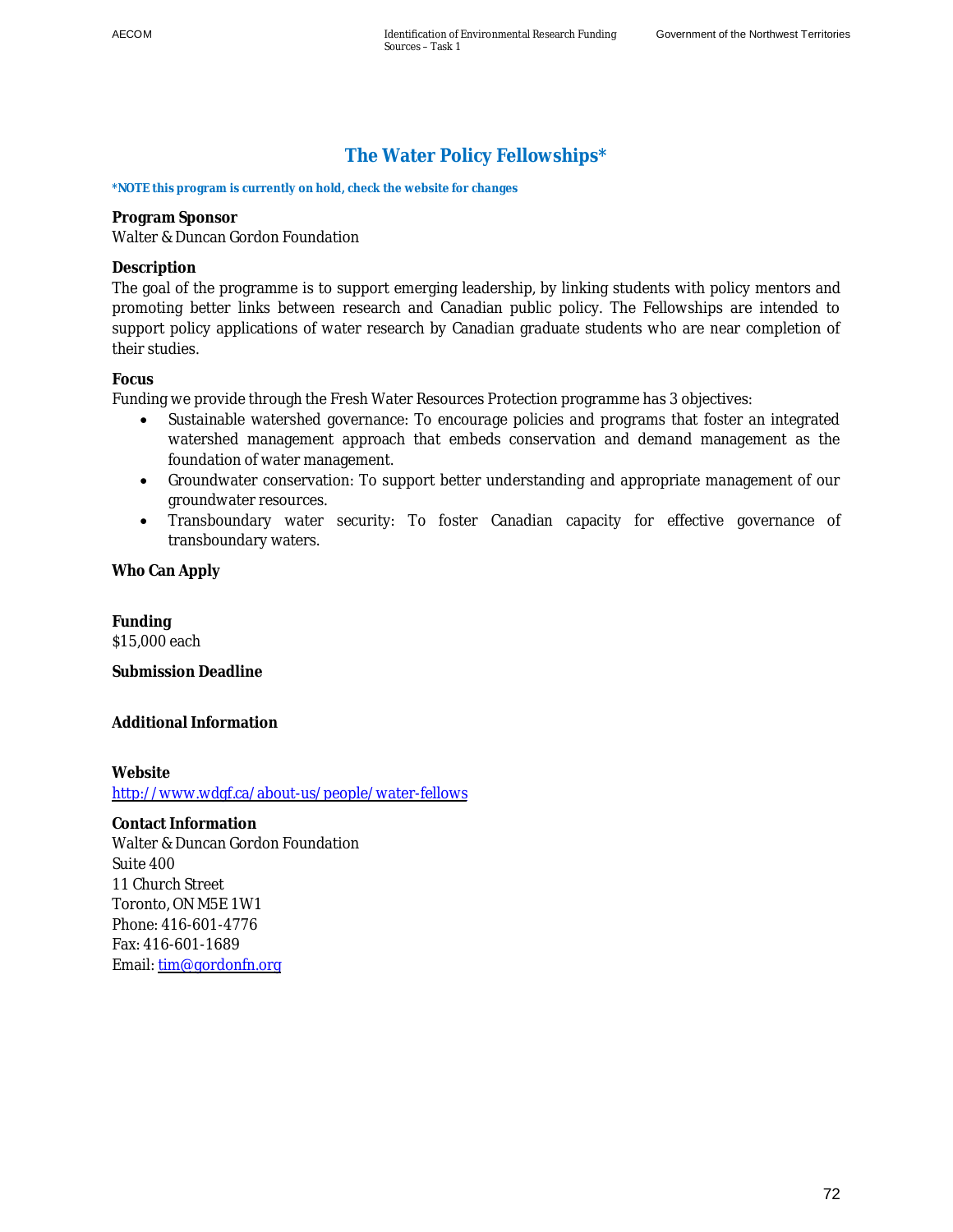### **Wildlife Habitat Canada Conservation Grants**

**Program Sponsor**  Wildlife Habitat Canada

**Description** 

The funds invested by Wildlife Habitat Canada to support grants come from the purchase of the Canadian Wildlife Habitat Conservation Stamp. With the support of the Canadian Wildlife Service of Environment Canada, a portion of the revenues associated with the sale of the stamp is allocated to fund wildlife habitat conservation projects across Canada.

#### **Focus**

Focus must be on one of the following:

- Focus on direct (on the ground) interventions related to habitat conservation, restoration or enhancement in wetlands that are associated with waterfowl species (and allow continued access for migratory game bird hunting, where applicable).
- Deal with (wetland) habitat acquisition/securement for waterfowl species (where applicable, such projects should allow continued access for migratory game bird hunting).
- Are research proposals supported by the scientific or technical committees associated with one of the North American Waterfowl Management Plan Habitat Joint Ventures in Canada;
- Promote the contribution of hunters to habitat conservation.
- Support habitat conservation networking activities and events, including national or regional stewardship activities.

#### **Who Can Apply**

Anyone can apply but recipients tend to be affiliated with an organization involved in conservation.

#### **Funding**

\$46,000 (2010 Average). Wildlife Habitat Canada can only contribute up to a maximum of 50% of the total project cost and, therefore, projects must have the support of multiple partners.

#### **Submission Deadline**  November 1st each year

#### **Additional Information**

Other considerations that will be taken into account by Wildlife Habitat Canada's Board of Directors when reviewing grant funding applications include:

- Whether projects contribute to an equitable geographic distribution of Wildlife Habitat Canada support across the country over a broad range of time;
- Assurance that no single project will exceed 20% of the total available Wildlife Habitat Canada grant funding in a given year; and
- Assurance that projects should be substantially complete by the end of the fiscal year in which they are approved (e.g. Wildlife Habitat Canada cannot commit grant funding support to multi-year projects).

**Website**  <http://www.whc.org/conservation/conservation-grants>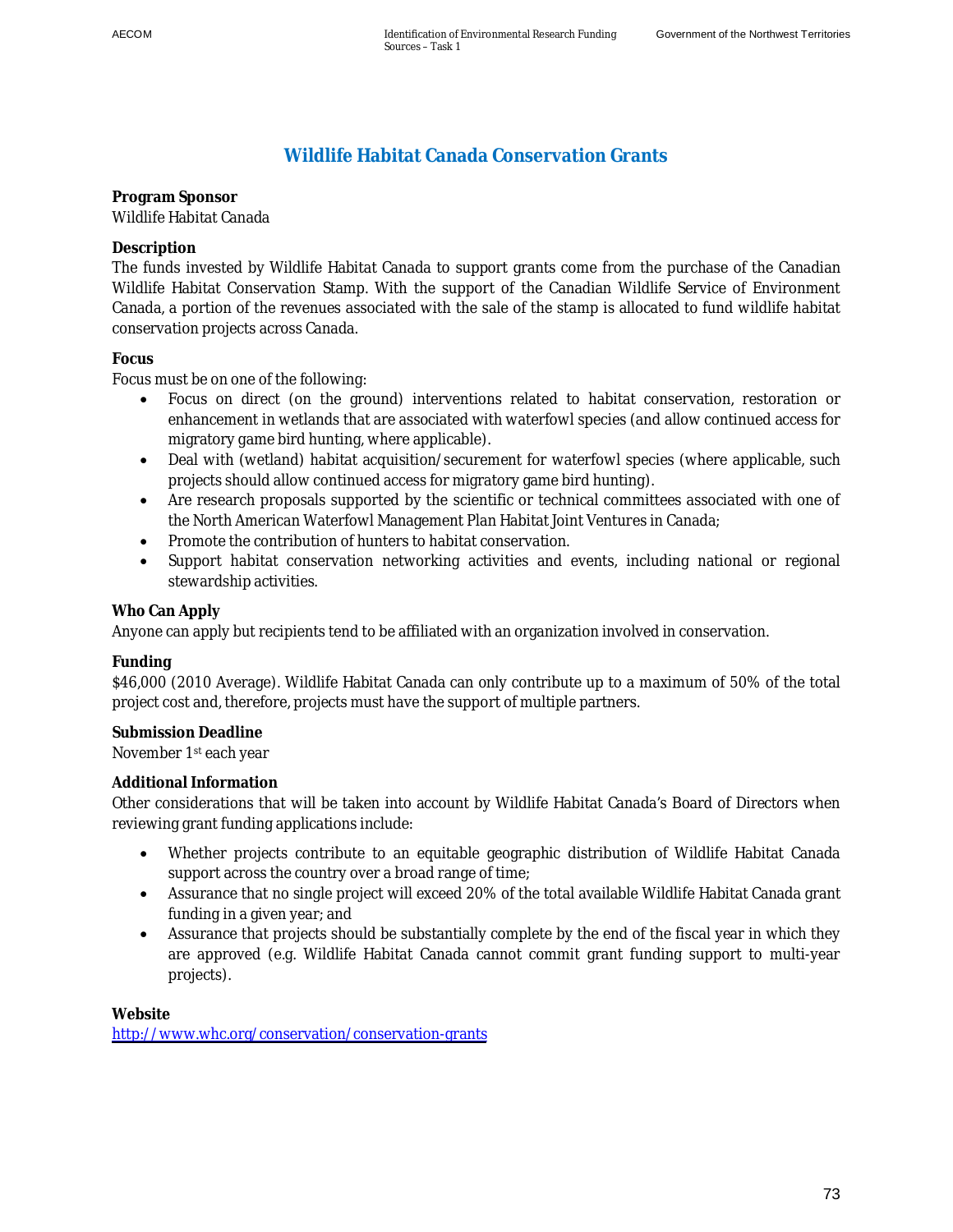**Contact Information**  Wildlife Habitat Canada 120 Iber Road, Suite 207 Ottawa, ON K2S 1E9 Telephone: (613) 722-2090 Toll-Free: (800) 669-7919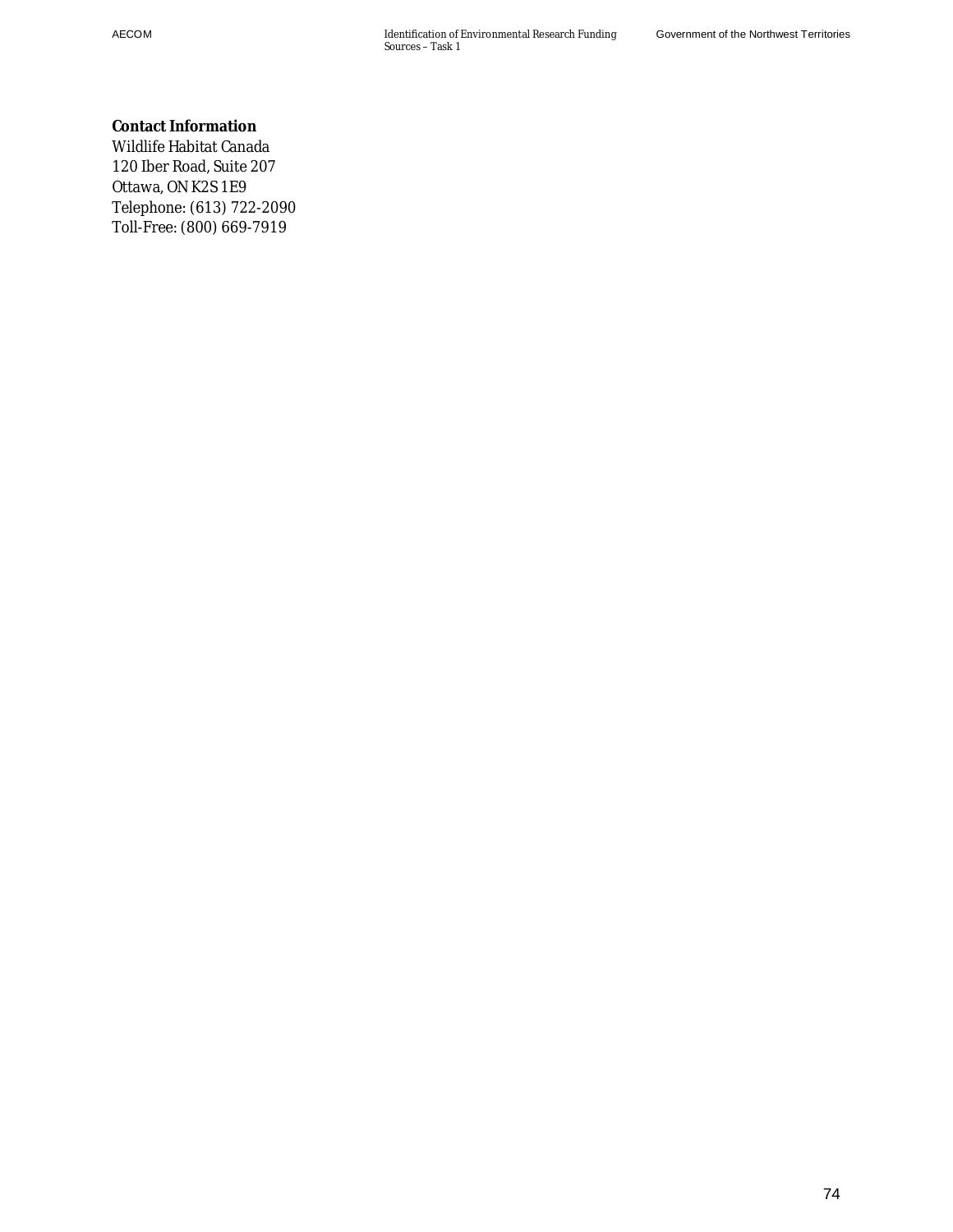## **The Wildlife Health Research Fund**

**Program Sponsor**  Western College of Veterinary Medicine (WCVM)

**Description** 

The Western College of Veterinary Medicine (WCVM) created the Wildlife Health Research Fund (WHRF) in 1981 to encourage and support applied research and training in health and disease of free-ranging wildife. The expertise and knowledge gained is now applied to wildlife conservation and management, public health and food safety in Western Canada and elsewhere.

**Focus** 

Applied research in health and disease of free-ranging wildlife and fish in western and northern Canada. The research might deal with disease in terms of conservation, welfare, management, or ecology.

**Who Can Apply** 

Only faculty members of the WCVM are eligible to hold grants from the WHRF. Professionals who are not WCVM faculty members may serve as collaborators.

**Funding**  From \$1,000 to \$15,000

**Submission Deadline**  February 15th each year

**Additional Information** 

--

**Website**  http://www.usask.ca/wcvm/research/research\_funds/wildlife\_health\_research\_fund.php

**Contact Information**  Dr. Baljit Singh, Acting Associate Dean, Research Western College of Veterinary Medicine University of Saskatchewan 52 Campus Drive Saskatoon, SK S7N 5B4 Tel: 306-966-7068 • Fax: 306-966-8747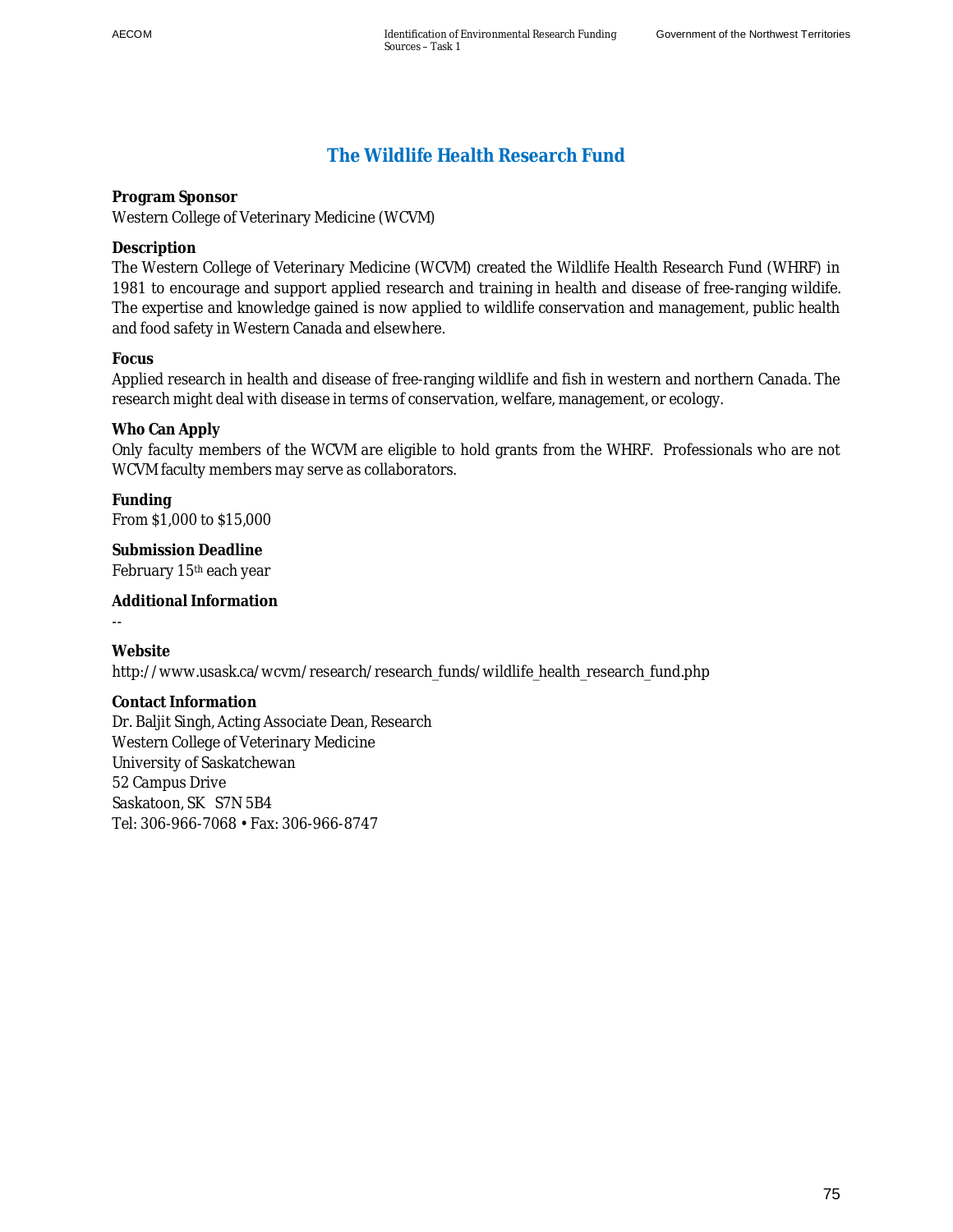### **Wildlife Management Advisory Council (North Slope) Research Project Funding**

**Program Sponsor** 

Wildlife Management Advisory Council (North Slope)

**Description** 

Each year, the Wildlife Management Advisory Council (North Slope) reviews proposals for research projects related to wildlife management and ecological monitoring on the Yukon North Slope. Projects supported by the Council are recommended to Parks Canada, Yukon Government and the Canadian Wildlife Service, who carry out the research. The funding for these projects comes in full or in part through the Inuvialuit Final Agreement.

**Focus**  Wildlife management and ecological monitoring on the Yukon North Slope

**Who Can Apply**  Proposals must come through Parks Canada, Yukon Government or the Canadian Wildlife Service.

**Funding**  \$175,000 total each year with some variation

**Submission Deadline**  Proposals are presented at the December meeting of the Council

**Additional Information** 

--

**Website**  http://www.wmacns.ca/current/projects/

**Contact Information**  Wildlife Management Advisory Council (North Slope) P.O. Box 31539 Whitehorse, Yukon Y1A 6K8

Phone: 867-633-5476 Fax: 867-633-6900 wmacns@web.ca